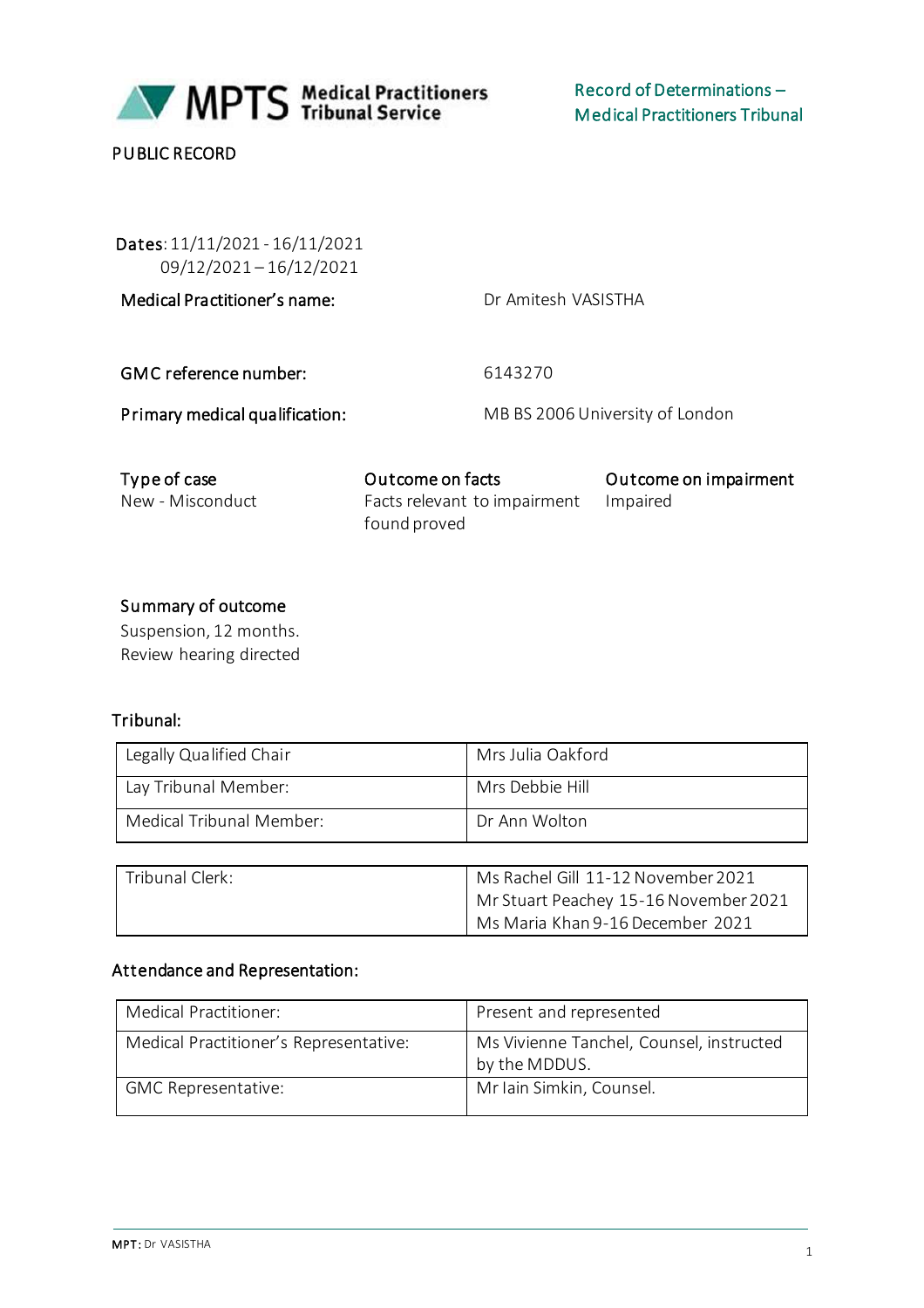### Attendance of Press / Public

In accordance with Rule 41 of the General Medical Council (Fitness to Practise) Rules 2004 the hearing was held in public.

### Overarching Objective

Throughout the decision making process the tribunal has borne in mind the statutory overarching objective as set out in s1 Medical Act 1983 (the 1983 Act) to protect, promote and maintain the health, safety and well-being of the public, to promote and maintain public confidence in the medical profession, and to promote and maintain proper professional standards and conduct for members of that profession.

### Determination on Facts - 10/12/2021

### Background

1. In 2004, Dr Vasistha completed a BSc in Radiological Sciences at GTK School of Medicine, Kings College London.

2. Dr Vasistha qualified with MB BS at the GTK School of Medicine, Kings College London in 2006. Prior to the events which are the subject of the hearing, Dr Vasistha worked as a salaried GP at the Grove Medical Centre between 2013 and 2014. At the time of the events Dr Vasistha was practising as a GP partner and he was the Practice lead for Prescribing and Cardiology at the Grove Medical Centre.

3. The allegation that has led to Dr Vasistha's hearing can be summarised as follows. Between January 2016 and June 2018, whilst working as a GP Partner at the Grove Medical Centre, Dr Vasistha recorded consultations in patient records where consultations had not taken place. It is alleged that at the time of recording the consultations, Dr Vasistha knew that the Practice would receive payments for achieving targets associated with the consultations.

4. It is further alleged that in June 2018, Dr Vasistha deleted one or more of the consultations from patient records in an attempt to conceal his conduct as set out above. It is alleged that Dr Vasistha's conduct was dishonest.

5. The initial concerns were raised with the NHS Counter Fraud Service by Mrs A in June 2018.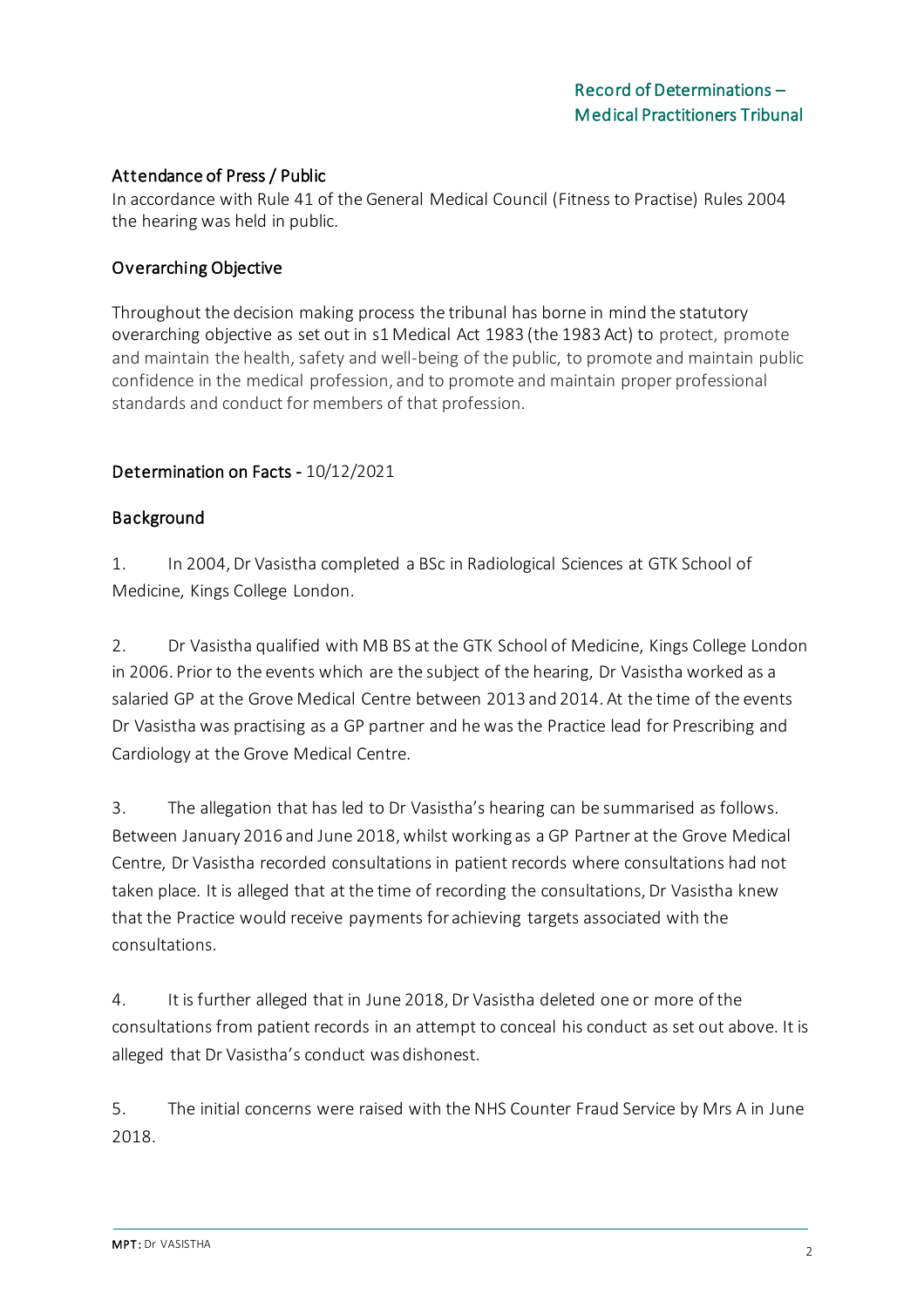### The Outcome of Applications Made during the Facts Stage

6. Ms Tanchel, on behalf of Dr Vasistha, made an application under Rule 34(1) of the General Medical Council (Fitness to Practise Rules) 2004 as amended ('the Rules'), to admit further evidence in the form of contemporaneous notes ('the Notes') made by Dr Vasistha in November 2018 in relation to Dr B's audit. The application was not opposed by Mr Simkin, on behalf of the GMC. The Tribunal determined that this evidence was relevant to the hearing and it was fair to admit it. Its full determination can be found in Annex A.

7. On behalf of the GMC, Mr Simkin made an application under Rule 17(6) of the Rules, to amend Schedule 1 and 2 of the Allegation by way of three deletions due to duplicate entries. Ms Tanchel, on behalf of Dr Vasistha, did not oppose the amendment. The Tribunal determined this amendment would more accurately reflect the evidence it had received and could be made without injustice. Its full determination can be found in Annex B.

8. The Tribunal refused the application of Ms Tanchel of no case to answer made pursuant to Rule  $17(2)(g)$  of the Rules in respect of Paragraph 5(a) of the Allegation. The Tribunal's determination can be found at Annex C.

### The Allegation and the Doctor's Response

- 9. The Allegation made against Dr Vasistha is as follows:
	- 1. Between January 2016 and June 2018 whilst working as a GP Partner at the Grove Medical Centre ('the Practice'), you recorded one or more consultations in patient records where consultations had not taken place as set out in Schedule 1 ('the Consultations'). Admitted and found proved
	- 2. At the time of recording the Consultations, you knew that:
		- a. the Consultations had not taken place; Admitted and found proved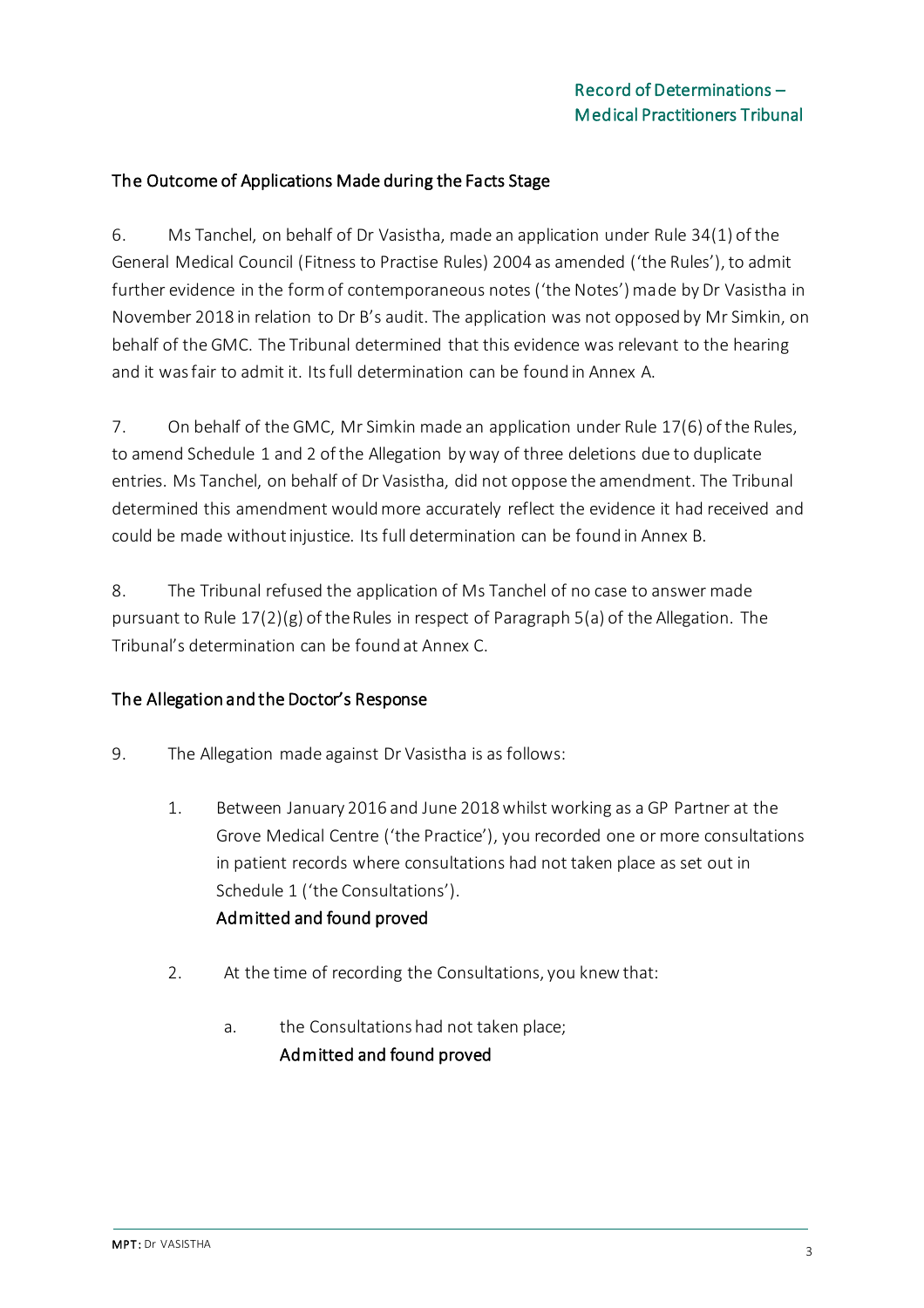- b. the Practice would receive Quality and Outcomes Framework payments for achieving targets associated with holding the Consultations. Admitted and found proved
- 3. In June 2018, you deleted one or more of the Consultations from patient records as set out at Schedule 2 ('the Deletions'). Admitted and found proved
- 4. When you made the Deletions, you knew the Practice would be subjected to a Post Payment Verification visit by NHS England. Admitted and found proved
- 5. Your actions as set out at:
	- a. paragraph 1 were dishonest by reason of paragraph 2; To be determined
	- b. paragraph 3 were dishonest by reason of paragraph 4. Admitted and found proved
- 6. Your conduct as set out at paragraph 3 was to conceal your conduct as set out at paragraphs  $1 - 2$  above. Admitted and found proved

And that by reason of the matters set out above your fitness to practise is impaired because of your misconduct. To be determined

## The Admitted Facts

10. At the outset of these proceedings, through his Counsel, Ms Tanchel, Dr Vasistha made admissions to the following Paragraphs and Sub-paragraphs of the Allegation as set out above, in accordance with Rule 17(2)(d) of the Rules:

- $\bullet$  1;
- $\bullet$  2;
- 3;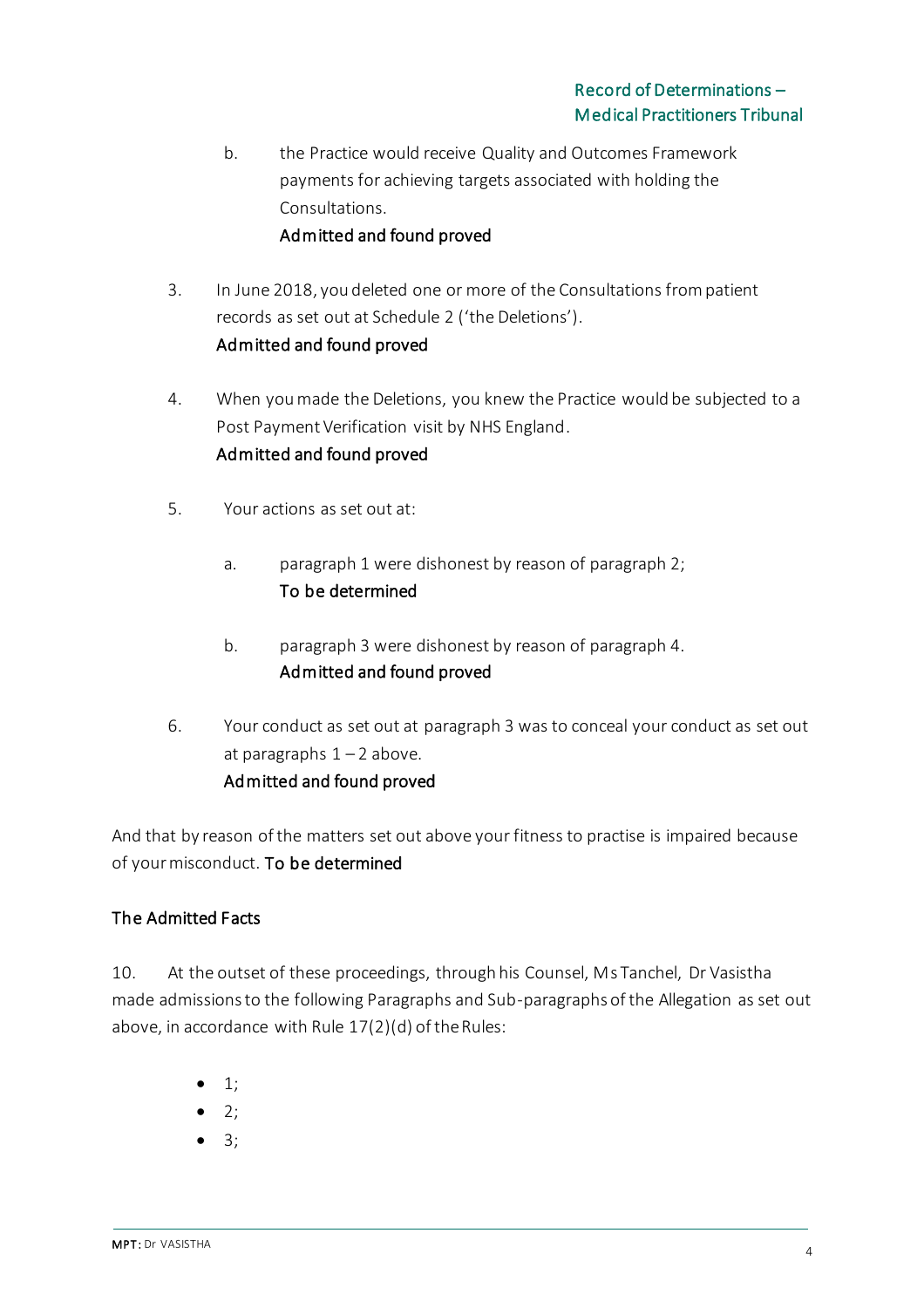- $\bullet$  4;
- $\bullet$  5(b): and
- 6

11. In accordance with Rule 17(2)(e) of the Rules, the Tribunal announced those Paragraphs and Sub-paragraphs of the Allegation as admitted and found proved.

## The Facts to be Determined

12. In light of Dr Vasistha's response to the Allegation made against him, the Tribunal is required to determine whether Dr Vasistha's recording of the Consultations in patient records when he knew that they had not taken place and that the Practice would receive Quality and Outcomes Framework payments, was dishonest.

## Witness Evidence

- 13. The Tribunal received evidence on behalf of the GMC from the following witness:
	- Dr B, Clinical Advisor, via video link; and a witness statement, undated but signed

14. The Tribunal also received evidence on behalf of the GMC in the form of witness statements from the following witnesses who were not called to give oral evidence:

- Mr C, Probity Manager, dated 4 July 2019;
- Ms A, Practice Manager, dated 23 December 2019

15. Dr Vasistha provided his own witness statement dated 24 September 2021 and also gave oral evidence at the hearing. He also provided a number of written testimonials.

## Documentary Evidence

16. The Tribunal had regard to the documentary evidence provided by the parties. This evidence included but was not limited to:

- Correspondence concerning the Post Payment Verification visit
- Whistle-blower recording form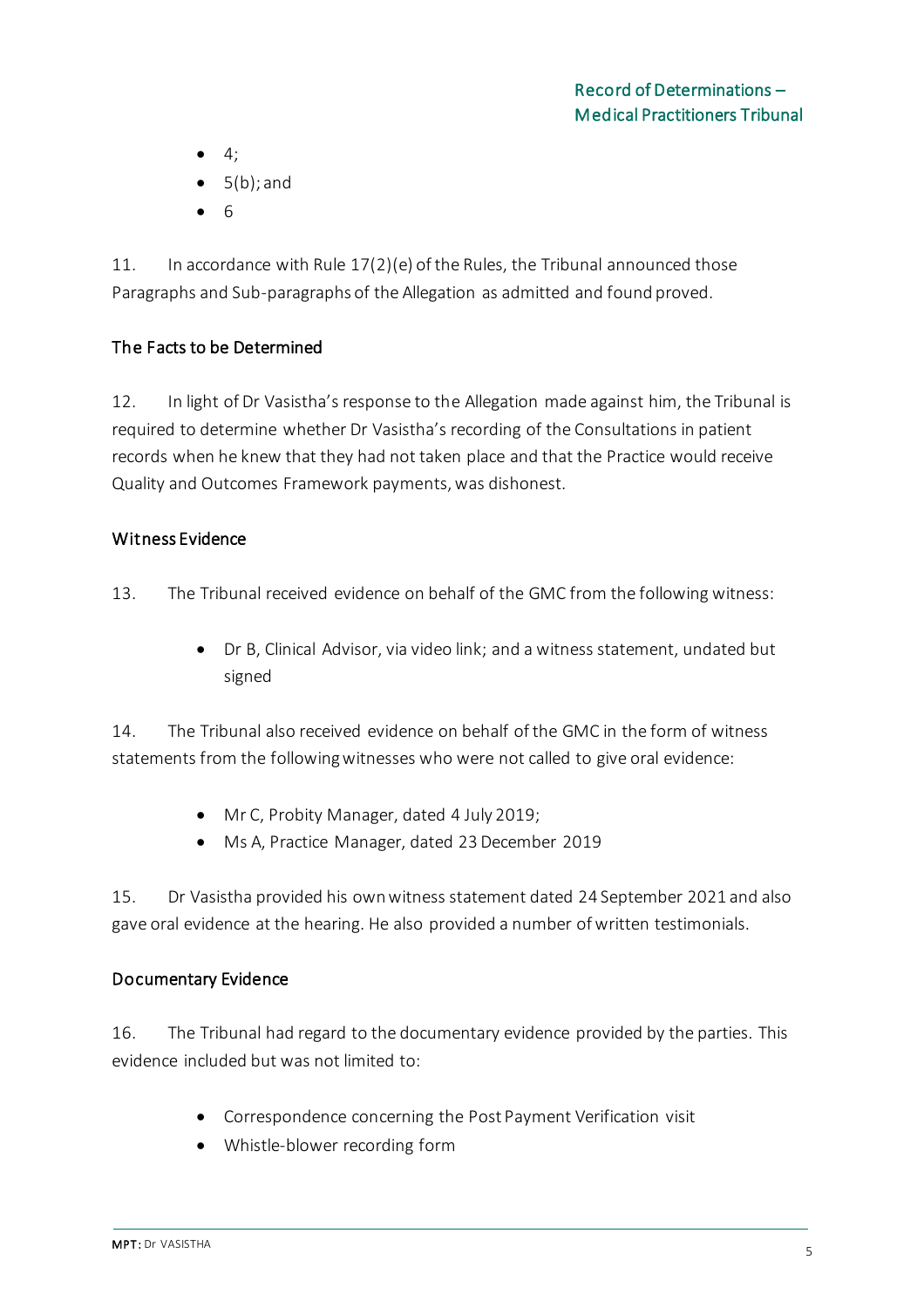- Post Payment Verification report dated 12 July 2018
- Post Payment Verification visit email dated 16 July 2018 from Mr C to NHS England
- Record report template by Dr B following her review on 6 September 2018
- Extract from patient records exhibited by Ms A
- Details of recorded facts obtained from EMIS web clinical audit system
- Notes made by Dr Vasistha in November 2018

### The Tribunal's Approach

17. At this stage the Tribunal is required to determine whether the outstanding paragraph of the allegation, namely 5(a), has been proved or not.

18. The GMC bring the Allegation and the burden of proving the allegations is on the GMC. There is no burden on the doctor.

19. The standard of proof is the balance of probabilities, namely, whether is it more likely than not that the facts occurred as alleged.

20. The Tribunal was referred in particular to the following cases:

• *Byrne v GMC [2021] EWHC 2237 (Admin).* Mr Justice Morris at paragraph 22 stated:

*"The standard of proof to be applied by the Tribunal and by this Court is the civil standard of balance of probabilities. As regards the position where the allegations, or the consequences for the person concerned, are particularly serious, the Appellant referred me to Casey at §16, suggesting that there is a need for a "heightened examination of the evidence". It was common ground that the correct approach is as set out in my judgment in O v Secretary of State for Education at §66. In that case, after referring to the relevant House of Lords and Supreme Court authorities (Re B and Re S-B) (which in turn referred to Re Doherty cited in Casey), I summarised the position as follows:*

> *(1) There is only one civil standard of proof in all civil cases, and that is proof that the fact in issue more probably occurred than not.*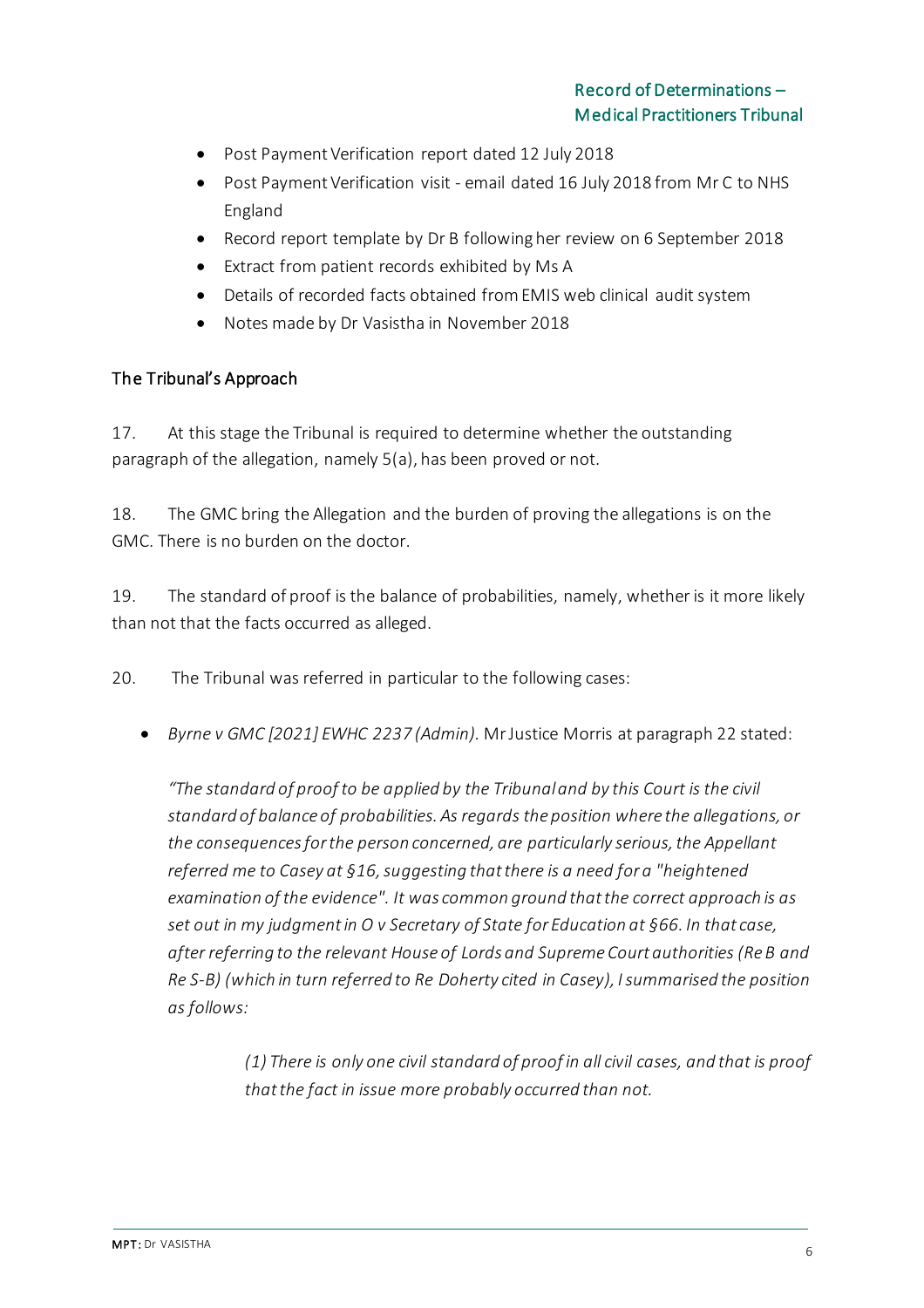*(2) There is no heightened civil standard of proof in particular classes of case. In particular, it is not correct that the more serious the nature of the allegation made, the higher the standard of proof required.*

*(3) The inherent probability or improbability of an event is a matter which can be taken into account when weighing the probabilities and in deciding whether the event occurred. Where an event is inherently improbable, it may take better evidence to persuade the judge that it has happened. This goes to the quality of evidence.*

*(4) However it does not follow, as a rule of law, that the more serious the allegation, the less likely it is to have occurred. So whilst the court may take account of inherent probabilities, there is no logical or necessary connection between seriousness and probability. Thus, it is not the case that "the more serious the allegation the more cogent the evidence need to prove it".*

• *Soni v GMC (2015) EWHC 364*. In this case it was found that a tribunal should consider and safely exclude, other possible explanations for a doctor's conduct before drawing an inference as to dishonesty.

21. When considering matters of dishonesty, the Tribunal took account of the principles in *Ivey v Genting Casinos (UK) Ltd t/a Crockfords [2017] UKSC 67*. It bore in mind that it should first ascertain, subjectively, the actual state of Dr Vasistha's knowledge or belief as to the facts and should then decide whether his conduct was honest or dishonest by applying the objective standards of ordinary decent people.

## The Tribunal's Analysis of the Evidence and Findings

## Quality and Outcomes Framework ('QOF')

22. In 2014, after becoming a GP Partner, Dr Vasistha's level of responsibility increased, and he would have had more involvement in QOF administration. Dr Vasistha did not receive any formal training in this. Dr Vasistha's duties also included acting as the Practice prescribing and IT lead. He was in charge of updating the Practice policies and prescribing data by conducting regular audits.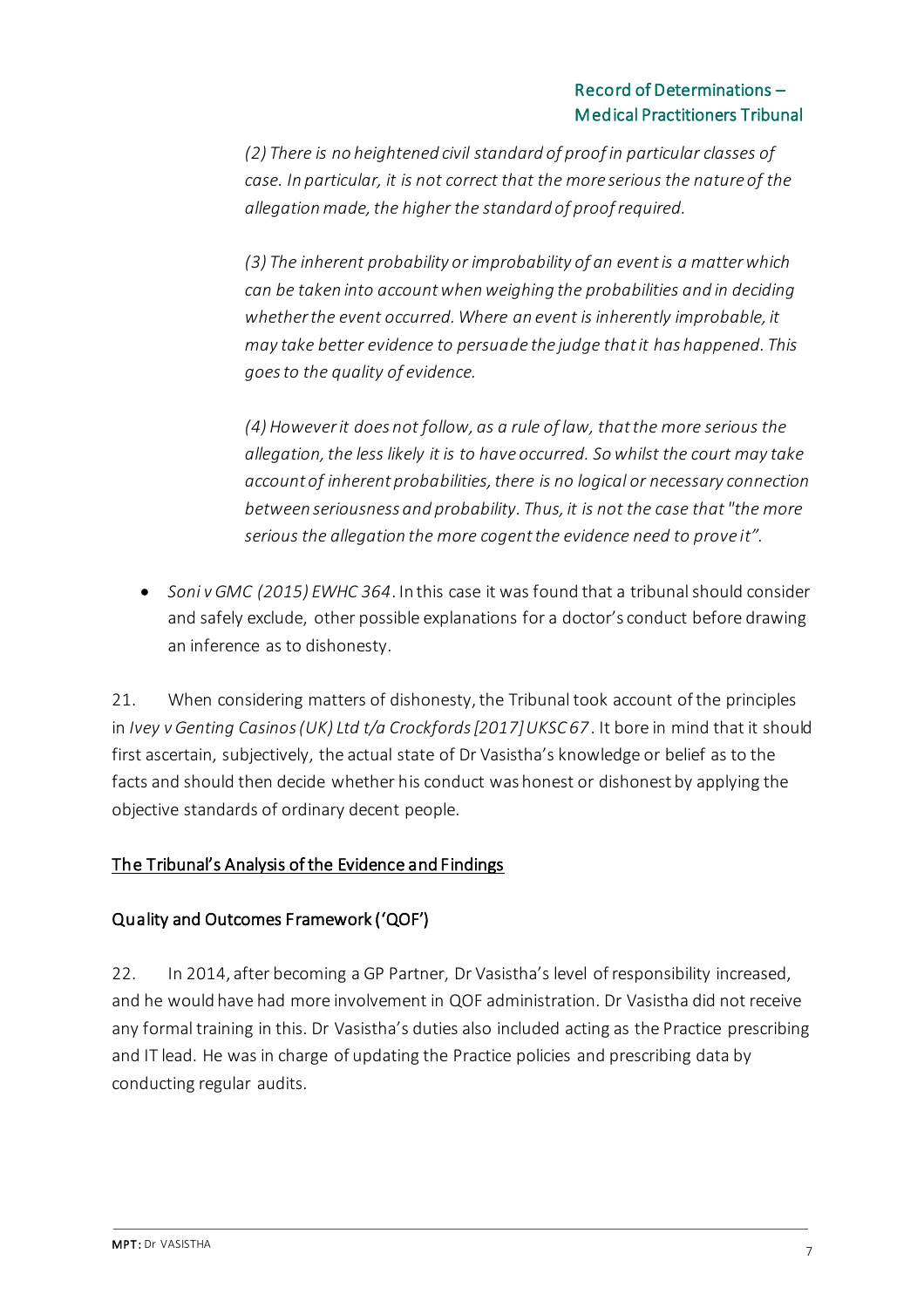23. The Tribunal had regard to Mr C's evidence relating to the Practice's QOF within his witness statement.

24. The QOF is a voluntary scheme within the General Medical Services ('GMS') contract comprising of a number of clinical indicators which requires a GMS contractor to meet certain thresholds in patient interventions.

25. The QOF contains three domains which are *'Clinical'*, *'Public health'*, and *'Public health – Additional Services'*. Each domain consists of a set of achievement measures, known as indicators, against which practices score points according to their level of achievement.

26. Mr C outlined that the 2017 to 2018 QOF measured achievement against 77 indicators; practices scored points on the basis of achievement against each indicator, up to a maximum of 559 points. The value of a QOF point in 2017 to 2018 was £171.20. At the end of the financial year, payment is made according to the contractor's achievement across the three domains.

## QOF Post Payment Verification ('PPV')

27. NSH England South East's Probity Team undertakes QOF PPV visits to GP contractors and the Practice had been selected for a visit. 5% of GP contractors are randomly selected each year for PPV visits. The process involves non-clinical verification of evidence contained within patient records for 2017 to 2018 to ensure that patient records contain information to meet the respective clinical indicator's criterion.

28. Mr C was assigned to conduct the QOF PPV visit at the Practice. On 12 June 2018, a Counter Fraud Specialist at NHS England emailed Mr C outlining that Mrs A was concerned that a Partner at the Practice had been adding QOF codes to patients that had not been seen. On 12 July 2018, Mr C conducted a QOF PPV visit at the Practice.

## Findings

29. The Tribunal made the following findings of fact:

## Paragraph 5(a) of the Allegation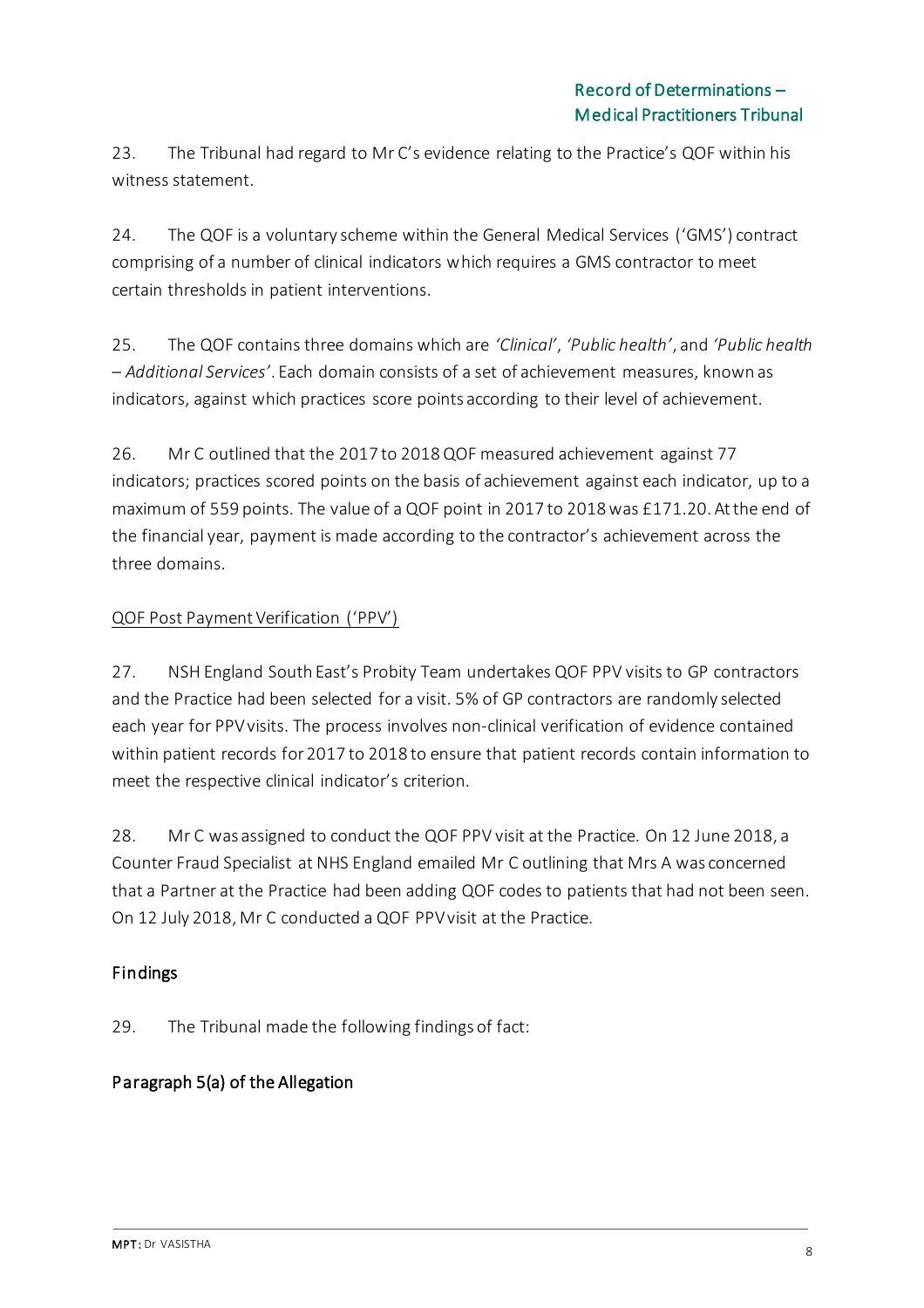30. The Tribunal had regard to Dr Vasistha's admissions, its findings and all the evidence before it. By way of summary the Tribunal had, amongst other things, determined that:

- 1. Between January 2016 and June 2018 whilst working as a GP Partner at the Practice, he recorded one or more consultations in patient records where consultations had not taken place as set out in the Consultations.
- 2. At the time of recording the Consultations, Dr Vasistha knew that the Consultations had not taken place, and the Practice would receive Quality and Outcomes Framework payments for achieving targets associated with holding the Consultations.
- 3. In June 2018, Dr Vasistha deleted one or more of the Consultations from patient records as set out at the Deletions.
- 4. When Dr Vasistha made the Deletions, he knew the Practice would be subjected to a Post Payment Verification visit by NHS England.
- 5. Dr Vasistha's actions as set out in number 4 (above) was dishonest.
- 6. Dr Vasistha's conduct set out in number  $1 3$  (above) was to conceal his conduct.

31. When considering the issue of dishonesty, the Tribunal applied the test in *Ivey v Genting Casinos* namely:

*'74 […] When dishonesty is in question the fact-finding tribunal must first ascertain (subjectively) the actual state of the individual's knowledge or belief as to the facts. The reasonableness or otherwise of his belief is a matter of evidence (often in practice determinative) going to whether he held the belief, but it is not an additional requirement that his belief must be reasonable; the question is whether it is genuinely held. When once his actual state of mind as to knowledge or belief as to facts is established, the question whether his conduct was honest or dishonest is to be determined by the fact-finder by applying the (objective) standards of ordinary decent people. There is no requirement that the defendant must appreciate that what he has done is, by those standards, dishonest.'*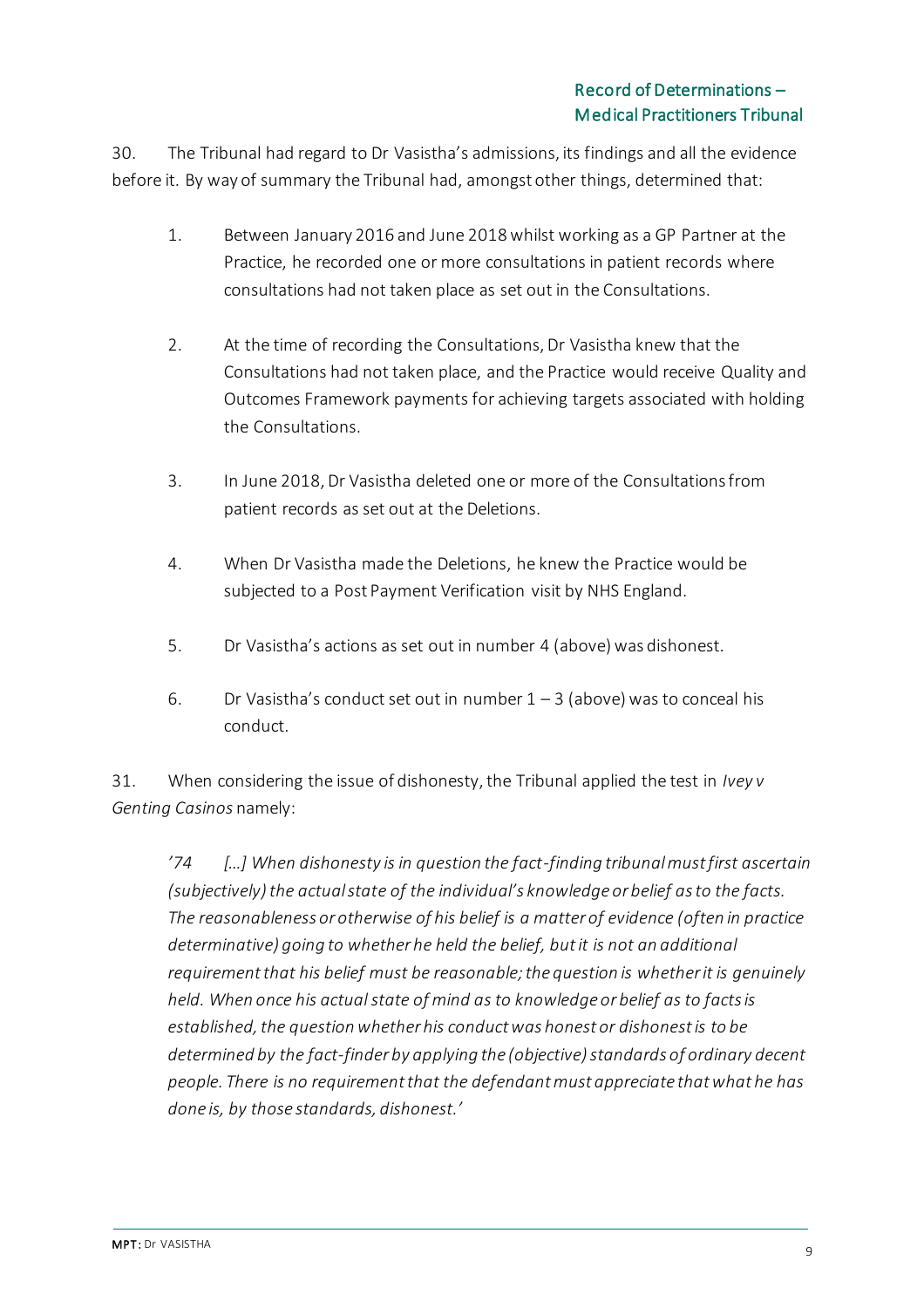32. The Tribunal considered Dr Vasistha's assertion in his evidence that he had not received adequate training on QOF coding. However, he also explained to the Tribunal that doctors gain experience *"on the job",* and his explanation that he was untrained did not fit with the picture of someone who knew the purpose and nature of QOF. The Tribunal also noted that Dr Vasistha had been using the coding system for quite some time as he had been at the Practice since August 2013. On the balance of probabilities, the Tribunal was of the view this ruled out the probability that Dr Vasistha was untrained.

33. The Tribunal next explored all possible reasons for Dr Vasistha's QOF coding. Primarily, there was no direct benefit to the patients registered with the Practice. In addition, as Dr Vasistha had had no contact with a third of the patients he had QOF coded, there was no reason why he would possibly code them as having had a consultation. The Tribunal found that it was more likely than not that Dr Vasistha's only purpose in coding the entries as consultations was for financial gain for the surgery.

34. The Tribunal considered Dr Vasistha's evidence in which he stated that he had deleted some entries on the system and amended others as he felt *"ashamed"* and *"embarrassed"* by his poor record keeping. The Tribunal was of the view that if Dr Vasistha had genuinely believed that he had made a mistake, and had wanted to correct the clinical records, he would have put notes on the patients' files and alerted his colleagues to the fact that the Practice had received monetary gain when it should not have done.

35. The Tribunal accepted that, whilst anyone can be *"ashamed"* and *"embarrassed"* by making professional mistakes, this did not negate its findings of Dr Vasistha's knowledge of the QOF system at the time. This was further compounded by Dr Vasistha's subsequent behaviour once he knew that his actions were going to come to light, that is the attempt to cover up his wrongdoings instead of approaching his colleagues for assistance.

36. Dr Vasistha compared himself to a junior doctor, but he had been a GP at the Practice since 2013 and became a GP Partner there in 2014, a long way from being an inexperienced doctor. The Tribunal found that as an experienced GP, Dr Vasistha would have thorough knowledge of what constitutes a consultation, how to take adequate notes, use the EMIS system, and the consequence of amending consultation notes.

37. Having therefore found that Dr Vasistha had deliberately amended the patient records knowing that the Consultations had not taken place and that the Practice would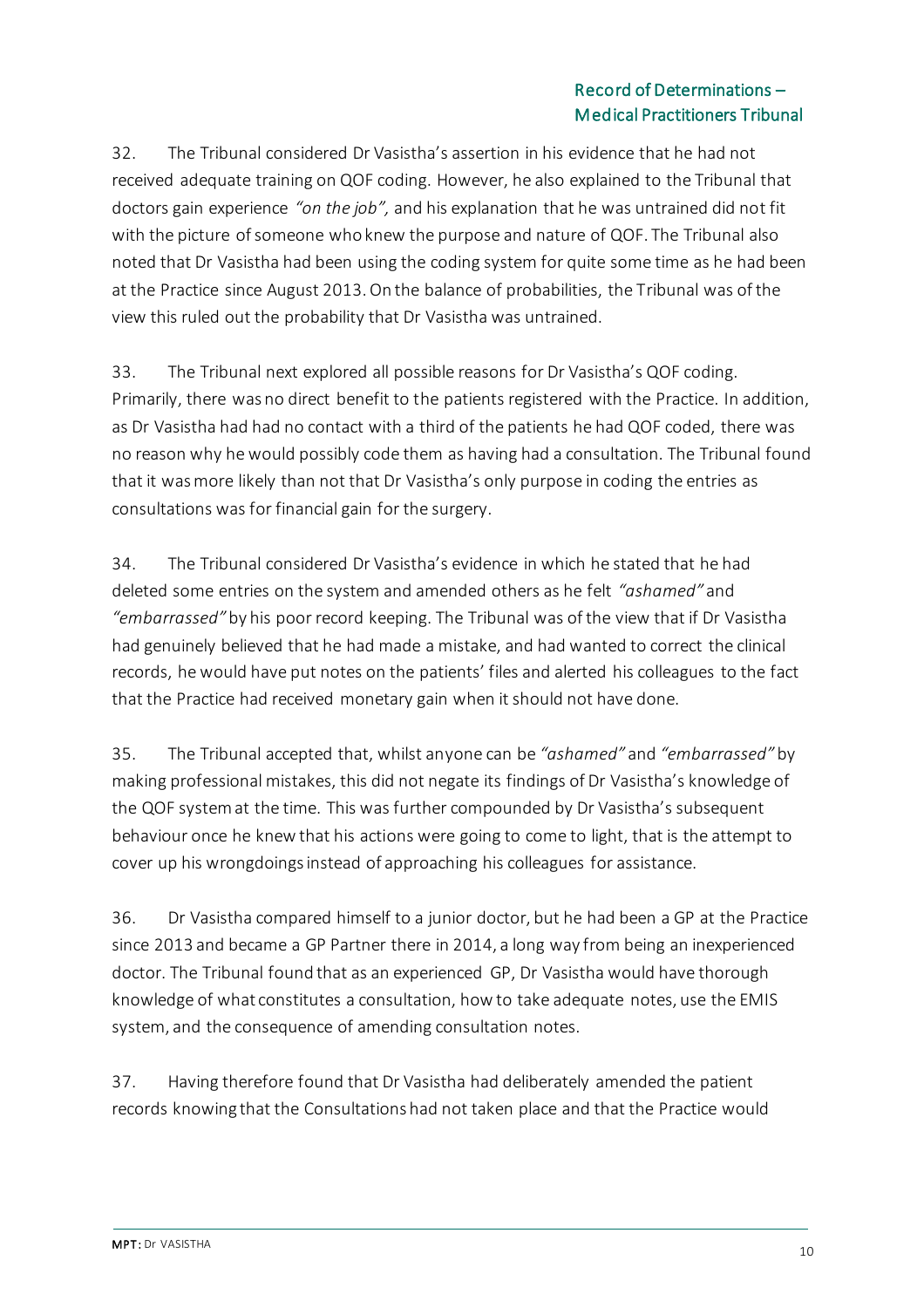receive QOF payments for it, the Tribunal determined that his actions were calculated and subjectively dishonest.

38. The Tribunal found that ordinary decent people would find that the recording of consultations which did not take place for monetary gain was dishonest.

39. Based on all the evidence, the Tribunal was of the view that it was likely Dr Vasistha was dishonest when he recorded the consultations.

40. Therefore, the Tribunal found Paragraph 5(a) of the Allegation, as it relates to Paragraph 2 of the Allegation, proved.

## The Tribunal's Overall Determination on the Facts

- 41. The Tribunal has determined the facts as follows:
	- 1. Between January 2016 and June 2018 whilst working as a GP Partner at the Grove Medical Centre ('the Practice'), you recorded one or more consultations in patient records where consultations had not taken place as set out in Schedule 1 ('the Consultations'). Admitted and found proved
	- 2. At the time of recording the Consultations, you knew that:
		- a. the Consultations had not taken place; Admitted and found proved
		- b. the Practice would receive Quality and Outcomes Framework payments for achieving targets associated with holding the Consultations. Admitted and found proved
	- 3. In June 2018, you deleted one or more of the Consultations from patient records as set out at Schedule 2 ('the Deletions'). Admitted and found proved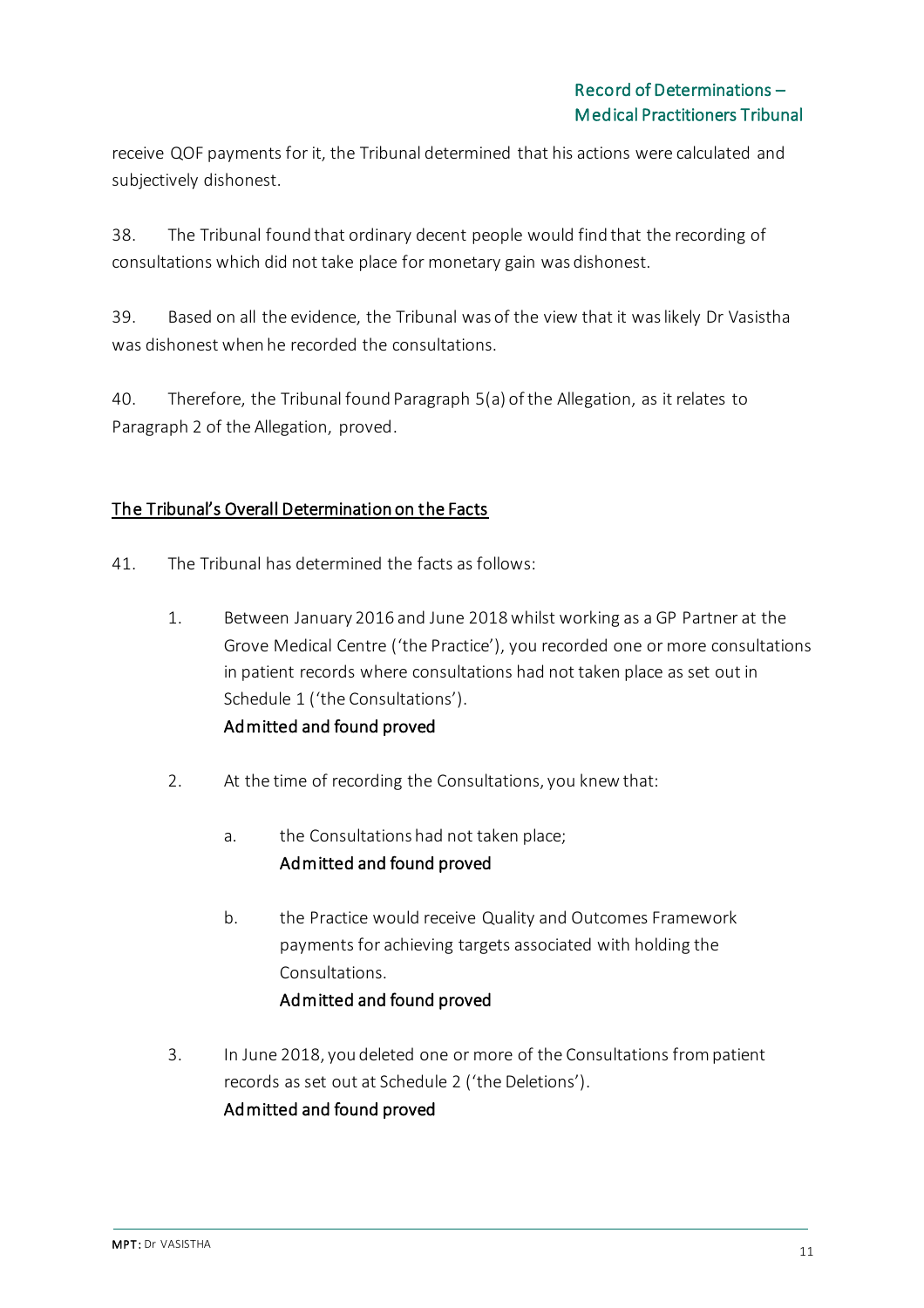- 4. When you made the Deletions, you knew the Practice would be subjected to a Post Payment Verification visit by NHS England. Admitted and found proved
- 5. Your actions as set out at:
	- a. paragraph 1 were dishonest by reason of paragraph 2; Determined and found proved
	- b. paragraph 3 were dishonest by reason of paragraph 4. Admitted and found proved
- 6. Your conduct as set out at paragraph 3 was to conceal your conduct as set out at paragraphs  $1 - 2$  above. Admitted and found proved

And that by reason of the matters set out above your fitness to practise is impaired because of your misconduct. To be determined

## Determination on Impairment - 14/12/2021

1. Having given its determination on the facts in this case, in accordance with Rule 17(2)(k) of the Rules, the Tribunal has considered whether, on the basis of the facts which it has found proved, Dr Vasistha's fitness to practise is currently impaired by reason of misconduct.

## The Evidence

2. The Tribunal had regard to all of the evidence, both oral and documentary, adduced during the course of these proceedings. Dr Vasistha provided a further bundle of documentation which included, but was not limited to:

- Essay 1 'Personal Reflective Essay and Personal Development Plan Summary'
- Essay  $2 -$  'Reflections on the impact of my actions on patients and maintaining public interest in the medical profession'
- Asthma Review Protocol August 2021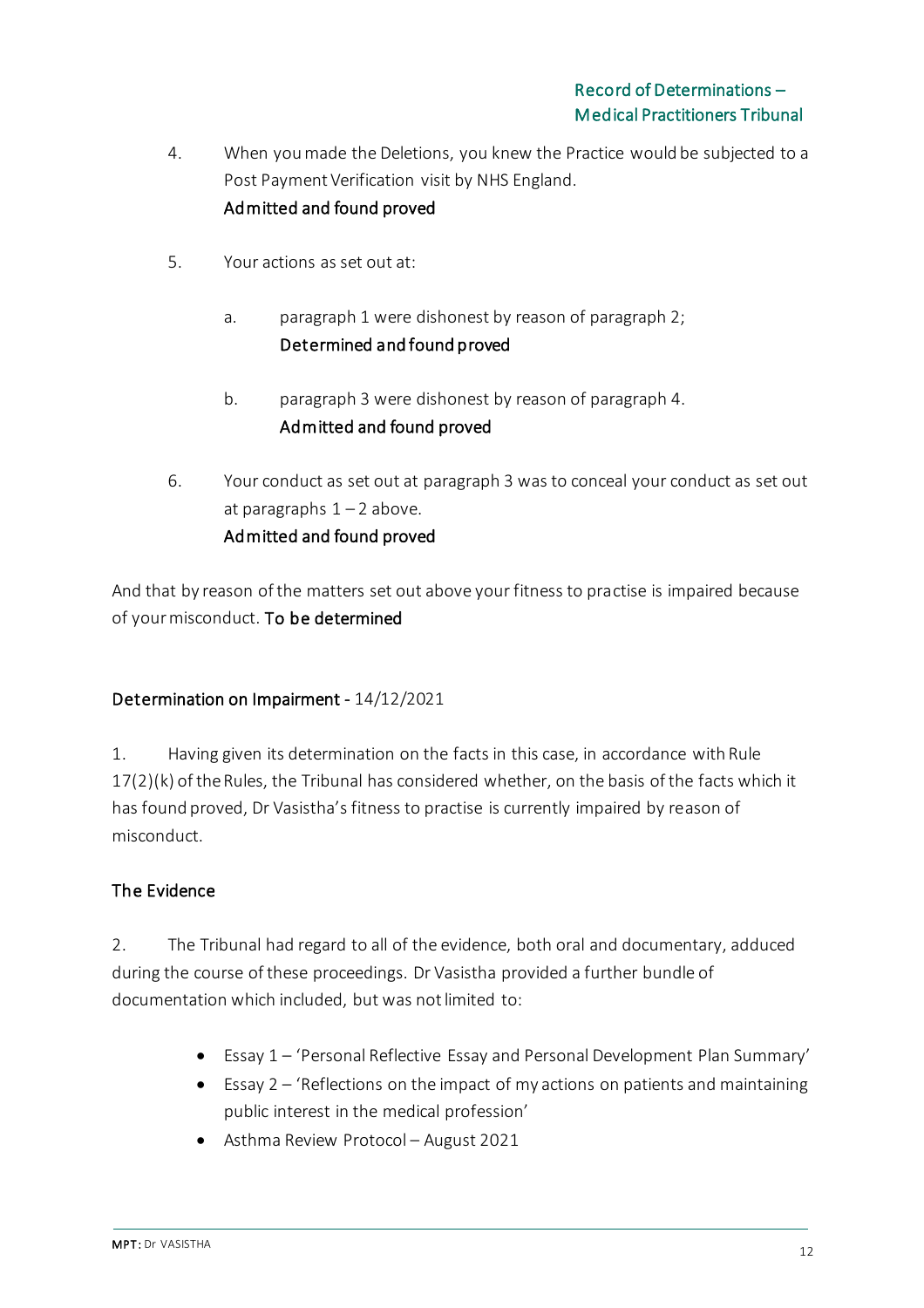- Continuing Professional Development and Reflection including clinical and practise related training
- Good practice in record keeping for GPs 19 December 2020
- Professionalism for doctors: maintaining boundaries 27 May 2021
- Maintaining Professional Ethics 21-23 July 2020
- Probity & Ethics in Practice 23 June 2021
- Professionalism for doctors: ensuring compliance with conduct requirements – 15 September 2021
- Testimonials from colleagues at the Grove Medical Centre

## Submissions

3. The following is a summary of submissions at the close of the impairment stage.

## Submissions on behalf of the GMC

4. Mr Simkin submitted that Dr Vasistha's fitness to practise is currently impaired by reason of his misconduct. He invited the Tribunal to remind itself of its own judgement at the fact-finding stage, and the reasons for its decision as outlined in its determination at that stage.

5. Mr Simkin reminded the Tribunal that it had rejected the account that Dr Vasistha had offered, in respect to the paragraph of the Allegation that he had not admitted.

6. Mr Simkin asked the Tribunal to consider whether Dr Vasistha had brought the medical profession into disrepute, breached fundamental tenets of the profession, and behaved dishonestly. Mr Simkin submitted that fellow doctors would be appalled at the fact that Dr Vasistha had recorded consultations that had not taken place and then sought to hide this fact, and they would consider Dr Vasistha's actions to be wrong and dishonest.

7. Mr Simkin submitted that whilst Dr Vasistha had provided a great amount of evidence in support of the steps he had taken to demonstrate acceptance, contrition and remediation, there was no remediation in relation to the 36 phantom entries he had made on the EMIS system.

8. Mr Simkin submitted that in spite of any remediation or lack of repetition since the index event, Dr Vasistha's misconduct was so serious that public confidence in the profession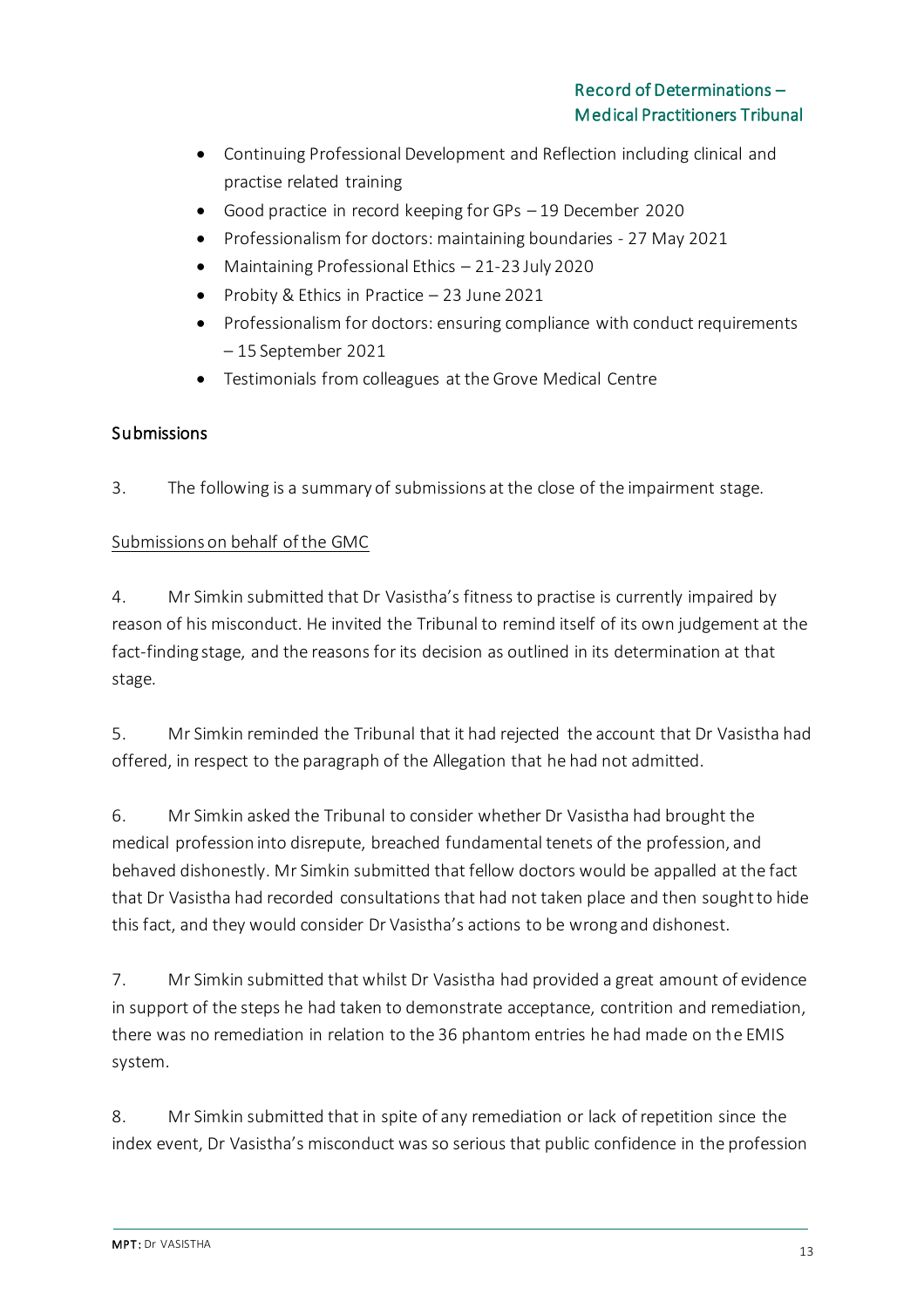and the upholding of standards for members of that profession would be seriously undermined if a finding of impairment was not made.

### Submissions on behalf of Dr Vasistha

9. Ms Tanchel submitted that Dr Vasistha accepted his actions and dishonesty constituted serious misconduct. However, there was no issue relating to patient safety and any decision about Dr Vasistha's fitness to practise would be based on public interest alone.

10. Ms Tanchel reminded the Tribunal that the issues proven and accepted by Dr Vasistha commenced over five years ago and that the last activity was more than three years ago. As far as Dr Vasistha's practise was concerned, there had been no issue either prior to, or after, the index incident.

11. Ms Tanchel submitted that Dr Vasistha had provided a robust remediation bundle that demonstrated he was a doctor capable of remediation. He had shown acknowledgement of his failings, that he was able to address his dishonesty, and that he had dug deeply into personal and emotional resources since 2018.

12. Ms Tanchel submitted that Dr Vasistha had, at the time, denied that his entries had fallen below the standard expected of a doctor. However, he accepted the Tribunal's findings, as well as its authority and power, and did not seek to challenge this. Ms Tanchel asserted that a non-reflective doctor would not accept these findings with such humility.

13. Ms Tanchel drew the Tribunal's attention to the list of courses Dr Vasistha had completed, that related to probity and ethics. Ms Tanchel submitted that these were not undertaken as *a 'knee-jerk reaction'*, but as a journey that started in 2018 when Dr Vasistha confronted the serious issues that he had faced at the time.

14. Ms Tanchel further submitted that Dr Vasistha had assumed personal responsibility for his actions, acknowledging these and apologising to colleagues, his appraiser, his mentor, and the Performance Advisory Group (PAG), amongst others. Dr Vasistha was fully aware of the impact of his behaviour on his colleagues and the wider profession.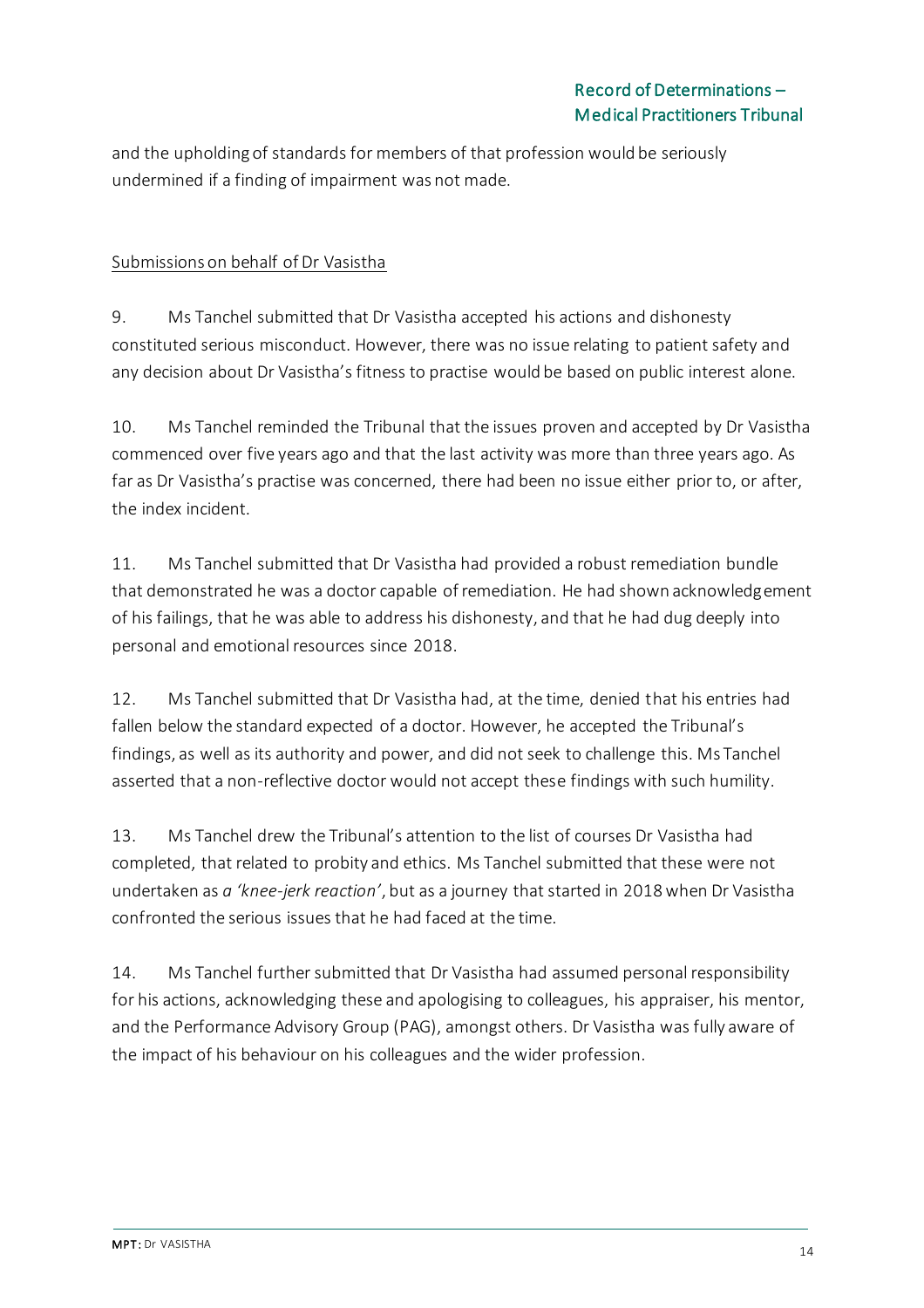15. Ms Tanchel drew the Tribunal's attention to the measures Dr Vasistha had put into place to ensure that he would not be vulnerable to dishonesty again. These included ways to cope with pressure and redesigning his work-life balance.

16. Ms Tanchel submitted that the testimonials from Dr Vasistha's Partners at the Practice, written in full knowledge of the Allegations against him, highlighted that he was a humble and highly skilled doctor who was totally committed to patient care and the profession. Dr Vasistha had also provided support in the running of the Practice during the pandemic.

17. Ms Tanchel then addressed the subject of public interest, and what an objective member of public would think if no finding of impairment was to be made. Ms Tanchel submitted that they would not be shocked by this. Instead, they would acknowledge that this misconduct was serious, but that Dr Vasistha is a committed and skilled man who has deeply reflected upon his mistakes and that he has never fallen below standards expected since the incident.

18. Ms Tanchel invited the Tribunal to not find Dr Vasistha's fitness to practise impaired and instead, mark its views by way of a warning. She submitted that if the Tribunal had even a remote concern that the public would be concerned about no outcome for such a serious departure from standards to be expected from a doctor, this would be mitigated by the issuing of a warning.

19. Ms Tanchel referred the Tribunal to relevant case law which is a matter of record.

## The Relevant Legal Principles

20. In approaching its decision, the Tribunal was mindful of the two-stage process to be adopted: first, whether the facts, as found proved, amounted to misconduct that was serious and secondly, whether the doctor's fitness to practise is currently impaired by reason of that misconduct.

21. At both stages of the process, the Tribunal was mindful of the overarching objective of the GMC set out in section 1 of the Medical Act 1983 (as amended) which requires the Tribunal to: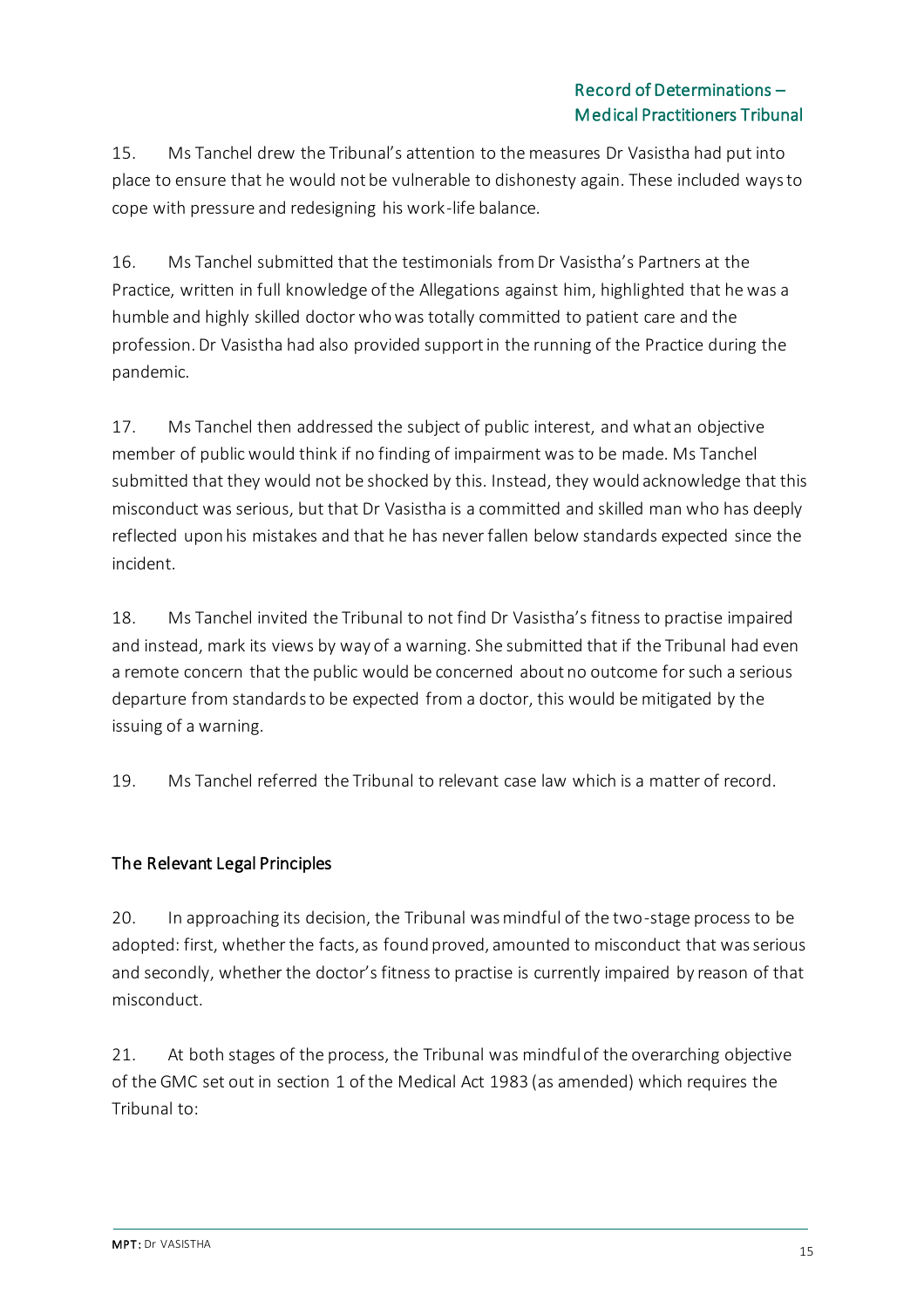- a. Protect, promote and maintain the health, safety and well-being of the public,
- b. Promote and maintain public confidence in the medical profession, and
- c. Promote and maintain proper professional standards and conduct for members of that profession.

22. Whilst there is no statutory definition of impairment, the Tribunal was assisted by the guidance provided by Dame Janet Smith in the *Fifth Shipman Report*, as adopted by the High Court in *CHRE v NMC & Grant (2011) EWHC 927 (Admin)* ('Grant'). In particular, the Tribunal considered whether its findings of fact showed that Dr Vasistha's fitness to practise is impaired in the sense that he:

- *a. 'Has in the past acted and/or is liable in the future to act so as to put a patient or patients at unwarranted risk of harm; and/or*
- *b. Has in the past brought and/or is liable in the future to bring the medical profession into disrepute; and/or*
- *c. Has in the past breached and/or is liable in the future to breach one of the fundamental tenets of the medical profession; and/or*
- *d. Has in the past acted dishonestly and/or is liable to act dishonestly in the future.'*

23. The Tribunal bore in mind that it must determine whether the doctor's fitness to practise is currently impaired by reason of misconduct, taking into account his conduct at the time of the events and any other relevant factors such as any development of insight, whether the matters are remediable or have been remedied and the likelihood of repetition.

24. The Tribunal had regard to the principles in *Towuaghanste v The GMC [2021] EWHC 681 (Admin)*:

> • If a registrant defends an allegation of primary fact by giving dishonest evidence and by deliberately seeking to mislead a tribunal then that conduct is relevant to consideration of impairment and fitness to practise in the future, However, if the registrant does no more than put the regulator to proof, then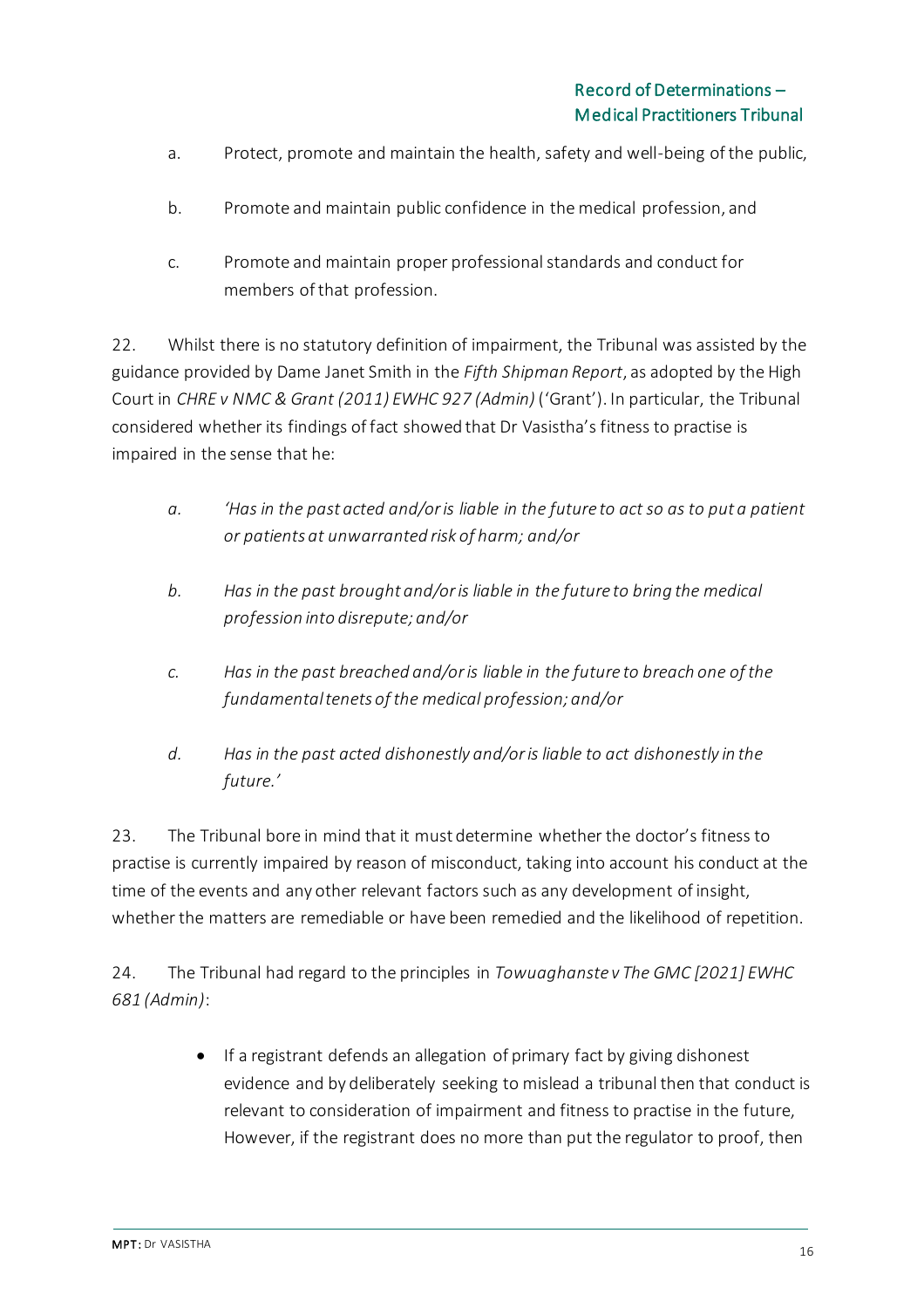that stance should not be held against them during the impairment and sanction stages.

• Where there is no significant gap between the findings of fact and the commencement of the impairment and sanction stages, it is unrealistic to expect a registrant who has unsuccessfully defended the fact-finding stages to demonstrate full remediation almost immediately in the impairment stage, by fully accepting in a genuinely sincere manner everything found against them.

25. The decision on impairment is a matter for the Tribunal's judgment alone. It must give reasons sufficient for the parties to understand why and how it has reached its decision.

## Background

26. Between January 2016 and June 2018, Dr Vasistha had recorded 36 consultations in patients' records which had not taken place. Further, at the time of recording these consultations, Dr Vasistha had known the consultations had not taken place and that the Practice would receive monies for them. This has been found to be dishonest. In June 2018 Dr Vasistha had deleted consultations of 11 of these patients, when he knew the Practice would be subject to a Post Payment Verification visit by NHS England. This was admitted and found to be dishonest.

## The Tribunal's Determination on Impairment

## **Misconduct**

27. In determining whether Dr Vasistha's fitness to practise is currently impaired by reason of misconduct, the Tribunal first considered whether the facts found proved amounted to misconduct. Misconduct can be found in circumstances where there have been serious departures from expected standards of conduct and behaviour, which can be identified by reference to GMP.

28. The Tribunal considered the paragraphs of GMP which set out the standards that a doctor must continue to meet throughout their professional career. The Tribunal had particular regard to paragraphs of GMP that state:

1 *'Patients need good doctors. Good doctors make the care of their patients their first concern: they are competent, keep their knowledge and skills up to date, establish*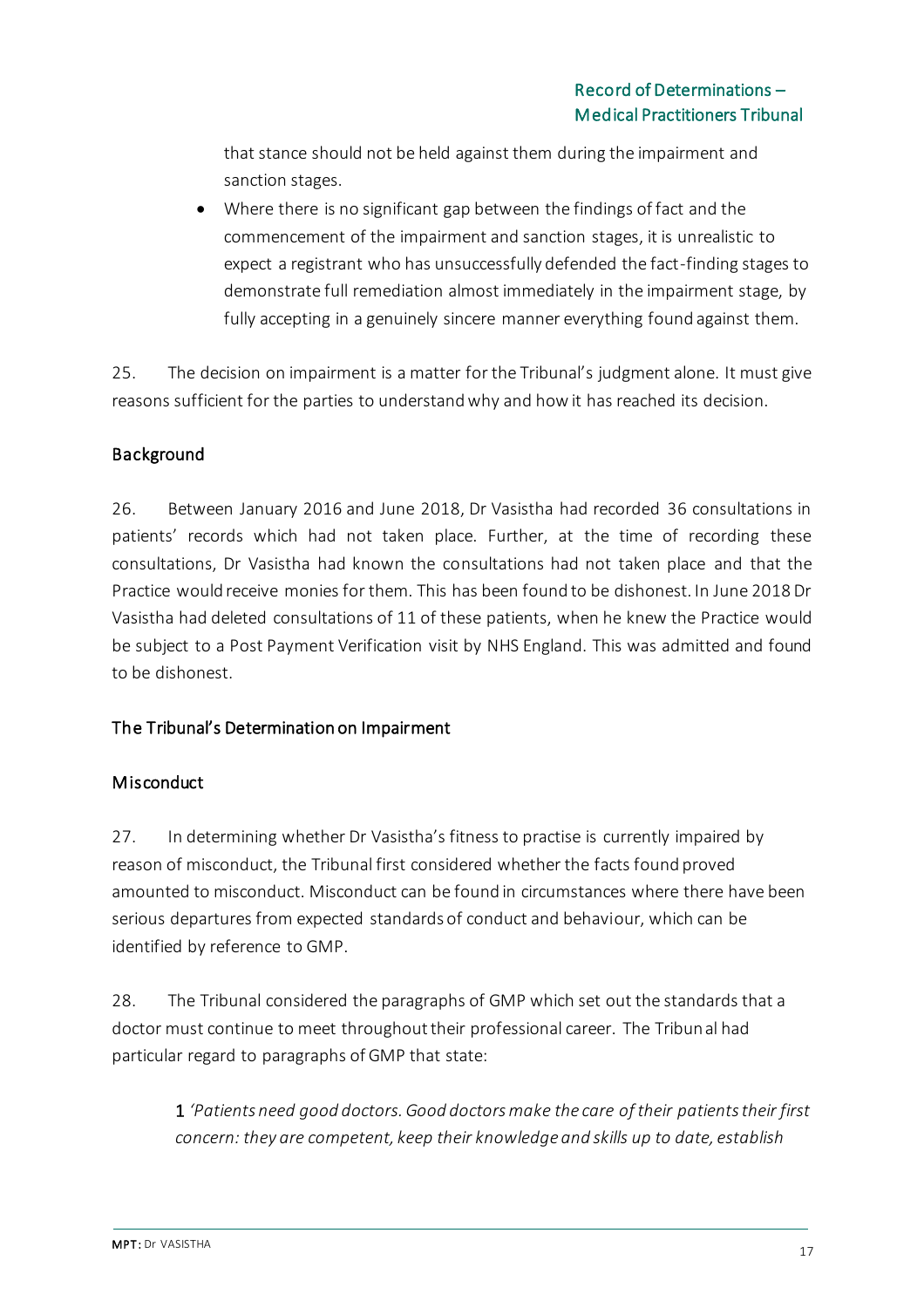*and maintain good relationships with patients and colleagues, are honest and trustworthy, and act with integrity and within the law'* 

65 *'You must make sure that your conduct justifies your patients' trust in you and the public's trust in the profession'.*

29. The Tribunal considered that Dr Vasistha's dishonest behaviour in recording consultations that did not take place, in effect for financial gain, and then subsequently deleting some of those records would be regarded as serious misconduct to a reasonably informed member of the public. The public rely on doctors to act with honesty and integrity. The Tribunal concluded that Dr Vasistha's actions had breached fundamental tenets of the medical profession including paragraphs 1 and 65.

30. The Tribunal considered that it is a fundamental tenet of the medical profession that doctors must ensure that their conduct justifies the public's trust in the profession. This is misconduct that adversely impacts public trust and included two findings of dishonesty.

31. In all the circumstances, the Tribunal found that overall, Dr Vasistha's misconduct amounted to misconduct of a high degree of seriousness.

## Impairment by reason of Misconduct

32. Having found that the facts admitted and found proved amounted to misconduct which was serious, the Tribunal went on to consider whether, as a result of this, Dr Vasistha's fitness to practise is currently impaired by reason of his misconduct.

33. In determining whether a finding of current impairment of fitness to practise is necessary, the Tribunal looked for evidence of insight, remediation and the likelihood of repetition, bearing in mind the three elements of the overarching statutory objective. It considered that insight and remediation are important in order for a doctor to recognise areas of their practice and behaviour that require improvement, and to take appropriate and relevant steps to address them, thus reducing the likelihood of repetition.

34. When considering Dr Vasistha's insight into his dishonesty, the Tribunal accepted that he had shown the development of insight in respect to the paragraphs of the Allegation he had admitted and that his reflective pieces and work undertaken mirrored this.

35. The Tribunal took into account the nature of the CPD courses Dr Vasistha had undertaken. These included courses on financial probity, maintaining ethics, and record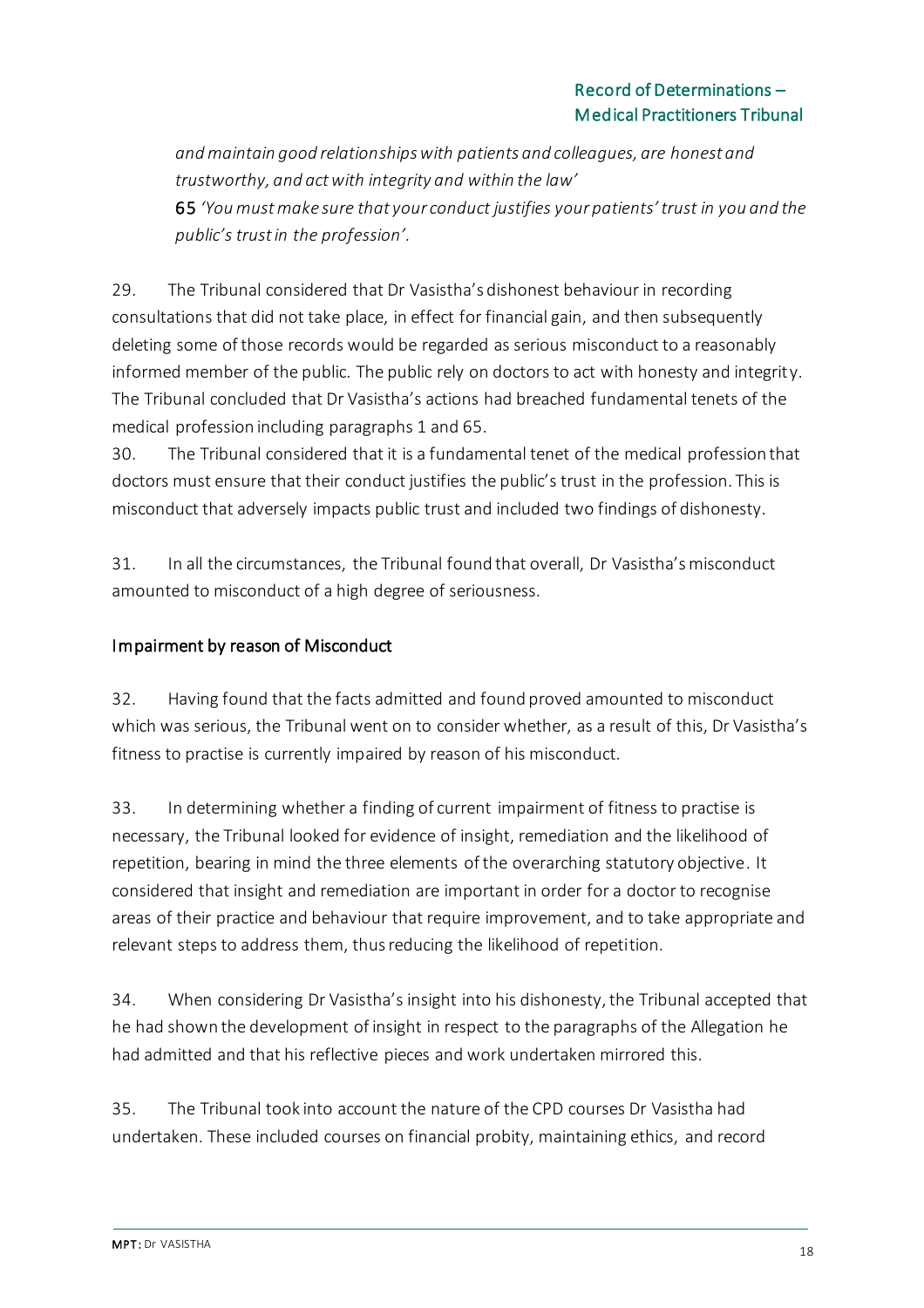keeping. It also took into account the testimonials provided by Dr Vasistha's Partners at the Practice especially that of Dr D who wrote:

*'I have seen firsthand the training he has undergone and continues to do so. I have also witnessed the deep regret that he has shown, and the extensive measures and processes he has undertaken over the past 2 years to learn from his mistakes. He has passed this knowledge and reflection to all of us at the practice. I hope the General Medical Council can appreciate and understand the profound changes he has made to his practice as a result of these events as much as we do.'*

36. However, the Tribunal was of the view that if Dr Vasistha's insight was fully developed, he would have demonstrated this in his evidence. Contrary to what he said in his reflective pieces, in his oral evidence Dr Vasistha sought to take attention away from his dishonesty by blaming himself for the errors which he said were underpinned by a lack of training.

37. The Tribunal concluded that Dr Vasistha had taken significant steps in addressing certain aspects of his behaviour, and had the potential to gain full insight and there was nothing to suggest he would not do so. The Tribunal had no doubt that Dr Vasistha had shown remorse.

38. The Tribunal recognised that dishonesty is a breach of a fundamental tenet of the profession. Being honest and trustworthy and acting with integrity is at the heart of medical professionalism. It considered that although in some circumstances it is possible for remediation, on the whole dishonesty is difficult to remediate. Dr Vasistha had not fully admitted his wrongdoings and the remorse shown was tainted by the fact that he claimed that some of his actions had been through error and lack of training, which the Tribunal did not accept. The Tribunal accepted that it could not expect insight for the dishonesty that Dr Vasistha had denied.

39. The Tribunal accepted Dr Vasistha's remediation in relation to the relationship between doctor and patient. Dr Vasistha accepted he had jeopardised this trust and had attended relevant courses to remedy this. He stated in his reflective piece:

*'I have taken full ownership of my admitted dishonesty and have apologised to my peers and colleagues, whom I encounter in my various professional roles. I have been open about my dishonesty with the Practice Patient Participation Group (PPG), who*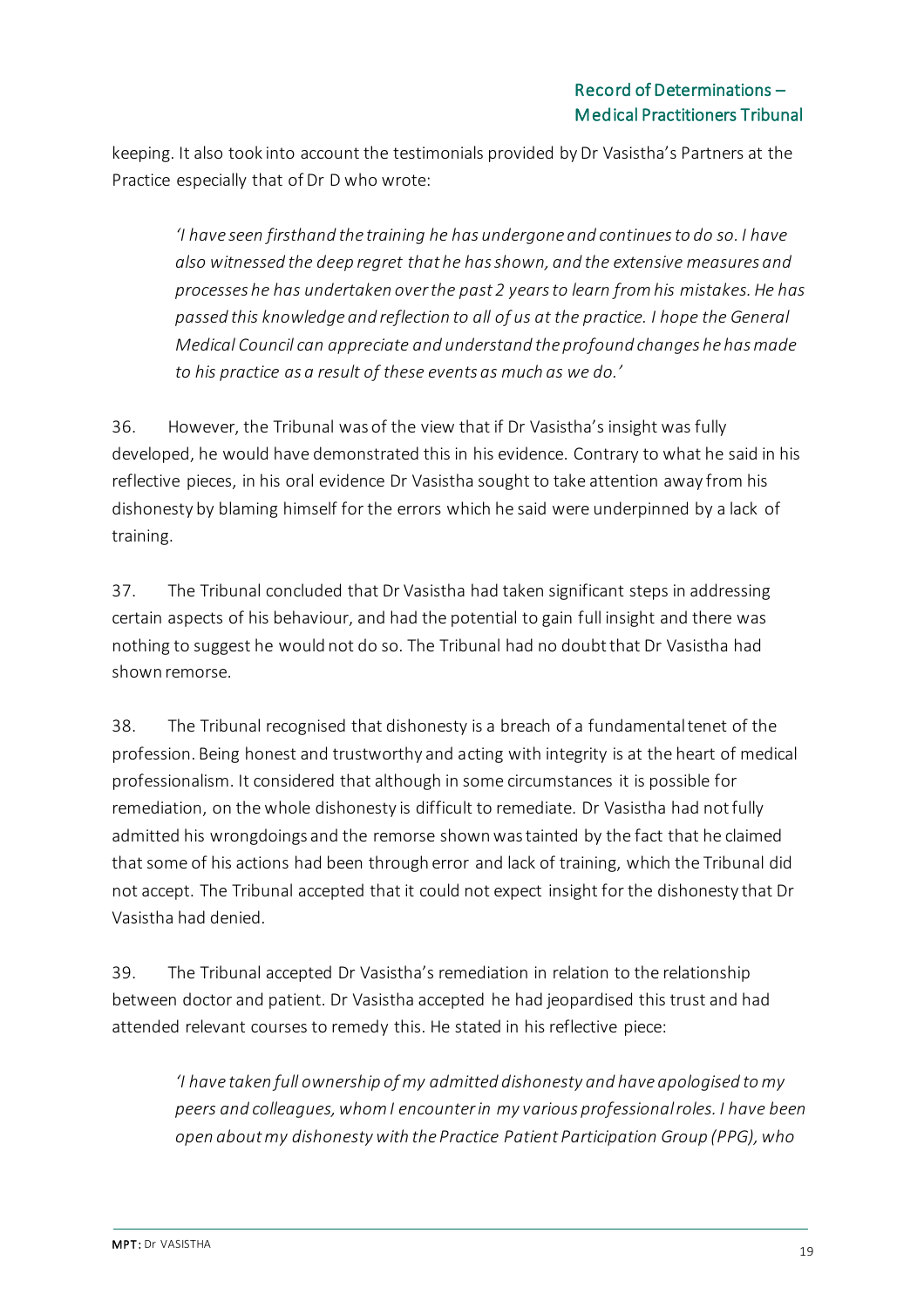*represent the patient population of the Surgery; I made a formal apology for my deceitful behaviour at the PPG meeting on 20 October 2021.*

*Trust underpins the doctor-patient relationship and I will always strive to uphold my patients' trust by practising with honesty and integrity, further endorsing the trust thatthe public holds in the medical profession.'*

40. The Tribunal noted that there had been great focus on the clinical side of remediation, but little shown in respect to the matters of financial gain in this case. Dr Vasistha stated, in his reflective piece:

*'In July 2018, I explained to my partners that I had made amendments and deletions in patient records. I apologised for not being up front with them about my actions and informed them that I would take clinical and financial responsibility for any resulting consequences.'*

It was clear from Dr Vasistha's statement that he accepted he had falsely made a financial gain for the Practice and was determined to remediate. However, the Tribunal noted that no evidence had been presented to show what financial reimbursement had been made.

41. The Tribunal concluded that overall, while Dr Vasistha had not demonstrated full remediation, he had taken steps towards it. This was not just through the courses undertaken and written reflections but also with the support from his Practice.

42. When assessing the risk of repetition, the Tribunal accepted the developing level of insight and remediation. It also noted that Dr Vasistha had acted dishonestly. He had recorded consultations that hadn't taken place, for financial gain, on several occasions. The Tribunal concluded that at the present time, it was unlikely that this kind of dishonesty would be repeated. However, until Dr Vasistha developed full insight into his wrongdoings, the Tribunal could not say with certainty that repetition was highly unlikely.

43. The public expects to be able to trust doctors. The public expects doctors to act with integrity and not act against patient interests. It expects doctors dealing with their cases to adhere to the principles set out in GMP. Where doctors fail to do so in a significant way public trust in the profession is undermined and a finding of impairment of fitness to practise is required.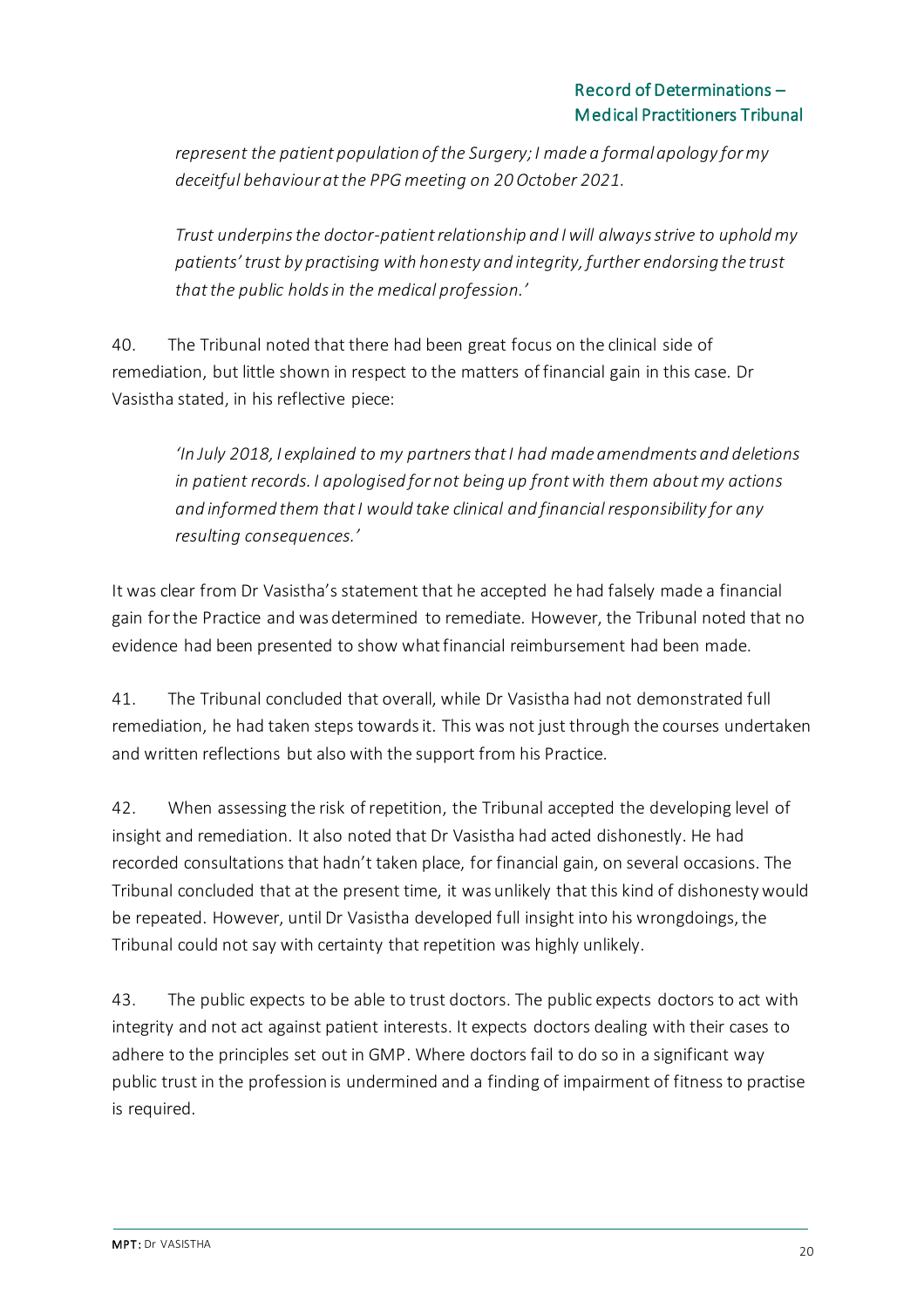44. The Tribunal, in arriving at its conclusion, took into account the large number of consultations that had been dishonestly entered by Dr Vasistha into the EMIS system for financial gain, and the subsequent deletions made by him when he knew that his actions had come to light. The Tribunal noted that if it did not make a finding of impairment, taking into consideration the gravity of the overall misconduct, it would be perverse to not think Dr Vasistha had significantly breached tenets of the overarching objective.

45. While the Tribunal accepted that no harm had been caused to patients, the second two limbs of the overarching objective were engaged and therefore Dr Vasistha's fitness to practice is impaired. The Tribunal is in no doubt that public confidence in the medical profession and the need to uphold proper standards for that profession would be adversely affected if it were not to make a finding of impairment in this case.

46. The Tribunal therefore determined that Dr Vasistha's fitness to practise is currently impaired by reason of misconduct.

## Determination on Sanction - 16/12/2021

1. Having determined that Dr Vasistha's fitness to practise is impaired by reason of misconduct, the Tribunal now has to decide in accordance with Rule 17(2)(n) of the Rules on the appropriate sanction, if any, to impose.

## The Evidence

2. The Tribunal has taken into account evidence received during the earlier stages of the hearing where relevant to reaching a decision on sanction.

## Submissions

3. At the outset of his submissions, Mr Simkin, on behalf of the GMC, submitted that the GMC application was that Dr Vasistha be erased from the medical register.

4. Mr Simkin reminded the Tribunal that Dr Vasistha's dishonesty ran from 6 June 2016 until 5 June 2018 and the original dishonesty involved in creating 36 *"phantom"* consultations with patients. After this, Dr Vasistha made two attempts to delete his entries in 11 of these patient records on 11 June 2018 and 16 June 2018, immediately after his actions had come to light.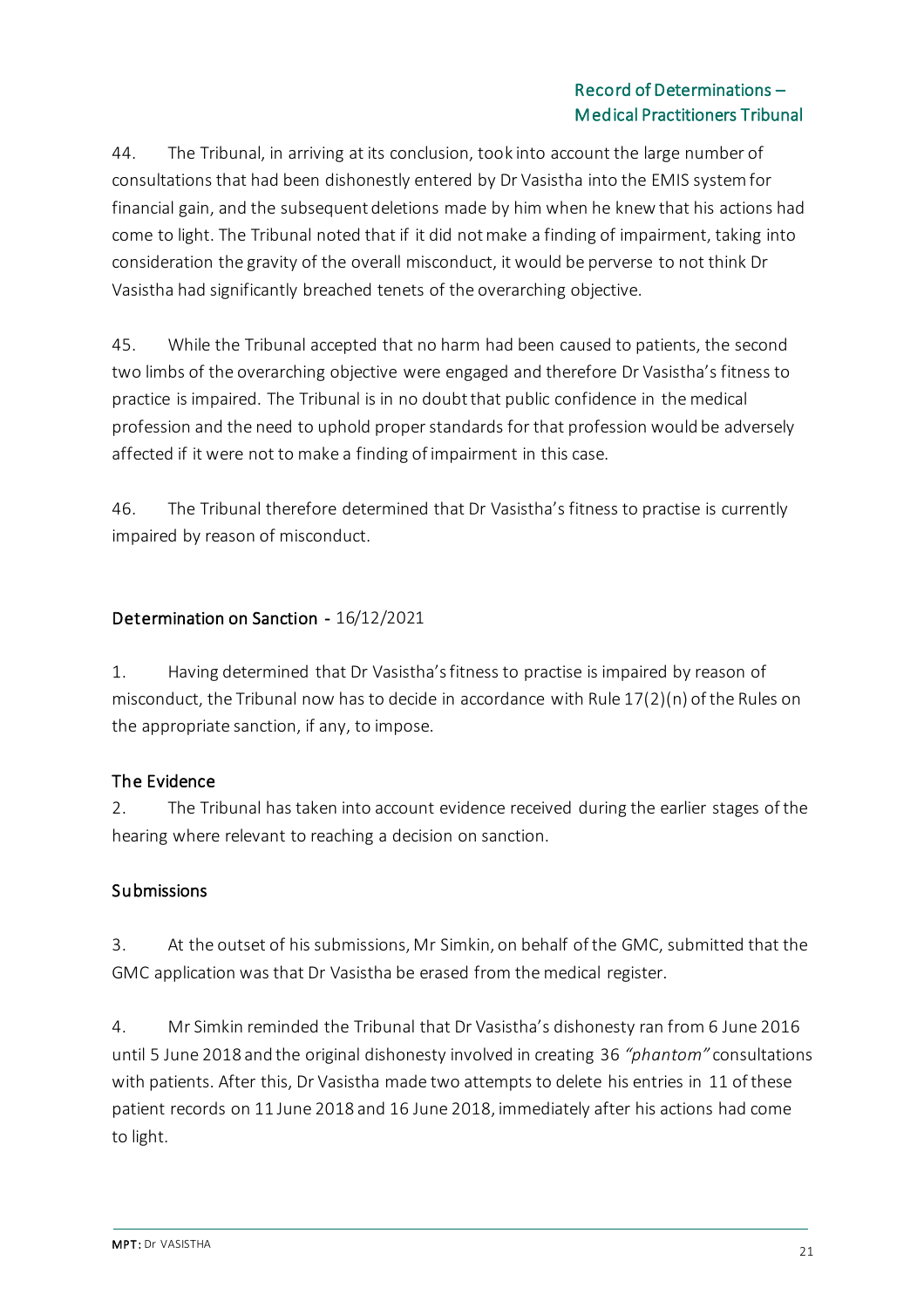5. Mr Simkin referred the Tribunal to the Sanctions Guidance (November 2020 edition) ('SG'), in particular paragraphs 109, 120, 121, 124, and 125 which state:

*'109 Any of the followingfactors being present may indicate erasure is appropriate*

*h Dishonesty, especially where persistent and/or coveredup*

*120 Good medical practice states that registered doctors must be honest and trustworthy, and must make sure thattheir conductjustifiestheir patients' trustin themand the public'strust in the profession.*

*121 In relation to financial and commercial dealings, paragraph 77 of Good medical practice also sets out that:*

*'Youmustbehonestinfinancialandcommercial dealingswithpatients,employers, insurersand other organisations orindividuals.'*

*124 Although it may not result in direct harm to patients, dishonesty relatedto matters outside the doctor'sclinicalresponsibility (eg providing false statements or fraudulent claims for monies) is particularly serious. Thisis because it can undermine the trustthe public place in the medical profession. Health authorities should be able to trust the integrity of doctors, and where a doctor underminesthattrustthere is a risk to public confidence in the profession. Evidenceofclinical competencecannotmitigate serious and/or persistent dishonesty.*

*125 Examplesofdishonesty inprofessionalpractice could include:*

- *a defrauding an employer*
- *b falsifying or improperly amending patient records*
- *c submitting or providing false references*
- *d inaccurate or misleading information on a CV*
- *e failing to take reasonable steps to make sure that statements made in formal documents are accurate.'*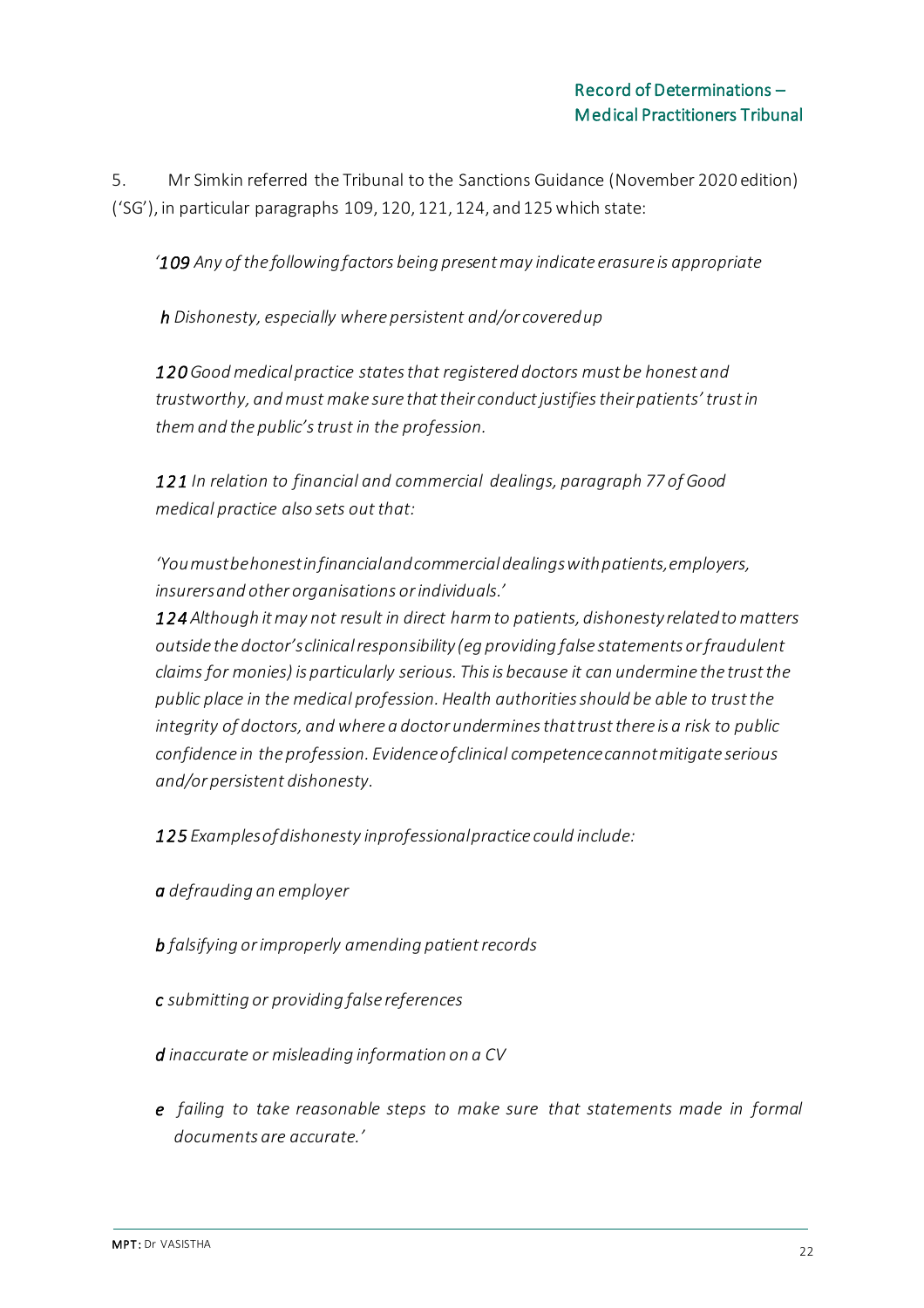6. Mr Simkin submitted Dr Vasistha's dishonesty was serious, persistent and sustained, with attempts made to cover it up.

7. Mr Simkin submitted that proper regard needed to be paid to the overarching objective in all the circumstances and that the GMC submissions demanded that this be a case for erasure.

8. On behalf of Dr Vasistha, Ms Tanchel submitted that it was not, in law, correct that the GMC make an application for a specific sanction and that it was a matter for submission, entirely for the Tribunal to decide.

9. Ms Tanchel submitted that while she conceded that dishonesty is serious misconduct, there were nuances and levels of seriousness. She did not seek to undermine the findings of fact made by the Tribunal or of the facts admitted by Dr Vasistha however, there was a scale of dishonesty and to approach all dishonesty with the most serious sanction would fetter the discretion of the Tribunal. The Tribunal was obliged to assess where in the framework of dishonesty Dr Vasistha's misconduct fell.

10. Ms Tanchel drew the Tribunal's attention to its observations in its Impairment determination that Dr Vasistha had made no attempts to remediate in relation to financial reimbursement. Ms Tanchel told the Tribunal that no sum had been attributed to Dr Vasistha's behaviour. In addition, the Performance Advisory Group ('PAG') met with the Practice Partners on 16 August 2018 and conceded that the level of financial gain was low but has never been identified. This, therefore, made remediation impossible in this respect.

11. Ms Tanchel submitted that taking no action would not be possible when balancing the public interest against Dr Vasistha's interests and would be neither appropriate nor proportionate. As there were no clinical concerns, a sanction of conditions would not be appropriate.

12. Ms Tanchel submitted that the most appropriate and proportionate sanction in this case was of suspension for the longest possible period of 12 months. This would demonstrate to the public how seriously this kind of misconduct is perceived.

13. Ms Tanchel added that in some cases, submissions were made that the only way to satisfy the public interest was to go for the most severe sanction and that anything less did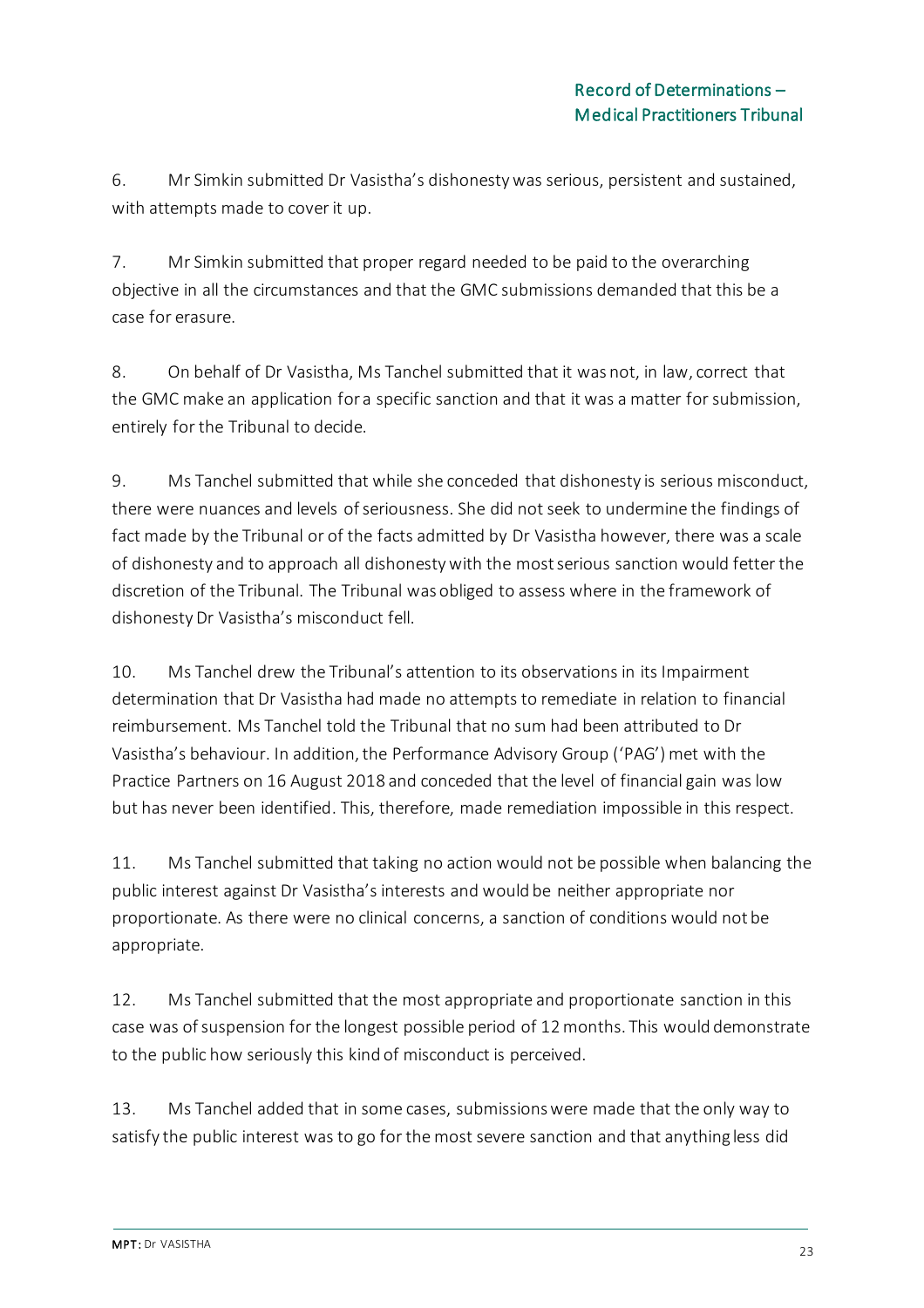not mark the seriousness of the misconduct. Ms Tanchel submitted that this undermined the effect of sanctions.

14. Ms Tanchel submitted that to an objective and well informed member of the public, a suspension of 12 months that has been publicly acknowledged and published on the MPTS website is a serious sanction. It could leave a lasting impression on anyone searching for clinical care and make them aware that Dr Vasistha had fallen below the standards expected of a doctor. Even after the duration of the suspension, the information would be publicly available and affect Dr Vasistha's reputation.

15. Ms Tanchel submitted that a 12 month suspension would be the proportionate way to mark this case and satisfy members pf the public that this was adequate to protect the reputation of the profession, protect them, and to uphold the standards of the profession.

16. Ms Tanchel invited the Tribunal's to consider the mitigating and aggravating factors in this case and also that the Tribunal had given fair acknowledgement and support to some mitigating factors, such as Dr Vasistha's level of insight and remediation and his remorse, in its Impairment determination.

17. Ms Tanchel submitted that the only aggravating factor was the nature of the Allegation, namely that it was one of dishonesty. She reasoned that the Tribunal could not make a finding of dishonesty at the fact-finding stage and then *"double count"* it as an aggravating factor when considering an appropriate sanction.

18. Ms Tanchel drew the Tribunal's attention to the mitigating factors in this case. These included:

- Dr Vasistha's clinical practise and clinical commitment had at no point been called into question
- Dr Vasistha's fitness to practise had not previously been found to be impaired and he had faced no criticism from his regulator either prior to, or since, this case
- The lapse of time since the index events
- The unchallenged evidence relating to Dr Vasistha's personal life and work-related stress, and the impact it may have had on his practise
- The stage of Dr Vasistha's career that he was at
- The unchallenged evidence that Dr Vasistha was a skilled, able, and committed doctor who supported his community and fellow doctors beyond clinical care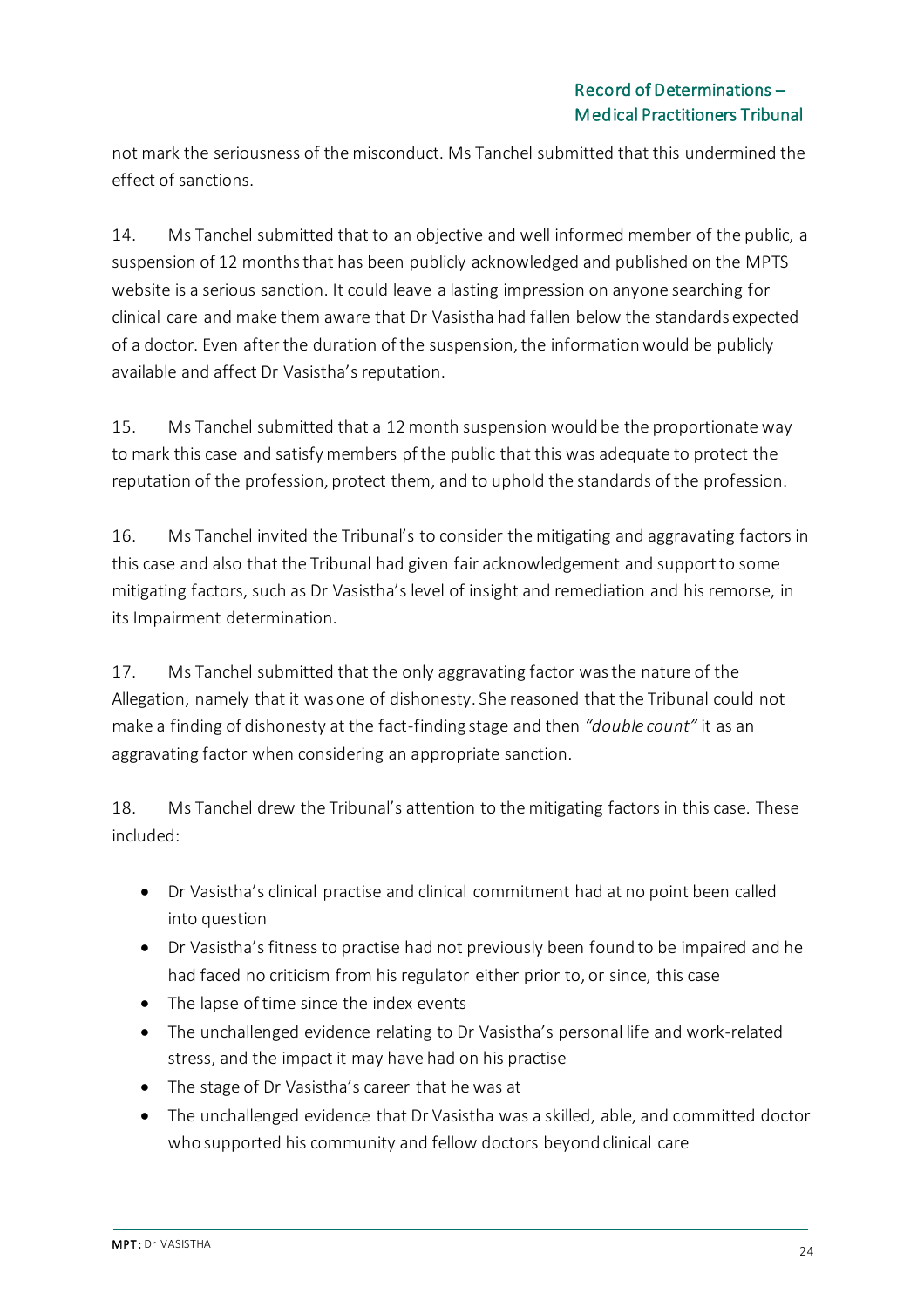- The quality and spread of references and testimonials provided from colleagues who were fully aware of the Allegation and continued to support Dr Vasistha
- Dr Vasistha's continued engagement throughout the investigation process with PAG, the NHS, and the GMC
- Dr Vasistha's levels of remediation, insight and remorse and the low risk of repetition as accepted by the Tribunal in its own determination

## The Relevant Legal Principles

19. The legally qualified chair referred to the case of *Giele v GMC (2005) EWHC 2143 (Admin)* which states that it is the wrong approach to immediately say erasure unless there are exceptional circumstances, and the Tribunal must start with consideration of the sanctions from the bottom upwards. First it must consider taking no action, if there are exceptional circumstances. It should next consider whether conditions on the doctor's registration for up to three years would be sufficient and appropriate. Suspension up to 12 months would be the next sanction to consider and finally, only if a suspension is not considered sufficient appropriate, and the misconduct is not fundamentally compatible with continued registration as a doctor, should erasure be considered.

20. The Tribunal should consider the public interest and take into account that if the misconduct is so serious that nothing less than erasure would be considered appropriate even though a doctor may be a highly skilled practitioner, they could still be erased.

21. The Tribunal had regard to the principles of *Awan v GMC (2020) EWH*C 1553 *(Admin)* which stated that a Tribunal must not impose an enhanced sanction just because a doctor denies part of the Allegation.

22. The Tribunal was cognisant of the principles set out in *Bolton v The Law Society (1993) EWCA 32 (Civ),* namely the reputation of the profession is more important than the fortunes of an individual.

23. When considering sanction, the Tribunal must again have particular regard to the statutory overarching objective:

- a. To protect, promote and maintain the health, safety and wellbeing of the public;
- b. To promote and maintain public confidence in the medical profession; and
- c. To promote and maintain proper professional standards and conduct for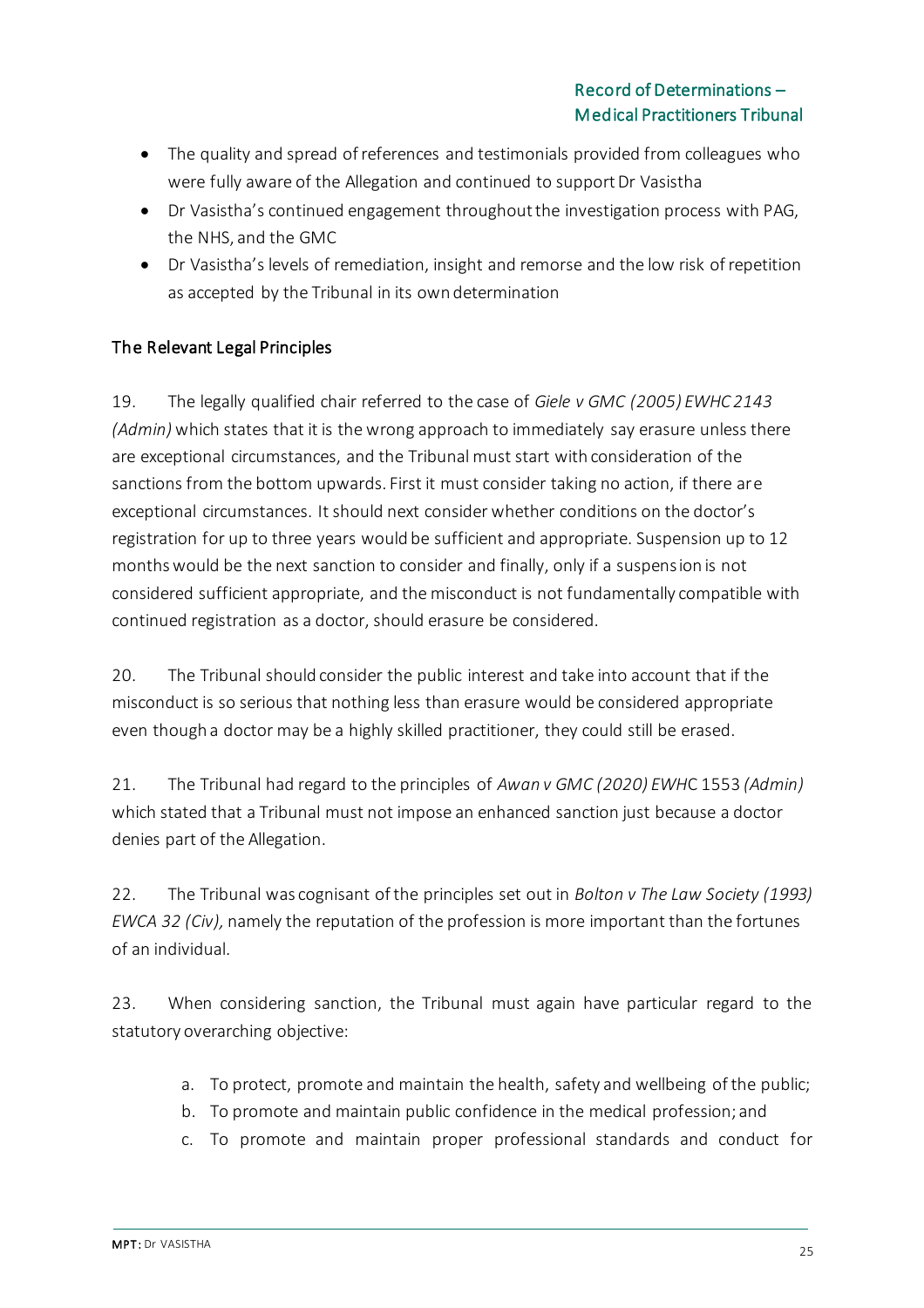members of that profession.

24. The Tribunal must apply the principle of proportionality; balancing the doctor's interests with the public interest.

25. The purpose of a sanction is not to be punitive although the sanction imposed may have a punitive effect.

26. The Tribunal must consider any relevant mitigating and aggravating factors, giving them appropriate weigh, and address them within the context of the determination.

27. In reaching its decision the Tribunal must consider the Sanctions Guidance. If the Tribunal departs from the Guidance, the relevant paragraph should be referenced, and reasons given for doing so.

28. The legally qualified chair referred to other relevant case law which is a matter of record.

## The Tribunal's Determination on Sanction

29. Before considering what action, if any, to take in respect of Dr Vasistha's registration, the Tribunal considered and balanced the aggravating and mitigating factors in this case.

30. When considering the aggravating features, the Tribunal considered the relevant paragraphs of the SG. The Tribunal considered that the nature and seriousness of the actual Allegation spoke for itself in that it encompassed dishonesty that had been sustained and taken place over a period of time, and there had been attempts to cover it up. Although the dishonesty had been for financial gain, this had not been quantified and no claim had been made against Dr Vasistha or the Practice.

31. The Tribunal had regard to Dr Vasistha's developing insight.

32. When considering the mitigating factors of this case, the Tribunal had regard to the relevant paragraphs of the SG.

33. The Tribunal noted Dr Vasistha's developing insight and that since 2018 he had done a substantial amount of work in terms of reflection, remediation and relevant CPD courses.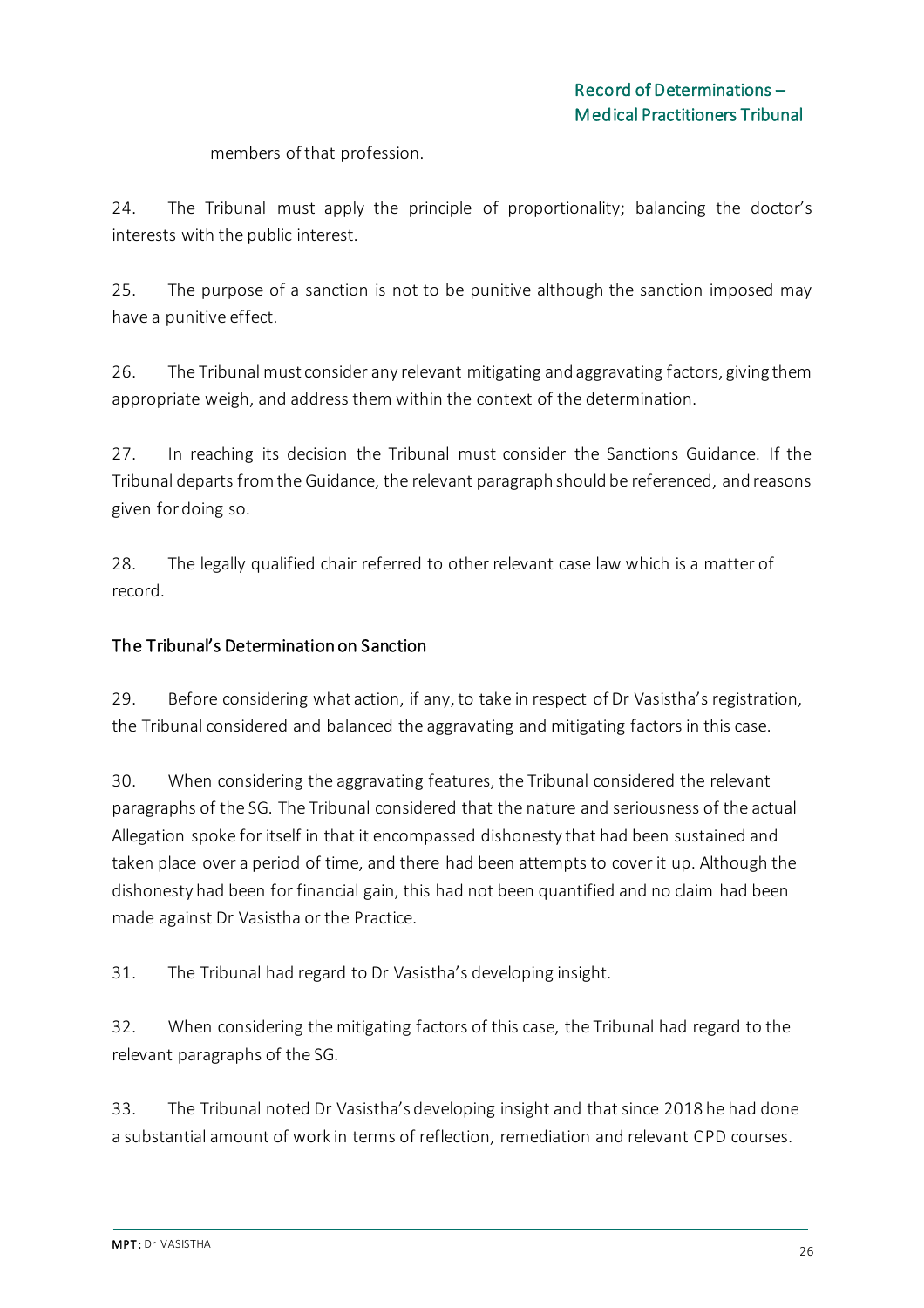34. The Tribunal took into account Dr Vasistha's previous good character and that there had been no repetition of the dishonesty since the last incident in June 2018.

35. The Tribunal had regard to the significant lapse in time of five years since the misconduct commenced and over three years since the second and final attempt to cover his wrongdoings. The Tribunal noted that Dr Vasistha has been working as a GP throughout this whole process from investigation stage to coming before the MPTS, and that as far as it was aware there were no concerns over his clinical practice or any clinical failings.

36. The Tribunal took into consideration Dr Vasistha's openness and honesty with his patients and that on 20 October 2021 he apologised in person to the Patient Participation Group ('PPG'). The PPG represents the patient population of the Practice. Dr Vasistha read out a statement to the group expressing remorse for his behaviour and apologised for his dishonesty.

37. The Tribunal accepted that Dr Vasistha had co-operated with the formal enquiry and engaged with his Regulator.

38. The Tribunal also noted that Dr Vasistha had developed protocols such as the Asthma Review Protocol dated August 2021.

39. The Tribunal acknowledged the number and quality of testimonials provided and, in particular, the recent ones from Dr Vasistha's fellow Partners at the Practice. It was clear that Dr Vasistha is regarded as a helpful, dedicated, and competent practitioner.

40. In particular, Dr D in his email dated 13 December 2021 wrote:

*"I am the senior partner at The Grove Medical Centre, working here full time for the past 32 years, providing 9 clinical patient sessions per week. In that time I have worked with 20 salaried and GP partners, and have been involved directly in the clinical and educational supervision of over 30 GP trainees. I am told that I am now the longest serving full time GP in North West Surrey. I therefore feel that my experience and knowledge of Primary Care is as extensive as any clinician or administrator.*

*In my time at the Grove Medical Centre I have worked with excellent staff. I can honestly say that in Dr Amit Vasistha I have seen a GP who is totally committed to the*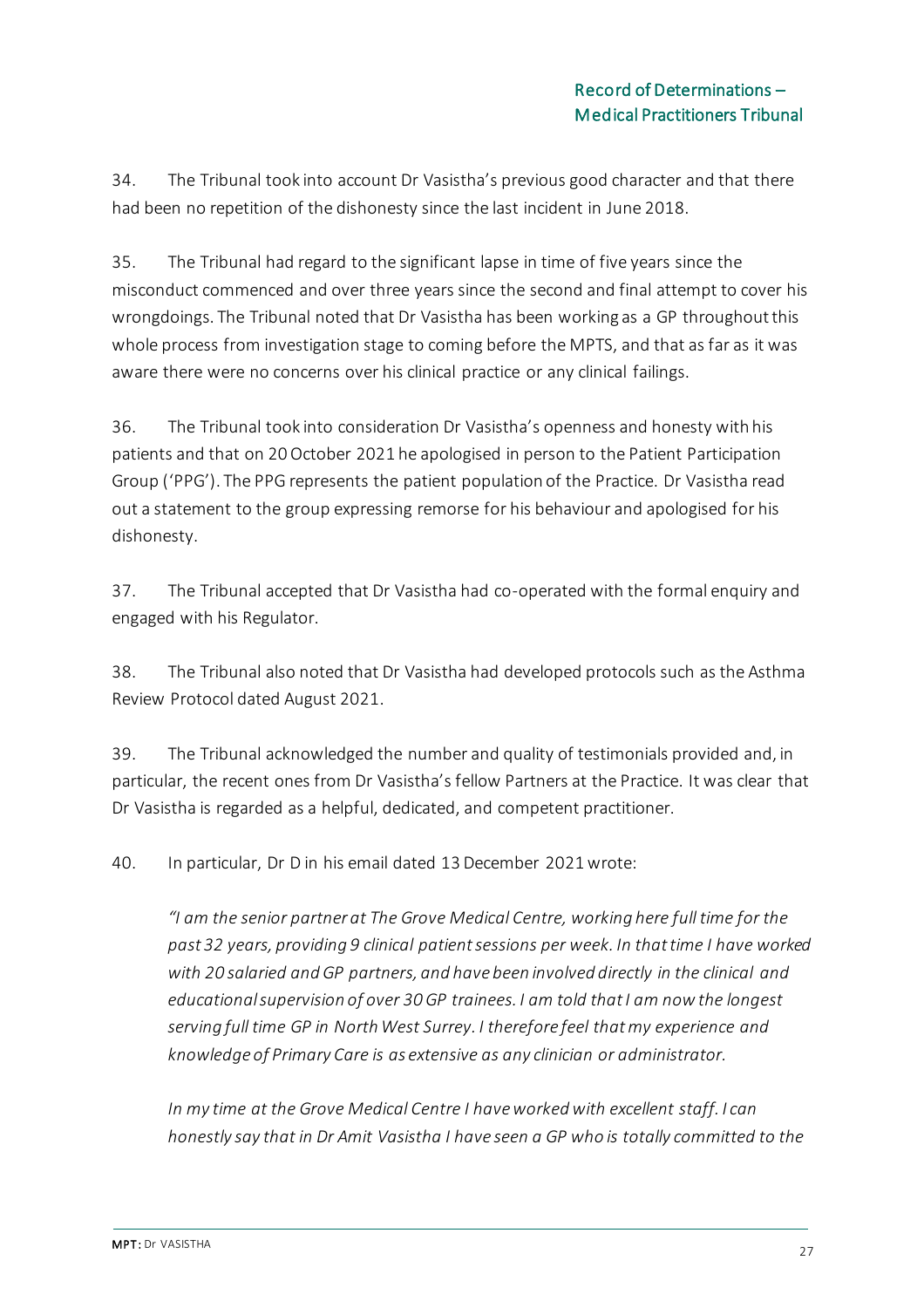*ethos of Primary Care, of being a family doctor. In the 9 years we have worked together, I have seen a degree of engagement with patients and colleagues that I haven't seen before. He is so popular with his patients and our staff. He has already developed a patient 'following', with many prepared to wait many days to ensure a consultation with him. Having observed his consulting style, he engages with his patients in a very real patient centred way. His level of clinical knowledge is impressive, as is shown by feedback I receive from patients and our GP trainees alike. In the 9 years working at The Grove he has developed into a true family doctor.*

*In my work with Dr Vasistha I have found him totally professional and utterly trustworthy. I have no concerns at all with regards his honesty which I know is absolute. He is at all times committed to the practice and his patients. He is always keen to learn and develop, and to pass on his knowledge to all. His skills have helped to develop both the practice and our PCN, of which he is the clinical lead, in addition to his full time clinical responsibilities. He has overseen massive changes in both and helped improve patient focused services and continues to do so."*

## No action

41. In coming to its decision as to the appropriate sanction, if any, to impose in Dr Vasistha's case, the Tribunal first considered whether to take no action. The Tribunal considered that taking no action following a finding of impaired fitness to practise would only be appropriate in exceptional circumstances.

42. The Tribunal has determined that given the gravity of the facts found proved, and the absence of any exceptional circumstances in this case, taking no action was neither appropriate, proportionate nor in the public interest.

## Conditions

43. The Tribunal next considered whether it would be sufficient to impose conditions on Dr Vasistha's registration. The Tribunal took account of paragraph 85 of the SG which states:

'*85 Conditions should be appropriate, proportionate, workable and measurable.'*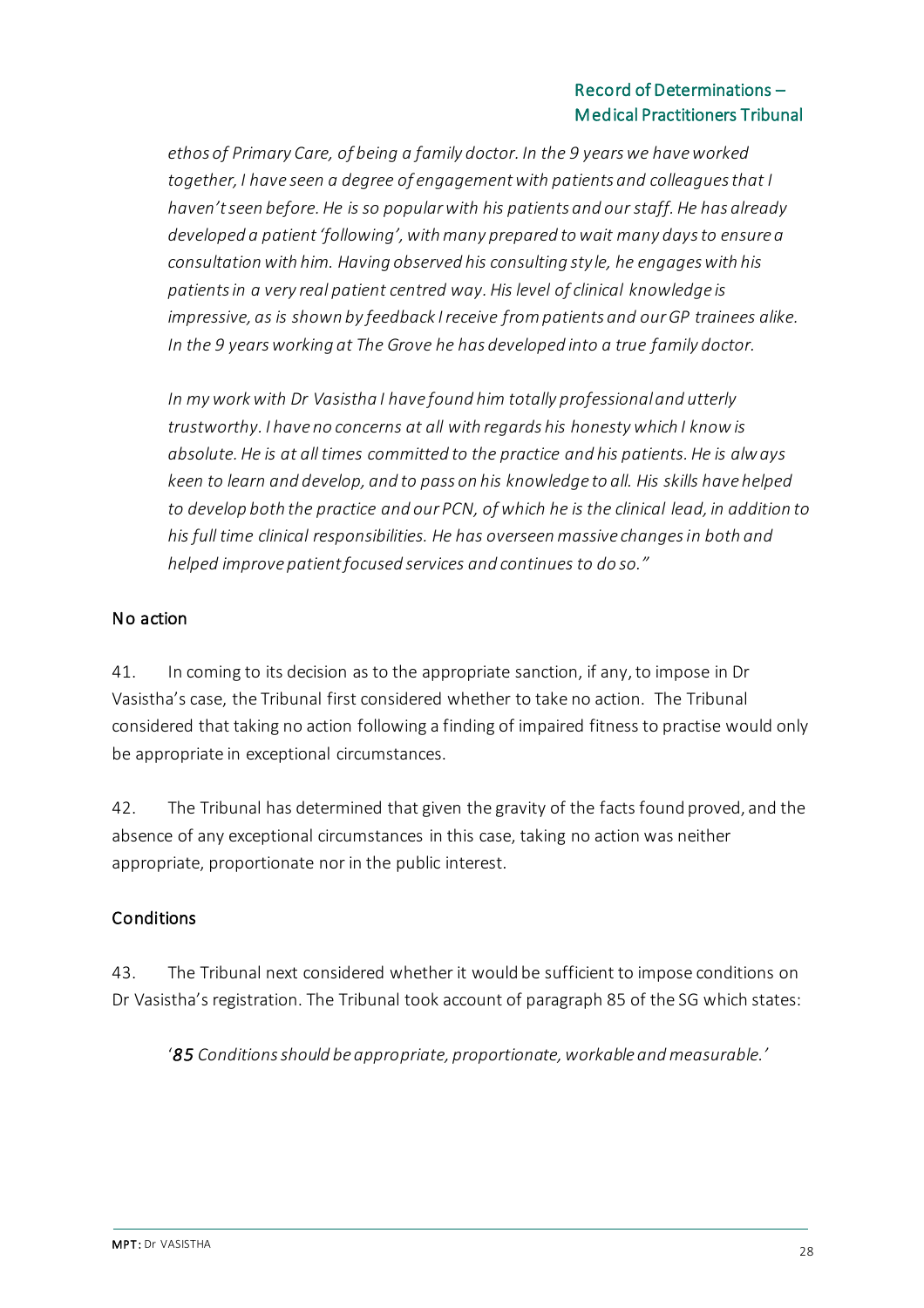44. The Tribunal took into consideration its findings at the impairment stage that that this was a case of dishonesty and concluded that conditions would not address the seriousness of the case at all and therefore would not be appropriate, proportionate, or workable.

## Suspension

45. In considering whether to impose a period of suspension, the Tribunal had regard to paragraphs 91 and 92 which state:

*'91 Suspensionhas a deterrent effect and can be used to send out a signalto the doctor, the profession and publicaboutwhatisregardedasbehaviourunbefitting a registered doctor. Suspension from the medical register also has a punitive effect, in that it prevents the doctorfrompractising (andtherefore from earning a living as a doctor) during the suspension, although thisis notitsintention.*

*92 Suspension will be an appropriate response to misconduct that is so serious that action must be taken to protect members of the public and maintain public confidence in the profession. A period of suspension will be appropriate for conduct that is serious but falls short of being fundamentally incompatible with continued registration (i.e., for which erasure is more likely to be the appropriate sanction because the tribunal considers that the doctor should not practise again either for public safety reasons or to protect the reputation of the profession).'*

46. The Tribunal was able to balance the seriousness of the dishonesty with the significant amount of work Dr Vasistha had done since, in respect of remediation, reflection and insight. The Tribunal had regard to the fact that Dr Vasistha did not conceal the Allegation or investigation from his colleagues or patients. Even with the full knowledge of what he had done his colleagues and patients still looked to him for support and trusted him, going so far as to appoint Dr Vasistha as the Primary Care Network Clinical Director not only for his Practice but for others.

47. The Tribunal took into consideration paragraph 93 of the SG which states:

*'93 Suspension may be appropriate, for example, where theremay have been acknowledgement of fault and where the tribunal is satisfied that the behaviour or incident is unlikely to be repeated. The tribunalmaywish to see evidence thatthe doctor hastaken stepsto mitigate their actions.'*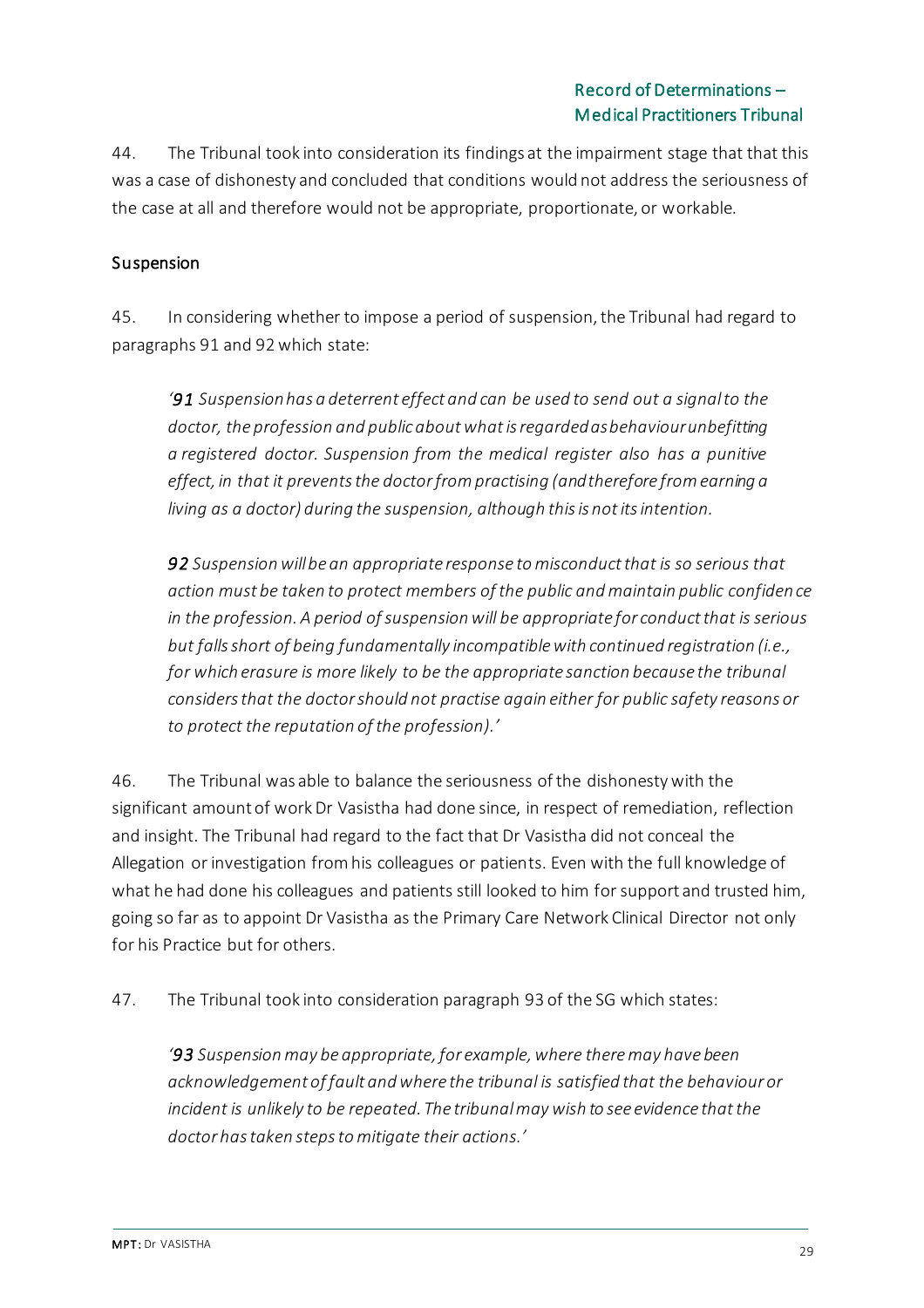It acknowledged that Dr Vasistha had taken steps to mitigate his actions and that it found it unlikely that he would repeat his dishonesty.

48. The Tribunal also considered paragraph 97 (a), (e), (f), and (g) which state:

'*97 Some or all of the following factors being present (this list is not exhaustive) would indicate suspension may be appropriate.*

*a A serious breach of Good medical practice, but where the doctor's misconduct is not fundamentally incompatible with their continued registration, therefore complete removal from the medical register would not be in the public interest. However, the breach is serious enough that any sanction lower than a suspension would not be sufficient to protect the public or maintain confidence in doctors.*

*e No evidence that demonstrates remediation is unlikely to be successful, eg because of previous unsuccessful attempts or a doctor's unwillingness to engage.*

*f No evidence of repetition of similar behaviour since incident.*

*g The tribunal is satisfied the doctor has insight and does not pose a significant risk of repeating behaviour.'*

49. The Tribunal took into consideration that this was potentially a case on the cusp of the maximum length of suspension, and erasure. Dr Vasistha had altered 36 patient records, deleted 11 of these records and there were two counts of dishonesty, in effect fraud, over a period of time. Balancing this with the steps taken to remediate, the developing insight, the strength of colleague testimonials and patient loyalty to a highly skilled doctor, the Tribunal recognised that a sanction of erasure would mean a loss to the medical profession and public, if Dr Vasistha were not able to practise.

50. The Tribunal was satisfied that Dr Vasistha's misconduct was so serious that significant action had to be taken to maintain public confidence in the profession and to maintain proper professional standards, whilst acknowledging that there were no patient safety issues.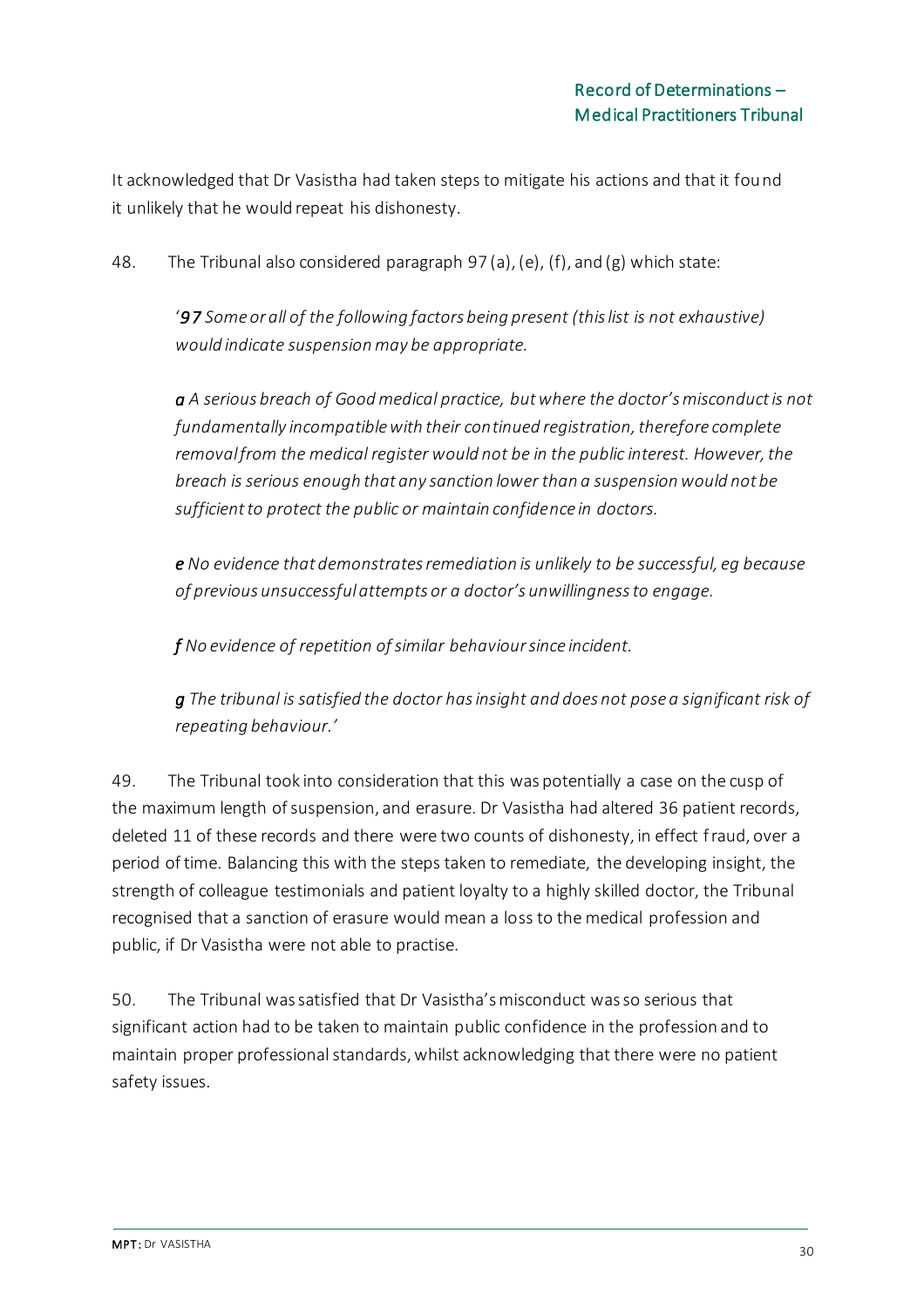51. The Tribunal was satisfied that a sanction of suspension might send the appropriate message to the profession and the wider public interest that such misconduct is unacceptable, but the Tribunal considered that having regard to the seriousness of Dr Vasistha's misconduct, it should consider erasure before determining whether suspension was sufficient.

## Erasure

52. The Tribunal acknowledged that dishonesty can normally regarded as incompatible with continued registration and could justify the sanction of erasure.

53. The Tribunal took into account paragraphs 109 (a), (b), (c), (d), and (h), and 128 of the SG which state:

*'109 Any of the following factors being present may indicate erasure is appropriate.*

*a A particularly serious departure from the principles set outin Goodmedical practice where the behaviour is fundamentally incompatible with being a doctor. b A deliberate or reckless disregard for the principles set outin Goodmedical practice and/or patientsafety.*

*c Doing serious harm to others (patients or otherwise), either deliberately or through incompetence and particularly where there is a continuing risk to patients. d Abuse of position/trust.*

*h Dishonesty, especially where persistent and/or covered up.*

*128 Dishonesty, if persistent and/or covered up, is likely to result in erasure.'*

54. The Tribunal has found that in this case there had been a particularly serious departure from the principles set out in GMP as well as a deliberate and reckless disregard for them. While there had been no serious harm caused to others, Dr Vasistha had abused his position of trust.

55. The Tribunal acknowledged that the facts did point to persistent dishonesty that had been covered up but were confined to a specific area of Dr Vasistha's practice. However, the Tribunal had to consider the bigger picture painted by the mitigating factors and the passage of time. Since the time of the events, Dr Vasistha had done the complete opposite of covering up his dishonesty by being extremely open and transparent and evidence had been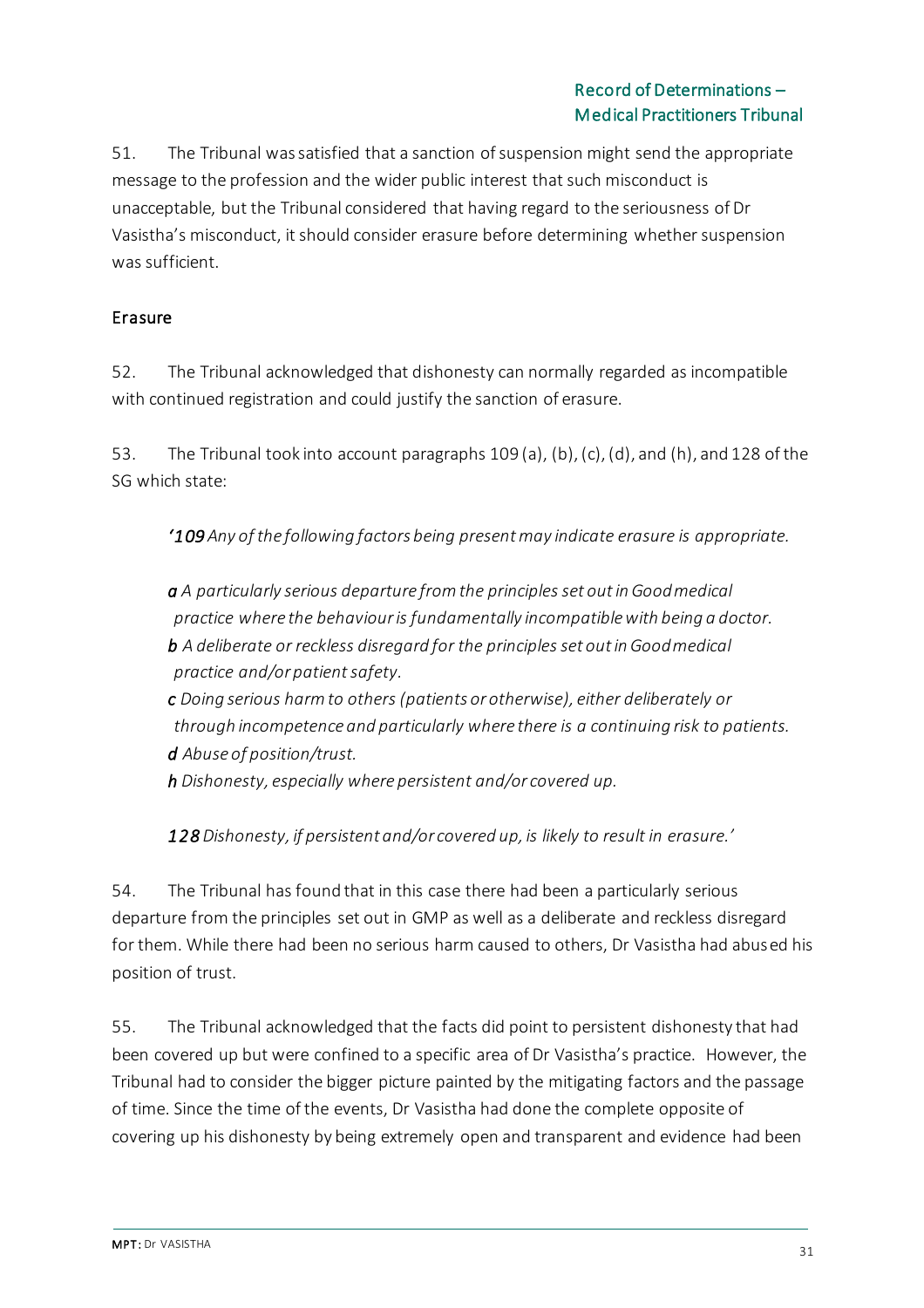put forward that attested to his change in attitude and mindset, as shown by the testimonials, training and reflections. Dr Vasistha has maintained the trust and confidence of patients and colleagues who are in full knowledge of his dishonesty.

56. The Tribunal concluded that there was a fine balance between a sanction of suspension and erasure in this case. The Tribunal, after considerable thought and deliberation, was satisfied that the balance fell slightly in favour of a suspension order. In reaching that decision, the Tribunal took into account Dr Vasistha's otherwise good character and unblemished medical career. Although Dr Vasistha had not fully developed his insight, it is found he has the potential for full insight, and it is unlikely his misconduct would be repeated. He is a highly regarded clinician. It noted the lack of repetition. Therefore, his misconduct was not fundamentally incompatible with continued registration.

57. The Tribunal was satisfied that a period of suspension was proportionate in all of the circumstances and more appropriate than erasure.

## Duration of Suspension

58. The Tribunal went on to consider the length of suspension, taking into account paragraph 100 of the SG which states:

> '*100 The following factors will be relevant when determining the length of suspension:*

*a the risk to patient safety/public protection b the seriousness of the findings and any mitigating or aggravating factors (as set out in paragraphs 24–60) c ensuring the doctor has adequate time to remediate.'*

59. The Tribunal has found that Dr Vasistha's misconduct was serious to such an extent that it just fell short of erasure. Therefore, it was necessary to consider a lengthy suspension order despite the remediation and insight in this case. In addition, it was satisfied that a shorter suspension order would not maintain public confidence or uphold proper professional standards for members of the profession.

60. Accordingly, the Tribunal concluded that a suspension of 12 months was the appropriate and proportionate sanction in this case.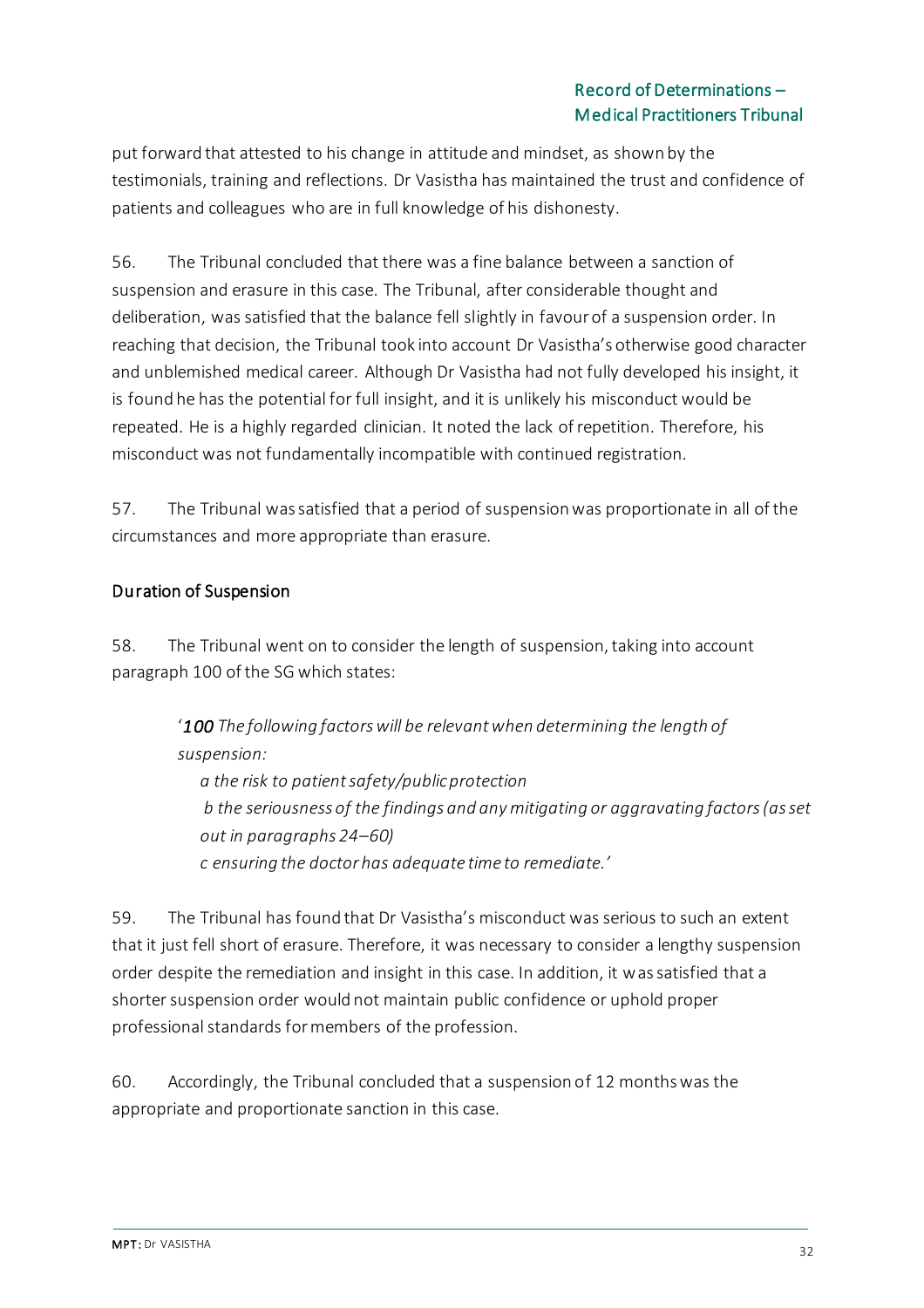### Review Hearing Directed

61. The Tribunal determined to direct a review of Dr Vasistha's case. A review hearing will convene shortly before the end of the period of suspension unless an early review is sought. The Tribunal wishes to clarify that at the review hearing, the onus will be on Dr Vasistha to demonstrate how he has remediated and developed insight*.* It therefore may assist the reviewing Tribunal if Dr Vasistha provides:

- Evidence he has kept his medical skills and knowledge up to date
- Evidence of further relevant training and CPD
- Further reflections in relation to his misconduct
- Relevant testimonials

Further, Dr Vasistha will also be able to provide any other information that he considers will assist the reviewing Tribunal.

## Determination on Immediate Order - 16/12/2021

1. Having determined that Dr Vasistha's registration be suspended for a period of 12 months, the Tribunal considered, in accordance with Rule 17(2)(o) of the Rules, whether his registration should be subject to an immediate order.

### Submissions

2. The following is a summary of submissions made at the immediate order stage.

3. Mr Simkin submitted that an immediate order is necessary in this case given the facts of this case. He directed the Tribunal to the SG at paragraphs 172 following when making its determination. He submitted that whilst Dr Vasishta does not pose a risk to patient safety, an immediate order is necessary to uphold public confidence in the medical profession.

4. Ms Tanchel submitted it is not necessary for an immediate order given the current COVID-19 pandemic and the requirement for doctors to be on front line. She submitted that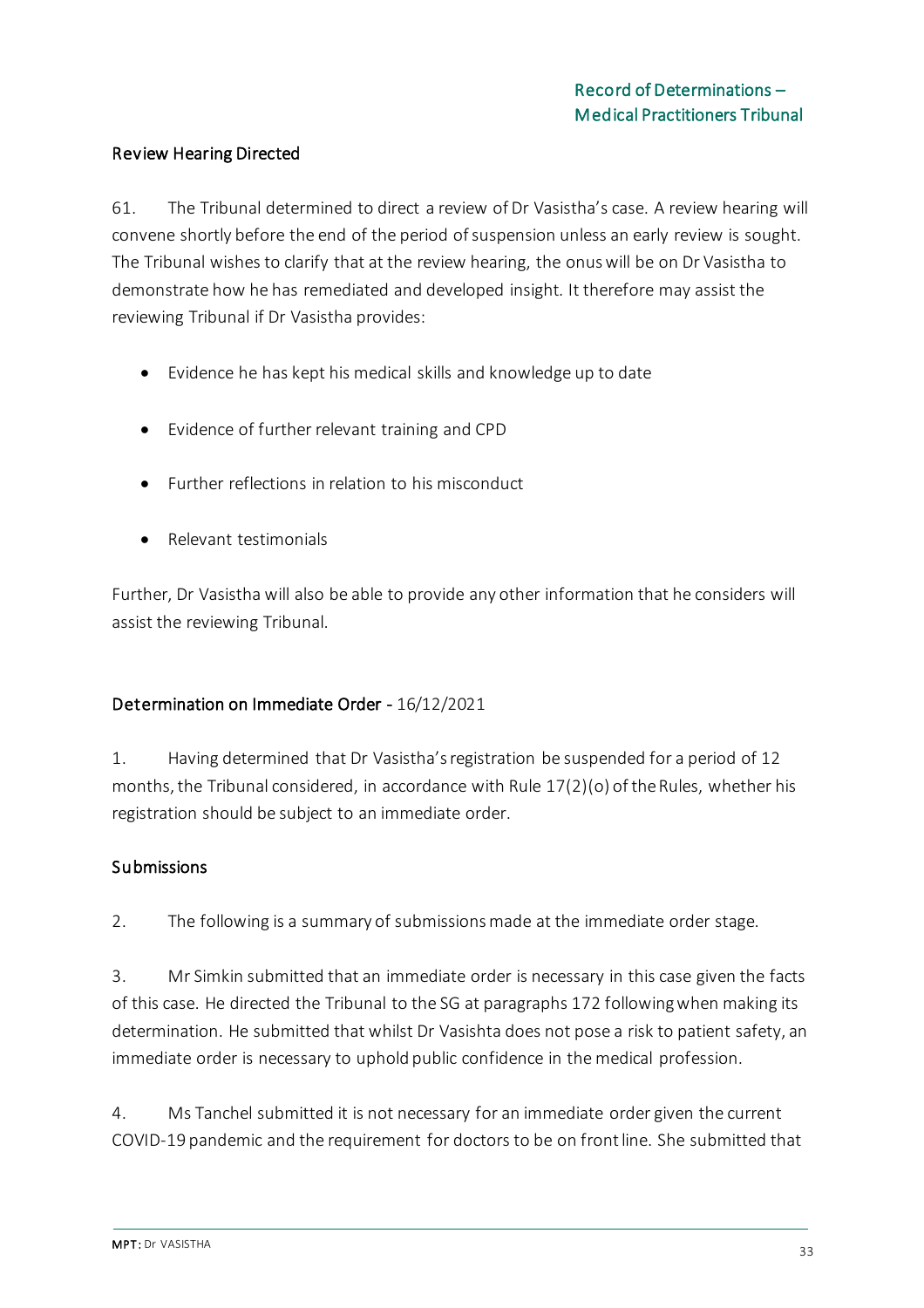*"the public would feel that they would rather be inoculated by a doctor who is dishonest than not at all"*.

5. Ms Tanchel reminded the Tribunal of the time that has lapsed since these events arose. She submitted that it is very easy to fall into the trap that the public interest can only be served if an immediate order is imposed. For the reasons set out in the Tribunal's determination on sanction, she submitted that the recognition of the hard work Dr Vasistha has done in gaining insight and specifically of relevance the fact there are already members of the public and patients who are aware of the Dr Vasistha's wrong-doing and are being treated by him.

6. Ms Tanchel reminded the Tribunal that there are no patient safety issues in this case.

## The Tribunal's Decision

7. In reaching its decision, the Tribunal has exercised its own judgment, and has taken account of the principle of proportionality. The Tribunal has borne in mind that it may impose an immediate order where it is satisfied that it is necessary for the protection of members of the public or otherwise in the public interest or is in the best interests of the practitioner. It has also borne in mind the guidance given in the relevant paragraphs of the SG relating to immediate orders.

8. The Tribunal had regard to the SG and reiterated that the 12 months suspension imposed by the Tribunal marks the seriousness of Dr Vasistha's misconduct. The public interest does not require an Immediate Order of suspension; the substantive sanction is sufficient to satisfy the overarching objective. Further, as there were no patient safety risks in this case, the Tribunal determined that an immediate order is not necessary.

9. The substantive direction for suspension will take effect 28 days from when the written notice is deemed to have been served upon Dr Vasistha, unless an appeal is lodged in the interim. If Dr Vasistha does lodge an appeal he will remain free to practise unrestricted until the outcome of any appeal is known.

10. There is no interim order to revoke.

11. That concludes this case.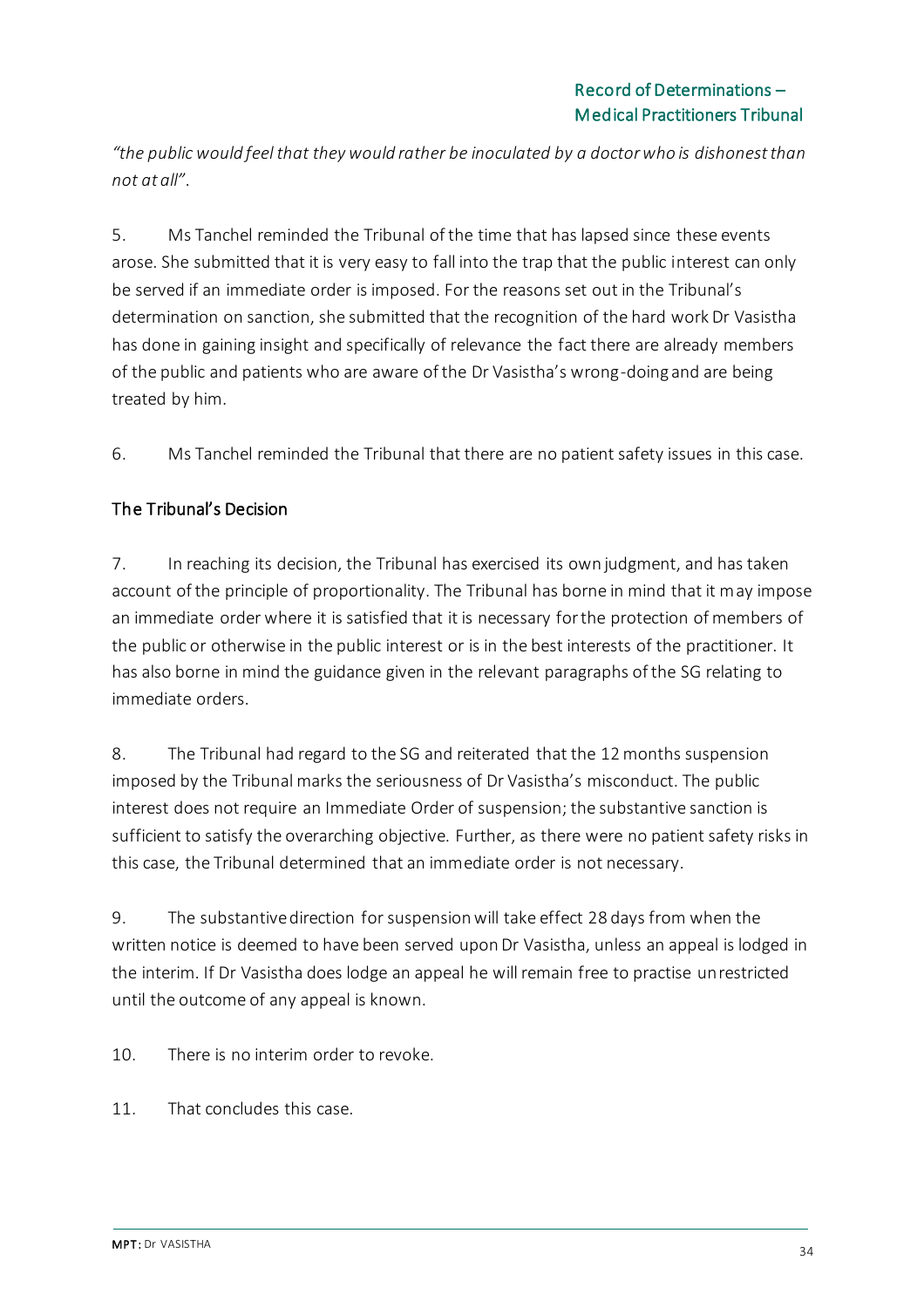### ANNEX A – 11/11/2021

### Application under Rule 34(1) – 11/11/2021

1. On Day 1 of the hearing, Ms Tanchel, on behalf of Dr Vasistha, made an application under Rule 34(1) of the Rules to admit further evidence in the form of notes ('the Notes') made by Dr Vasistha in November 2018 in relation to Dr B's audit.

### Submissions

2. Ms Tanchel submitted that there had already been a discussion between Mr Simkin and herself regarding the Notes. She submitted that the Notes are fair and relevant and can be admitted as the Notes set out Dr Vasistha's explanations and reasoning to each entry made in the Schedules of the Allegation, and furthermore they were made by Dr Vasistha contemporaneously.

3. Mr Simkin submitted that the Notes should be admitted, as it is a memory referring document that specified a number of comments and entries made by Dr B. Furthermore, he submitted that if the Notes are admitted, that it should be in advance of Dr B's oral evidence so that she may assimilate the document fully and provide her evidence accordingly.

### The Tribunal's Decision

4. The Tribunal had regard to the questions of fairness and relevance, in order with Rule 34(1) of the Rules:

'The Committee or a Tribunal may admit any evidence they consider fair and relevant to the case before them, whether or not such evidence would be admissible in a court of law.'

5. In reaching its decision, the Tribunal accepted the submissions of Ms Tanchel and Mr Simkin. It noted that neither party had opposed either application.

6. The Tribunal determined that the Notes were relevant and fair, as it directly referred to the Allegation Dr Vasistha faced and considered that it would be assisted by contemporaneous Notes for future Tribunal deliberation. Therefore, the Tribunal determined to grant Ms Tanchel's application for the admission of the Notes.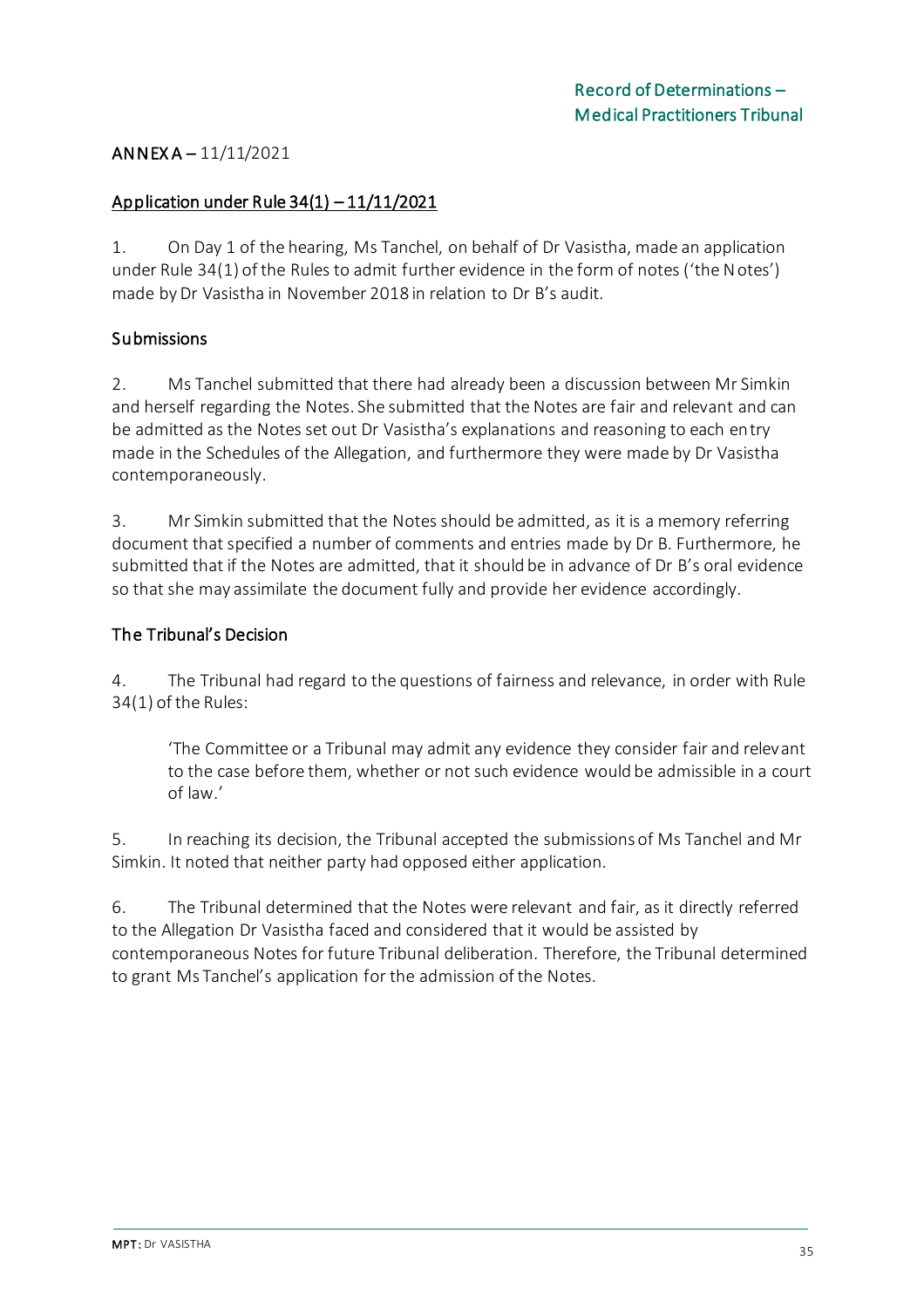### ANNEX B – 12/11/2021

#### Application under Rule 17(6) – 12/11/2021

1. On behalf of the GMC, Mr Simkin made an application under Rule 17(6) of the Rules, to amend Schedule 1 and 2 of the Allegation by way of three deletions due to duplicate entries.

Schedule 1

| NHS England records Audit |                    |                      |
|---------------------------|--------------------|----------------------|
| QOF indicator             | Patient identifier | Date of consultation |
| Asthma                    | 16                 | 12/3/18              |
| Asthma                    |                    | 26/3/18              |

Schedule 2

| NHS England records Audit |                    |                      |
|---------------------------|--------------------|----------------------|
| QOF indicator             | Patient identifier | Date of consultation |
| Asthma                    |                    | 26/3/18              |

2. Ms Tanchel, on behalf of Dr Vasistha, did not oppose the deletions as it was fair to do so.

### Tribunal's Decision

3. The Tribunal was mindful of paragraph 17(6) of the General Medical Council's (Fitness to Practise) Rules 2004, as amended, (the Rules) which states:

*'17(6) Where, at any time, it appears to the Medical Practitioners Tribunal that—*

*(a) the allegation or the facts upon which it is based and of which the practitioner has been notified under rule 15, should be amended; and* 

*(b) the amendment can be made without injustice,* 

*it may, after hearing the parties, amend the allegation in appropriate terms'.*

4. The Tribunal considered that this amendment would more accurately reflect the evidence it had received and could be made without injustice. Therefore, it determined to grant the application from the GMC.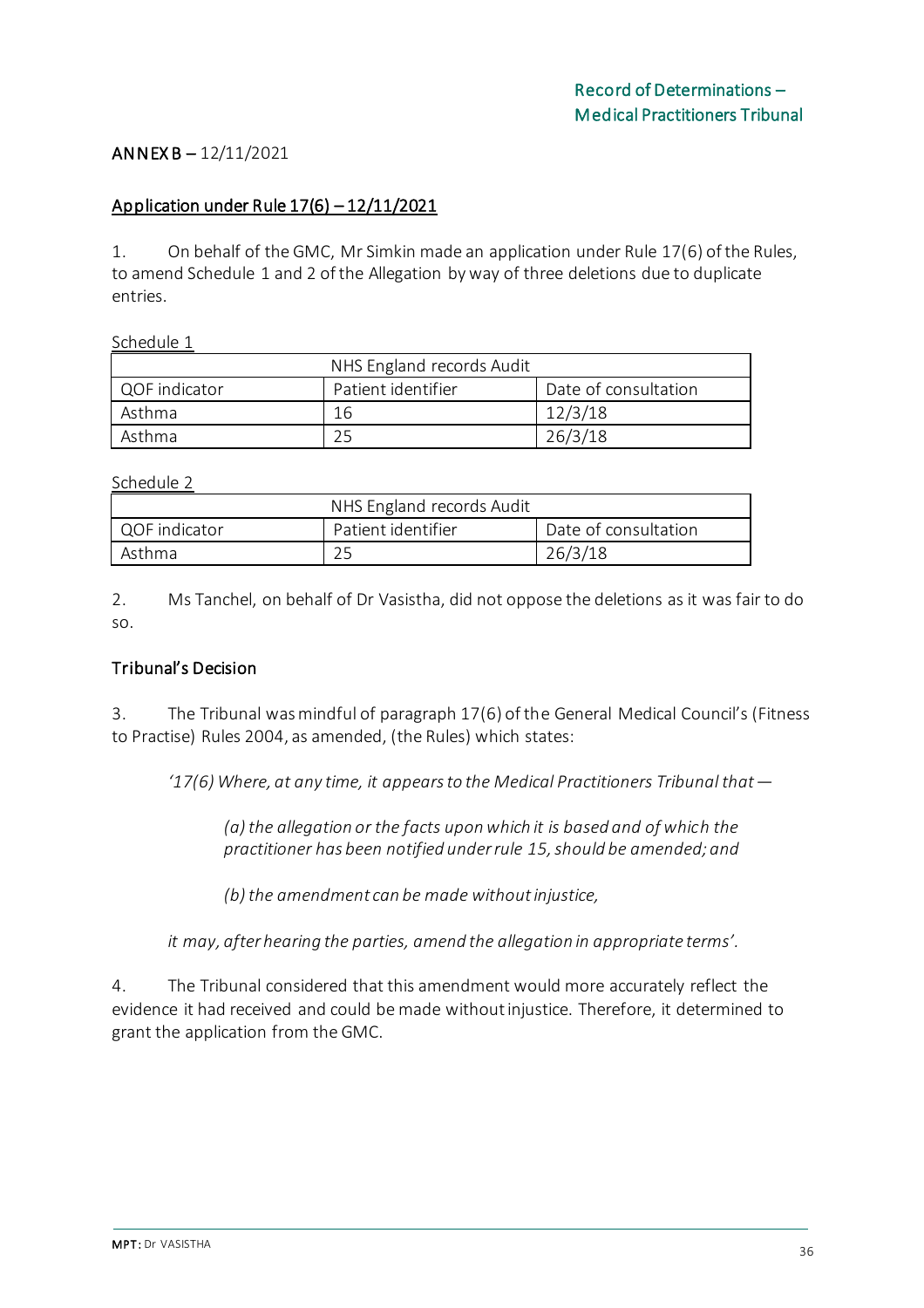## ANNEX C – 12/11/2021

### Application under Rule  $17(2)(g) - 12/11/2021$

1. On Day 2 of the hearing, following the closing of the GMC's case, Ms Tanchel, on behalf of Dr Vasistha, made an application, under Rule 17(2)(g) of the Rules which states:

*'17(2) The order of proceedings at the hearing before a Medical Practitioners Tribunal shall be as follows —*

*[…]*

*(g) the practitioner may make submissions as to whether sufficient evidence has been adduced to find some or all of the facts proved and whether the hearing should proceed no further as a result, and the Medical Practitioners Tribunal shall consider any such submissions and announce its decision as to whether they should be upheld;'*

2. Ms Tanchel submitted that the GMC had failed to adduce sufficient evidence upon which the Tribunal could find Paragraph 5(a) of the Allegation proved.

### **Submissions**

3. The following is a non-exhaustive summary of the submissions made.

### Submissions on behalf of Dr Vasistha

4. Ms Tanchel drew the Tribunal's attention to the two-part test in *R v Galbraith [1981] 2 All ER 1060*. Ms Tanchel submitted that both parts are engaged, namely that no evidence has been provided to the Tribunal by the GMC and the evidence is so tenuous and vague that the GMC has failed to present sufficient evidence to support the facts alleged in Paragraph 5(a) of the Allegation. She submitted as such, the case in respect of that Paragraph 5(a) of the Allegation should be stopped.

5. Ms Tanchel submitted that Dr B's audit looked at whether the information and coding from Dr Vasistha was correct. She stated that Dr B had restrictions as to what she was identifying. She submitted that the evidence of Dr B changed over cross-examination. Dr B's original position was that she considered all the evidence however it changed once matters concerning Docman was raised, and Dr B subsequently could not remember what had been provided to her.

6. Ms Tanchel referred to the correct test for dishonesty as set out in the case of *Ivy v Genting Casinos (UK) Limited (t/a Crockfords Club) [2017] UKSC 67*, and stated that whilst Dr Vasistha accepted that it was wrong to input consultations that did not exist, she submitted that it was of particular significance that he did not intend it to be dishonest.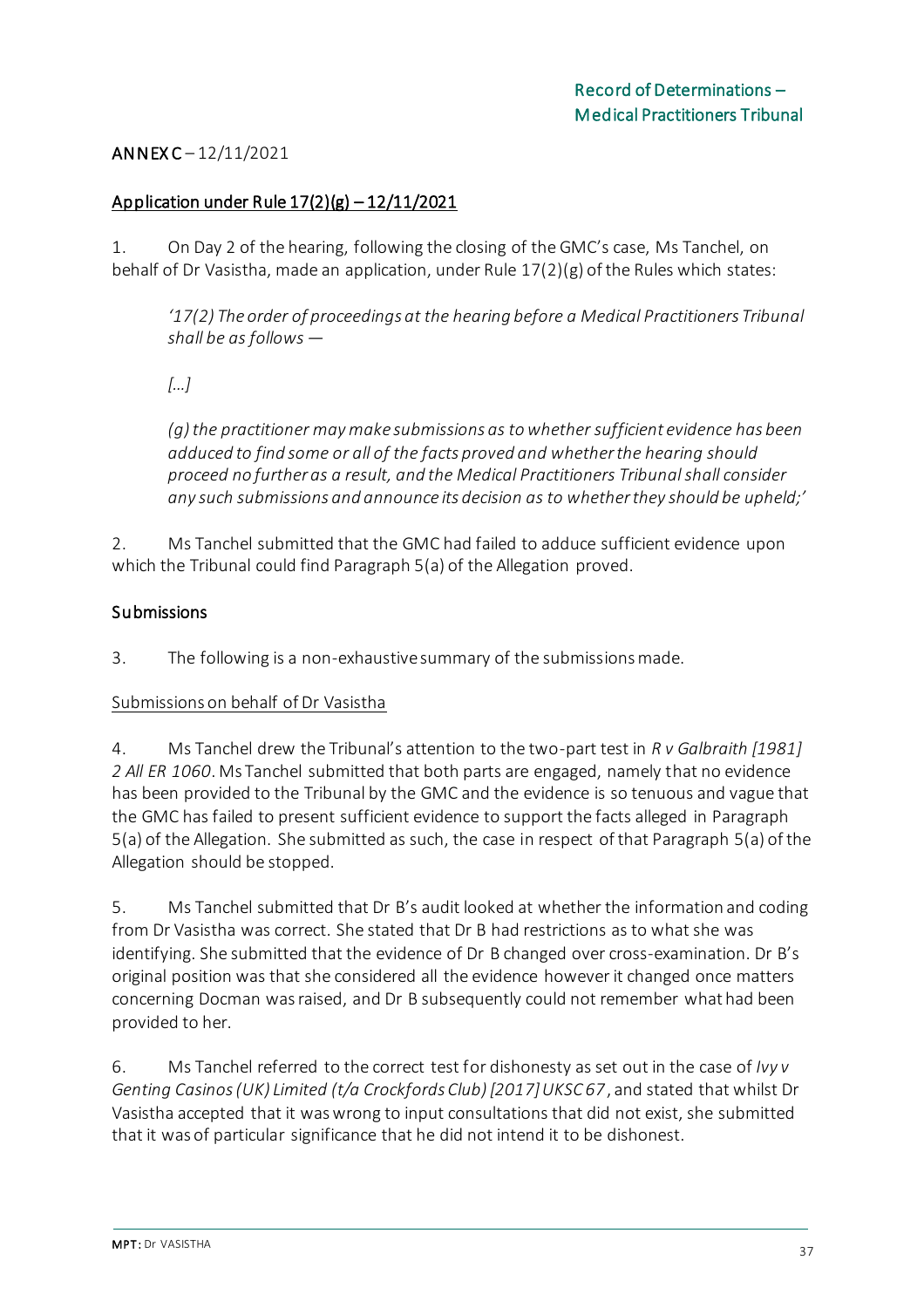7. Ms Tanchel submitted that the burden of proof is on the GMC and to reverse the burden of proof to Dr Vasistha would be wrong. She submitted that the Tribunal need to make inferences on the evidence that the GMC have provided and referred to the *'Soni principle'* from *Soni v GMC [2015] EWHC 364 (Admin)* regarding the proper drawing of inferences. Considering that dishonesty is serious, there is a need for cogent evidence, and the Tribunal is required to consider the full circumstances of the case. In all the circumstances, Ms Tanchel submitted the GMC has not produced any evidence or sufficient evidence which the Tribunal can infer Dr Vasistha was dishonest, to support the allegation at Paragraphs 5(a) of the Allegation.

### Submissions on behalf of the GMC

8. Mr Simkin submitted that the fact that that Paragraph 2 of the Allegation has been admitted by Dr Vasistha and found proved, provided the Tribunal with the framework to begin inferring that dishonesty had been present. This is supported by the written and oral evidence of Dr B. He also submitted that the Tribunal must also take into account the evidence of Ms A and Mr C, both of which support Dr B' findings.

9. Mr Simkin submitted that all the evidence leads to finding that there are 45 *'phantom'* appointments that were created and 15 of which were deleted after the date that Mr C had emailed the practice. He submitted that so far as the case of Galbraith was concerned, limb two has been accounted for and there is sufficient evidence available so far. He submitted that there was no reversal of the GMC's burden of proof, and it would be reasonable for the Tribunal to proceed and infer that dishonesty was committed.

## The Relevant Legal Principles

11. The Tribunal had regard to the case of *Galbraith* which sets out a two-part test to follow in order to ascertain the strength of the GMC's evidence. It states (wording adapted for use in fitness to practise hearings):

*'How then should the Tribunal approach a submission of 'no case'?*

*(1) If there is no evidence that the fact alleged has been committed by the medical practitioner, there is no difficulty. The Tribunal will of course stop the case.*

*(2) The difficulty arises where there is some evidence but it is of a tenuous character, for example, because of inherent weakness or vagueness or because it is inconsistent with other evidence.*

*(a) Where the Tribunal comes to the conclusion that the GMC evidence, taken at its highest, is such that a properly directed Tribunal could not properly find the fact proved upon that evidence, it is the Tribunal's duty, upon a submission being made, to stop the case in relation to that alleged fact.*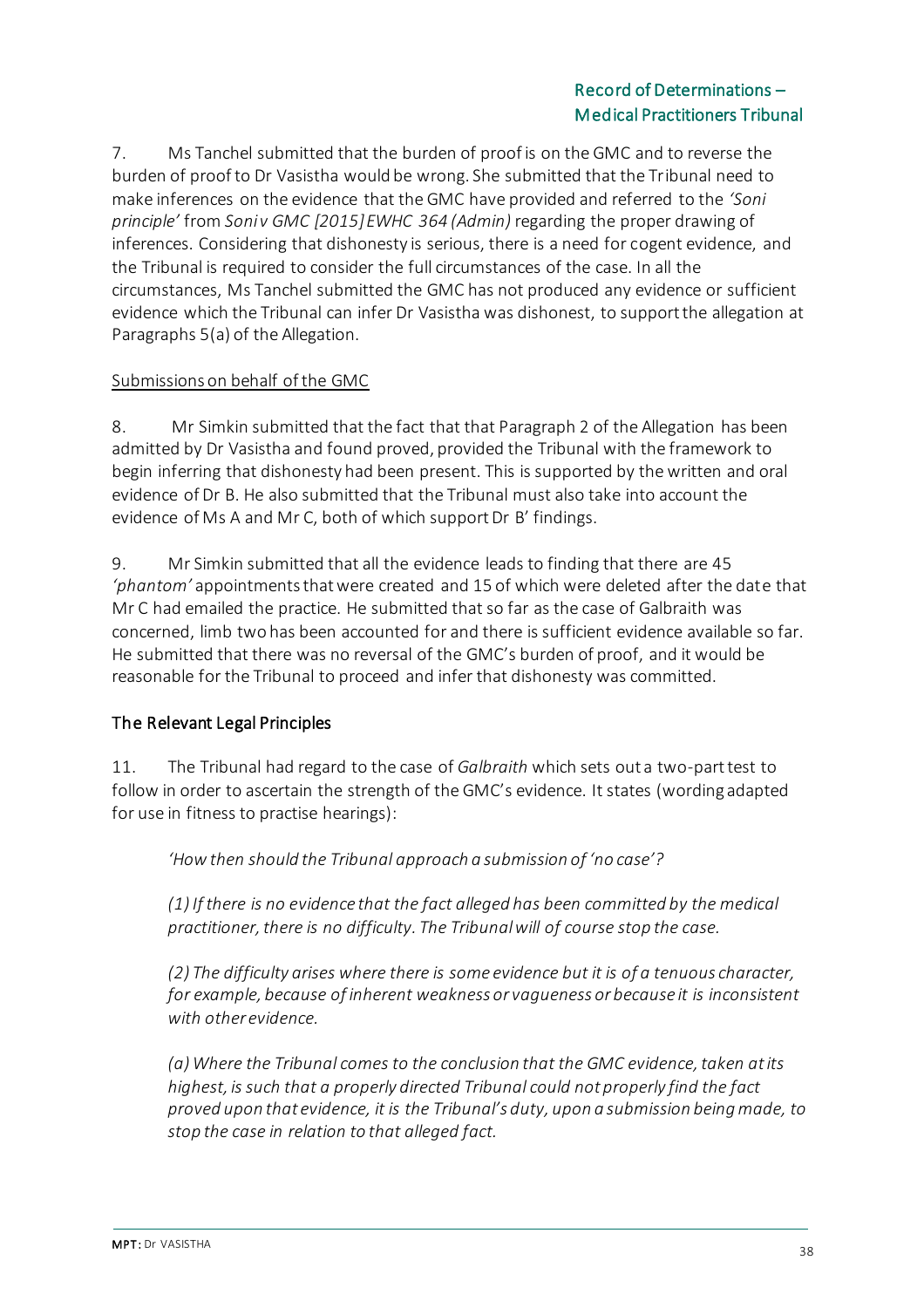*(b) Where however the GMC evidence is such that its strength or weakness depends on the view to be taken of a witness' reliability, or other matters which are generally speaking within the province of the Tribunal, and where on one possible view of the*  facts there is evidence upon which a Tribunal could properly find the fact proved, then *the Tribunal should not make a direction of no case to answer.'*

10. The Legally Qualified Chair referred to the case of *Ivy and Genting*. Paragraph 74 states:

*'74. These several considerations provide convincing grounds for holding that the second leg of the test propounded in Ghosh does not correctly represent the law and that directions based upon it ought no longer to be given. The test of dishonesty is as set out by Lord Nicholls in Royal Brunei Airlines Sdn Bhd v Tan and by Lord Hoffmann in Barlow Clowes: see para 62 above. When dishonesty is in question the fact-finding tribunal must first ascertain (subjectively) the actual state of the individual's knowledge or belief as to the facts. The reasonableness or otherwise of his belief is a matter of evidence (often in practice determinative) going to whether he held the belief, but it is not an additional requirement that his belief must be reasonable; the question is whether it is genuinely held. When once his actual state of mind as to knowledge or belief as to facts is established, the question whether his conduct was honest or dishonest is to be determined by the fact-finder by applying the (objective) standards of ordinary decent people. There is no requirement that the defendant must appreciate that what he has done is, by those standards, dishonest'.*

11. The Tribunal accepted the legal advice given in all respects and has approached its deliberations in line with that advice. It has had regard to the particular circumstances in this case and the further judgments brought to its attention in the legal advice given:

- *Soni v GMC [2015] EWHC 364 (Admin)* The Tribunal needed to safely exclude as less than probable, any possible explanation for the doctor's conduct; and
- *Fish v GMC [2012] EWHC 1269 (Admin)* Need for solid grounds of dishonesty.

12. The Legally Qualified Chair referred to the case of *Byrne v GMC [2021] EWHC 2237 (Admin).* Mr Justice Morris at paragraph 22 stated:

*'The standard of proof to be applied by the Tribunal and by this Court is the civil standard of balance of probabilities. As regards the position where the allegations, or the consequences for the person concerned, are particularly serious, the Appellant referred me to Casey at §16, suggesting that there is a need for a "heightened examination of the evidence". It was common ground that the correct approach is as set out in my judgment in O v Secretary of State for Education at §66. In that case, after referring to the relevant House of Lords and Supreme Court authorities (Re B and Re S-B) (which in turn referred to Re Doherty cited in Casey), I summarised the position as follows:*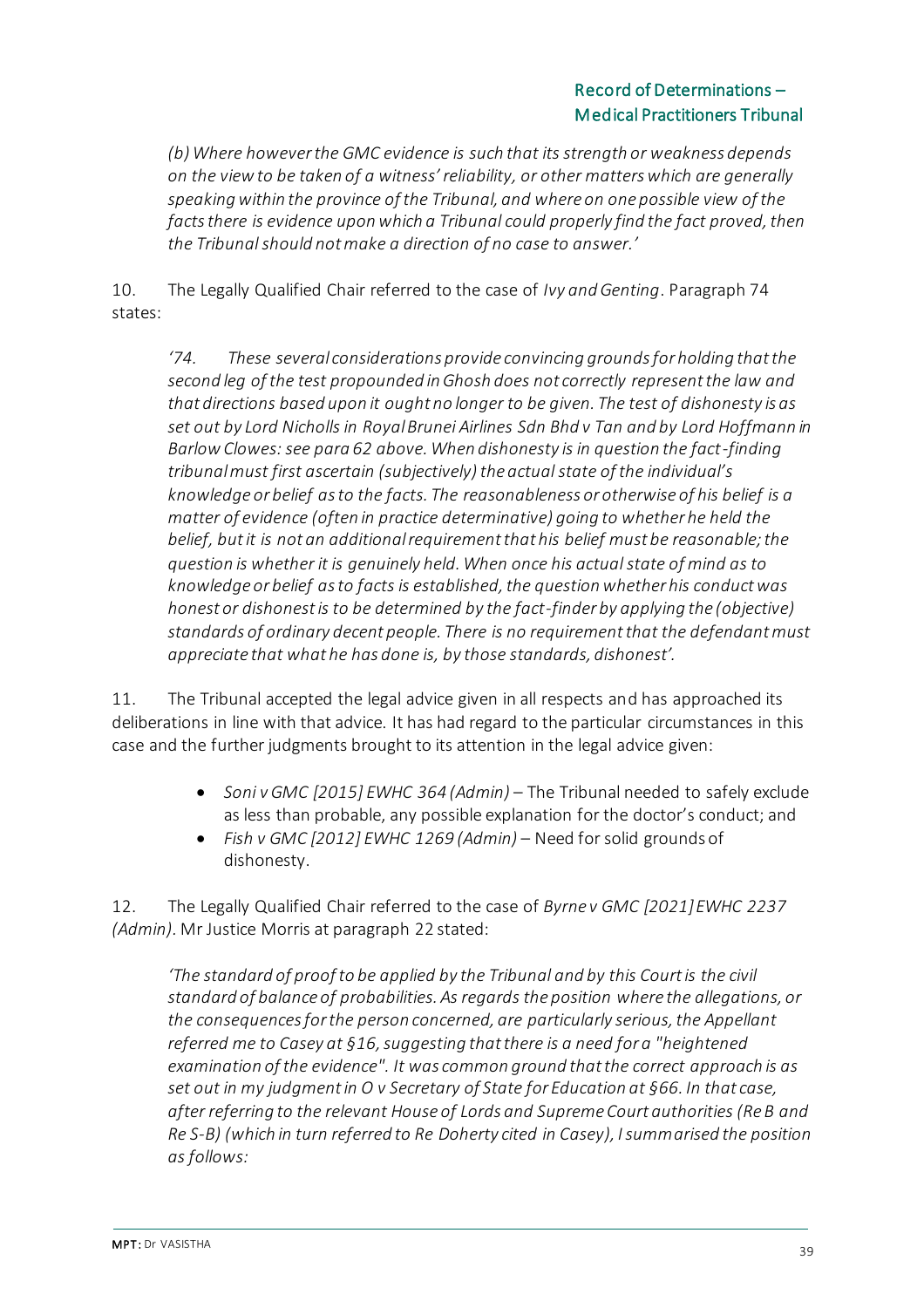*(1) There is only one civil standard of proof in all civil cases, and that is proof that the fact in issue more probably occurred than not.*

*(2) There is no heightened civil standard of proof in particular classes of case. In particular, it is not correct that the more serious the nature of the allegation made, the higher the standard of proof required.*

*(3) The inherent probability or improbability of an event is a matter which can be taken into account when weighing the probabilities and in deciding whether the event occurred. Where an event is inherently improbable, it may take better evidence to persuade the judge that it has happened. This goes to the quality of evidence.*

*(4) However it does not follow, as a rule of law, that the more serious the allegation, the less likely it is to have occurred. So whilst the court may take account of inherent probabilities, there is no logical or necessary connection between seriousness and probability. Thus, it is not the case that "the more serious the allegation the more cogent the evidence need to prove it".*

This is the direction which could be given in due course.

### The Tribunal's Decision

13. The Tribunal had regard to the relevant legal principles and considered all of the evidence that had been presented by the GMC at the close of its case. It took into account the directions it might receive if properly directed.

14. The Tribunal kept foremost in its mind that it is not making findings of fact. At this stage, the Tribunal must confine its considerations to whether there is a case to answer specifically to Paragraph 5(a) of the Allegation and to determine the sufficiency of the evidence provided to it of potential dishonesty.

15. The Tribunal considered Paragraph 5(a) of the Allegation and relied on the evidence of Dr B and her audit report that detailed the consultations that Dr Vasistha recorded but did not take place. Furthermore, it took into account the uncontested evidence from Mr C's witness statement, dated 4 July 2018, that the practice would receive payments for the consultations:

*'The 2017/18 QOF measured achievement against 77 indicators; practices scored points on the basis of achievement against each indicator, up to a maximum of 559 points. The value of a QOF point in 2017 / 2018 was £171.20. The number of points for each domain and clinical indicator varies. For example, clinical indicator Asthma 003 is the percentage of patients with asthma, on the register, who have had an asthma review in the preceding 12 months that includes an assessment of asthma control using 3 RCP questions – payment stages 45-70% - points available 20. At the end of*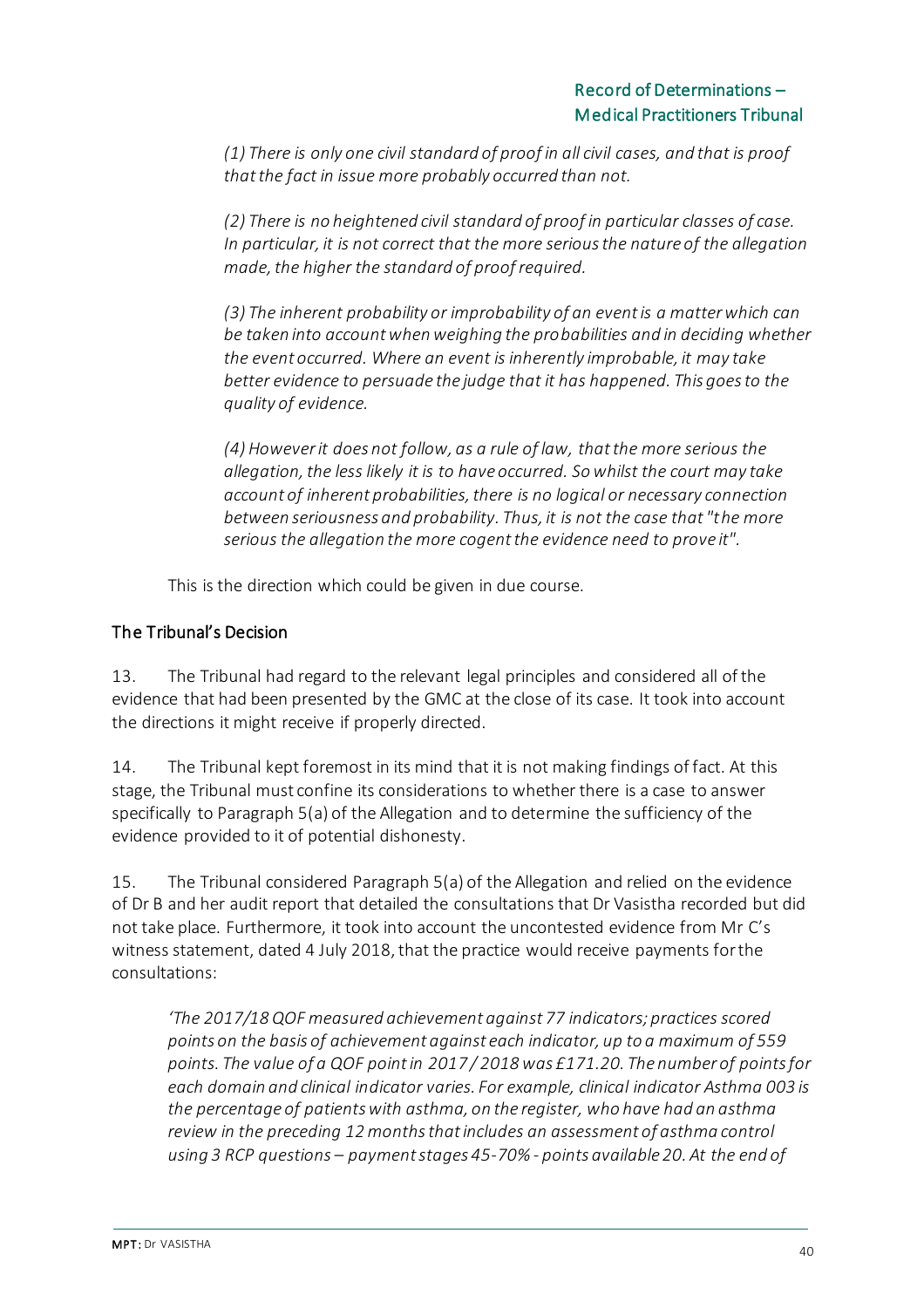*the financial year, payment is made according to the contractor's achievement across the three domains.'*

16. The Tribunal bore in mind the evidence from the GMC, and it considered that the GMC has provided sufficient evidence that there were consultations recorded that did not take place. It found that it could reasonably infer Dr Vasistha's state of mind that he knew that the consultations had not taken place at the time he recorded them. Further, he knew that Grove Practice would receive Quality and Outcome Framework payment for these consultations. It considered that ordinary decent people could at this stage regard this as dishonest.

17. The Tribunal accepted the *'Soni Principle'* but at this stage on the evidence it has received could not safely exclude other possibilities.

18. Taking all the evidence provided to it at this stage of the proceedings into account, the Tribunal determined that there was sufficient evidence in this case available that it *might* find dishonesty. The Tribunal considered it would be reasonable to infer that Dr Vasistha might have been dishonest. However, the Tribunal was mindful that it could only determine that in the future once it has received all evidence from both parties, namely the oral evidence from Dr Vasistha.

19. Accordingly, the Tribunal refused the application made on Dr Vasistha's behalf under Rule  $17(2)(g)$  for Paragraph 5(a) Allegation not to be proceeded with any further.

The Rule 17(2)(g) application is therefore not upheld in relation to Paragraph 5(a) of the Allegation.

| Internal review at the Practice |                    |                      |
|---------------------------------|--------------------|----------------------|
| QOF indicator                   | Patient identifier | Date of consultation |
| Rheumatoid arthritis            | [none]             | 7/5/16               |
| Asthma                          | [none]             | 6/9/16               |
| Asthma                          | [none]             | 16/2/17              |
| Rheumatoid arthritis            | [none]             | 6/6/17               |
| Asthma                          | [none]             | 12/6/17              |
| Asthma                          | [none]             | 11/7/17              |
| Asthma                          | [none]             | 17/7/17              |
| Rheumatoid arthritis            | [none]             | 17/7/17              |
| Asthma                          | [none]             | 27/7/17              |
| Asthma                          | [none]             | 18/9/17              |

## Schedule 1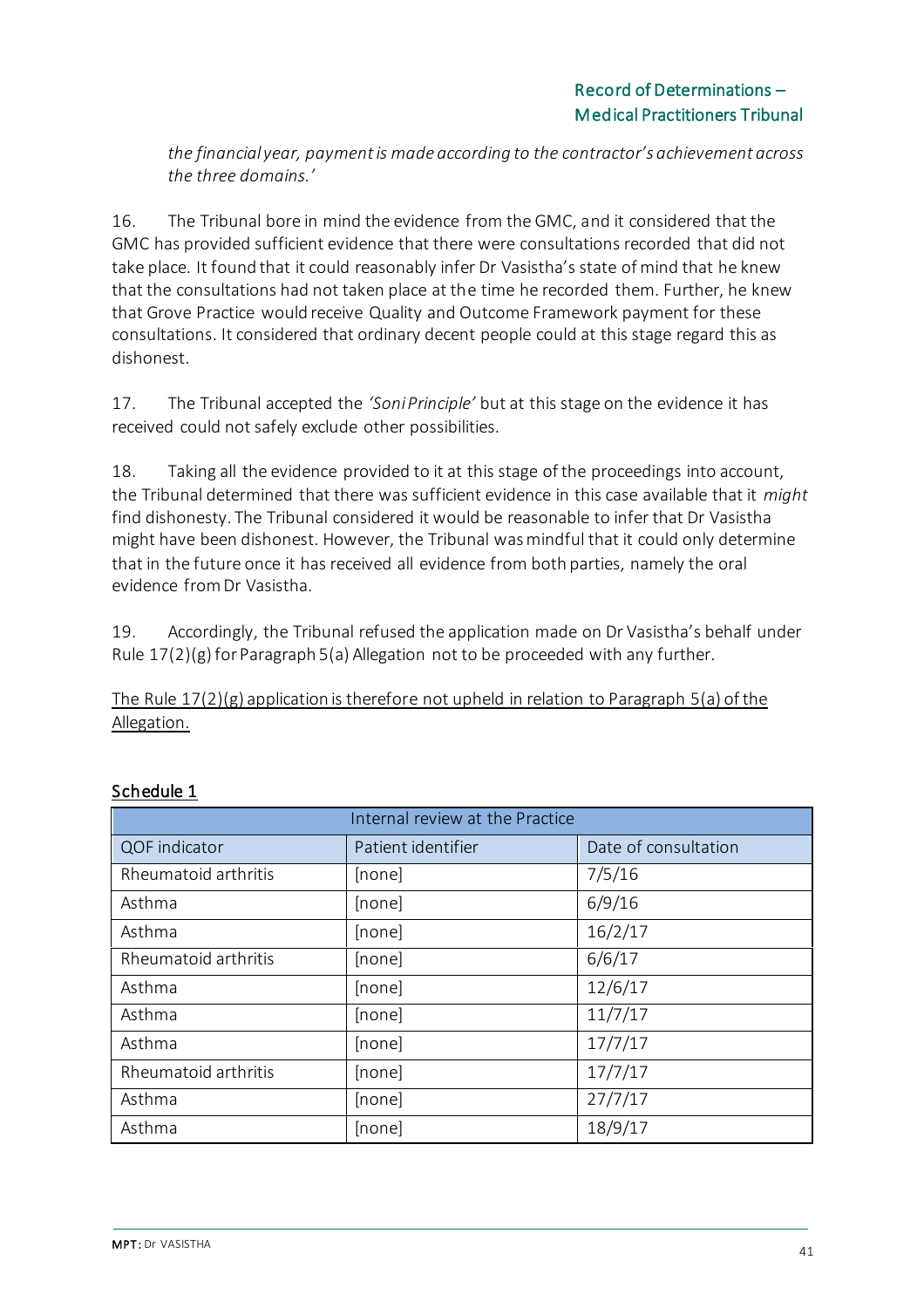| Cancer | [none] | 20/09/17 |
|--------|--------|----------|
| Asthma | [none] | 16/10/17 |
| Asthma | [none] | 30/4/18  |
| Cancer | [none] | 5/6/18   |
| Asthma | [none] | 2/5/18   |

| NHS England Post Payment Verification report |                       |                      |
|----------------------------------------------|-----------------------|----------------------|
| QOF indicator                                | Patient identifier(s) | Date of consultation |
| Asthma                                       | 6060/604139           | 22/5/17              |
| Diabetes mellitus                            | 8953                  | 29/1/18              |
| Coronary heart disease                       | 0811/25813            | 6/2/18               |
| Asthma                                       | 21526                 | 2/3/18               |
| Asthma                                       | 41450                 | 26/3/18              |
| Learning disabilities                        | 6103                  | 9/5/18               |

| NHS England records Audit   |                    |                      |
|-----------------------------|--------------------|----------------------|
| QOF indicator               | Patient identifier | Date of consultation |
| Asthma                      | $\mathbf{1}$       | 17/7/17              |
| Asthma                      | $\overline{2}$     | 6/9/16               |
| Asthma                      | $\overline{3}$     | 12/6/17              |
| Asthma                      | $\overline{4}$     | 12/3/18              |
| Asthma                      | $\overline{7}$     | 12/3/18              |
| Asthma                      | 8                  | 12/3/18              |
| Asthma                      | 9                  | 17/7/17              |
| Asthma                      | 10                 | 16/10/17             |
| Cancer                      | 11                 | 20/9/17              |
| Cancer                      | 12                 | 5/6/18               |
| Asthma                      | 13                 | 6/2/17               |
| <b>Rheumatoid Arthritis</b> | 14                 | 6/6/17               |
| Asthma*                     | 16                 | 12/3/18              |
| Asthma                      | 17                 | 18/1/16              |
| Smoking                     | 18                 | 6/6/17               |
| Asthma                      | 19                 | 27/2/17              |
| Asthma                      | 20                 | 2/5/18               |
| Asthma                      | 21                 | 26/3/18              |
| Asthma                      | 22                 | 27/7/17              |